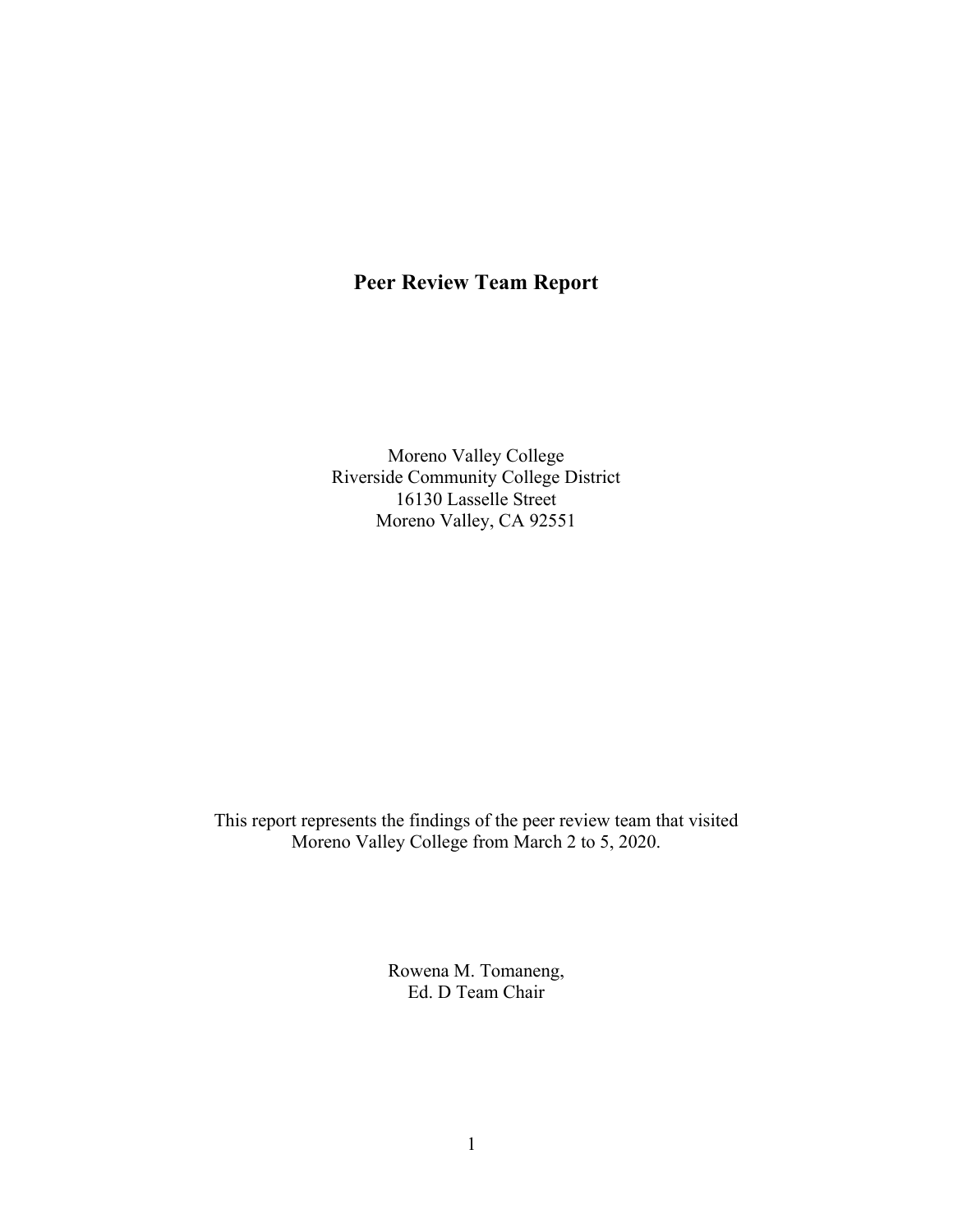# Contents

| <b>Summary of Evaluation Report</b>                                                          | $\overline{4}$ |
|----------------------------------------------------------------------------------------------|----------------|
| <b>Team Commendations</b>                                                                    | 6              |
| <b>Team Recommendations</b>                                                                  | 6              |
| Introduction                                                                                 | 8              |
| <b>Eligibility Requirements</b>                                                              | 9              |
| Checklist for Evaluating Compliance with Federal Regulations and Related Commission Policies | 10             |
| Public Notification of an Evaluation Team Visit and Third Party Comment                      | 10             |
| Standards and Performance with Respect to Student Achievement                                | 11             |
| Credits, Program Length, and Tuition                                                         | 12             |
| <b>Transfer Policies</b>                                                                     | 13             |
| Distance Education and Correspondence Education                                              | 13             |
| <b>Student Complaints</b>                                                                    | 15             |
| Institutional Disclosure and Advertising and Recruitment Materials                           | 16             |
| Title IV Compliance                                                                          | 16             |
| Standard I                                                                                   | 18             |
| I.A. Mission                                                                                 | 18             |
| I.B. Assuring Academic Quality and Institutional Effectiveness                               | 19             |
| I.C. Institutional Integrity                                                                 | 21             |
| Standard II                                                                                  | 23             |
| II.A. Instructional Programs                                                                 | 23             |
| II.B. Library and Learning Support Services                                                  | 28             |
| II.C. Student Support Services                                                               | 29             |
| Standard III                                                                                 | 31             |
| <b>III.A. Human Resources</b>                                                                | 31             |
| III.B. Physical Resources                                                                    | 34             |
| <b>III.C. Technology Resources</b>                                                           | 36             |
| <b>III.D. Financial Resources</b>                                                            | 38             |
| Standard IV                                                                                  | 42             |
| IV.A. Decision-Making Roles & Processes                                                      | 42             |
| IV.B. Chief Executive Officer                                                                | 43             |
| <b>IV.C. Governing Board</b>                                                                 | 46             |
| IV.D. Multi-College Districts or Systems                                                     | 48             |
| <b>Quality Focus Essay</b>                                                                   | 51             |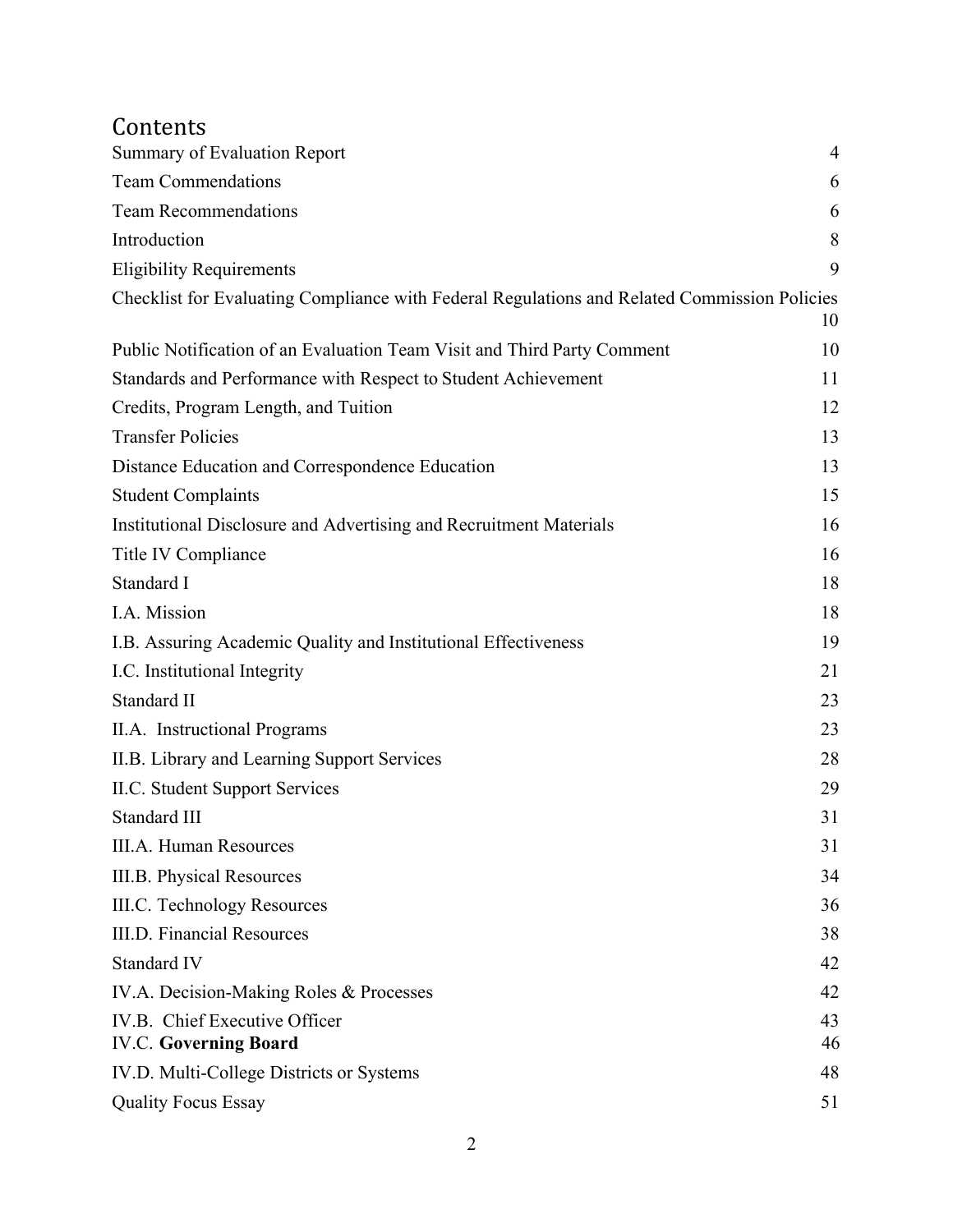# **Moreno Valley College Comprehensive Evaluation Visit**

# **Team Roster**

Dr. Rowena M. Tomaneng, Team Chair Kuni Hay, Team Assistant San Jose City College Berkeley City College President **President President President O** 

#### **ACADEMIC MEMBERS**

Ms. Marci Mojica Dr. Mia Wood

El Camino College Assistant Professor Research Analyst Los Angeles Pierce College

Dr. Allison Moore Professor of Accounting Los Angeles Southwest College

#### **ADMINISTRATIVE MEMBERS**

Ms. Marilyn Morikang Dr. Mark Sanchez San Jose City College<br>
Interim Vice President of Business and<br>
Superintendent/Vice-President of Interim Vice President of Business and Administrative Services and Student Services Student Services

Dr. Jennifer Vega La Serna Dr. Wendy Stewart College of the Sequoias Mira Costa College Vice President of Academic Services Dean of Counseling and Student

#### **ACCJC STAFF LIAISON**

Gohar Momjian Vice President

Development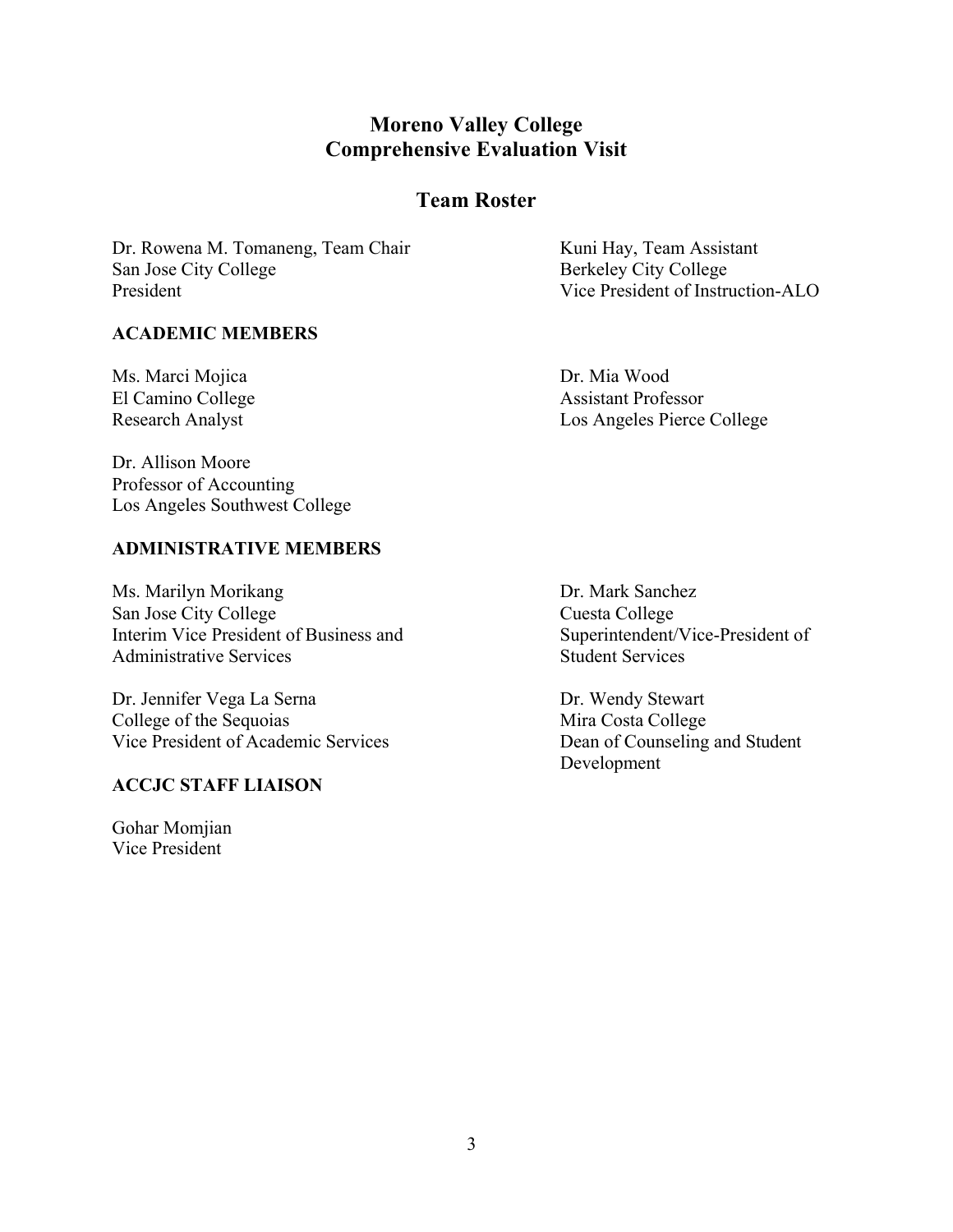# **Summary of Evaluation Report**

| <b>INSTITUTION:</b>               | Moreno Valley College  |
|-----------------------------------|------------------------|
| DATES OF VISIT: March 2 - 5, 2020 |                        |
| <b>TEAM CHAIR:</b>                | Dr. Rowena M. Tomaneng |

A 9-member accreditation team visited Moreno Valley College (MVC), one of the three colleges in the Riverside Community College District (RCCD), March 2 to 5, 2020, for the purpose of determining whether the College continues to meet Accreditation Standards, Eligibility Requirements, Commission Policies, and U.S. Department of Education (USDE) regulations. The team evaluated how well the College is achieving its stated purposes, provided commendations and recommendations for institutional improvement related to the Standards, and submitted recommendations to the Accrediting Commission for Community and Junior Colleges (ACCJC) regarding the accredited status of the College.

In preparation for the visit, the team chair reviewed team chair training materials with the cofacilitators of ACCJC's spring 2020 Team Chair training and conducted two pre-visit meetings via zoom on January 14, 2020 and via phone on February 11, 2020. During these meetings, the chair and team assistant met with College leadership and key personnel involved in the selfevaluation preparation process. Eight members of the evaluation team attended ACCJC's Team Training Workshop on February 4, 2020. The ninth member of the team was confirmed on February 6, 2020, and completed ACCJC's Team Training with the team's ACCJC Staff Liaison on February 11, 2020.

The evaluation team received the MVC's Institutional Self-Evaluation Report (ISER) and related evidence several weeks prior to the site visit. Team members found that the ISER provided sufficient detail on the processes used to address Eligibility Requirements, Commission Standards, and Commission Policies, as well as its activities related to ongoing quality improvement. The College continued its progress between the time of writing and the team visit and provided additional evidence before and during the site visit. The Team confirmed that the ISER was developed through broad participation by the College community including faculty, staff, students, and administration. The College also prepared a Quality Focus Essay (QFE) with two areas for improvement, which the team reviewed at the end of this report.

Prior to the visit, team members completed their team assignments, identified areas for further investigation, and provided a list of interview requests. On February 4, 2020, team members spent the afternoon discussing their initial observations and preliminary review of the written materials and evidence provided. From March 2 to 5, team members visited the two college sites (MVC campus and Ben Clark Training Center) and the Riverside Community College District, and collaborated on their evaluations. MVC hosted a welcome reception for the team on March 2, 2020 in the Student Academic Services Building, which included students, classified professionals, faculty, and administration. The visiting team was also given a campus tour of the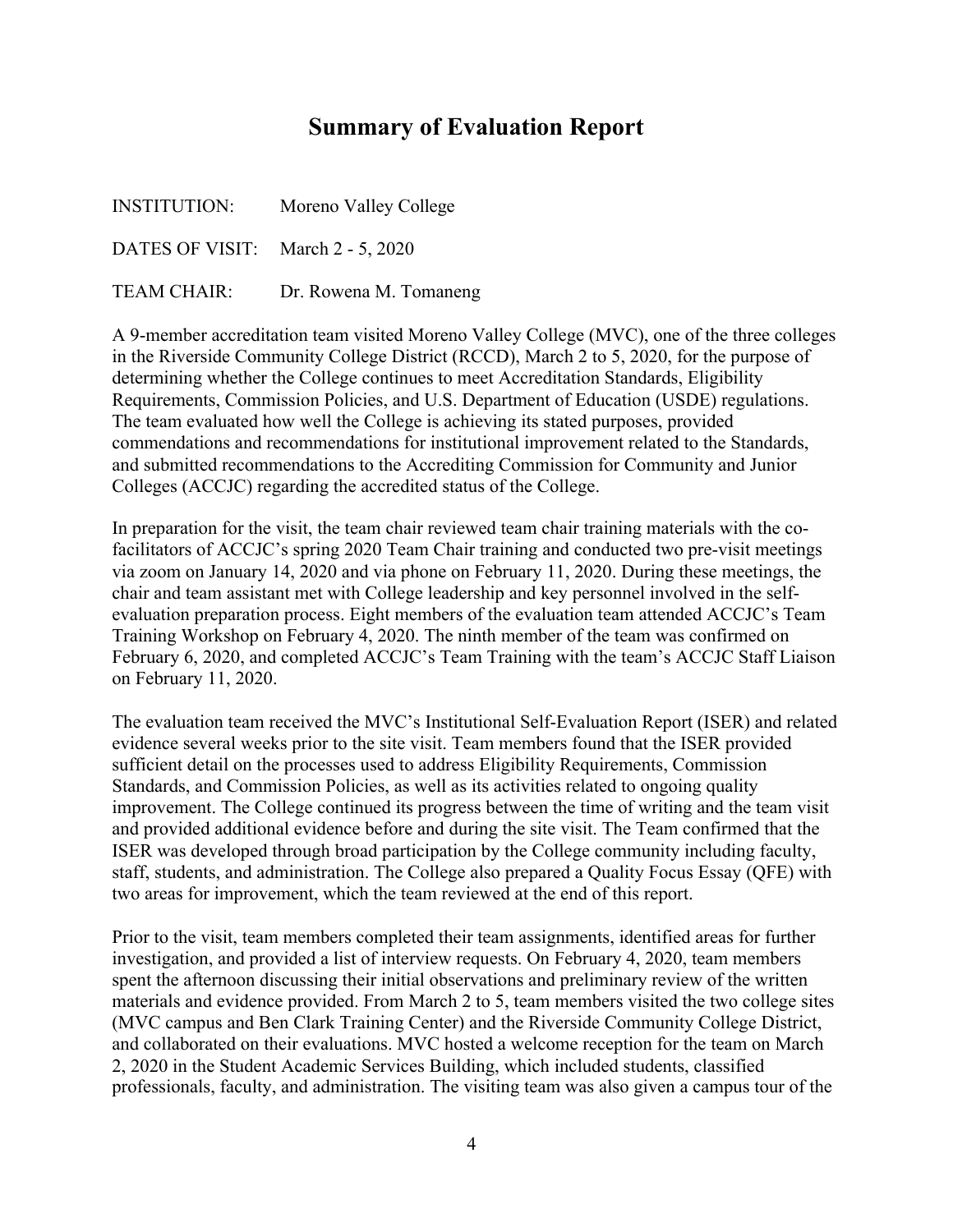academic and student services buildings, including the Parkside Complex which serves 36% of instruction.

During the visit, team members held more than 34 individual/group meetings and interviews with approximately 150 students, faculty, classified staff, and administrators. Team members visited classrooms, tutoring and student support centers, labs, library, bookstore, cafeterias, and other learning venues, as available, at all sites. During two open forums on March 3, 2020 approximately 150 faculty, staff, and students shared their perspectives about the College with members of the evaluation team. Team members also attended the Riverside Community College District (RCCD) Governing Board meeting on March 2, 2020, with presentations on Districtwide enrollment and the RCCD Security and Safety Plan.

The team found the College well-prepared for the visit and felt generously welcomed by the entire MVC community. The team was impressed with the culture of the college and spirit of collaboration between administrators, faculty, classified professionals, students, and external community members. The team appreciated the College's swift and candid responsiveness to requests for additional information, the depth of engagement within all employee groups in the accreditation reaffirmation process, and the widespread demonstration of a deep commitment to serving their students and community.

The team found that the College satisfies the majority of Standards, Eligibility Requirements, Commission Policies and USDE regulations, but provided 2 recommendations to meet the standard and 4 recommendations to improve institutional quality and effectiveness. The evaluation team also identified a number of advanced practices for which the College excels in meeting the Standards that are documented in 2 commendations for MVC.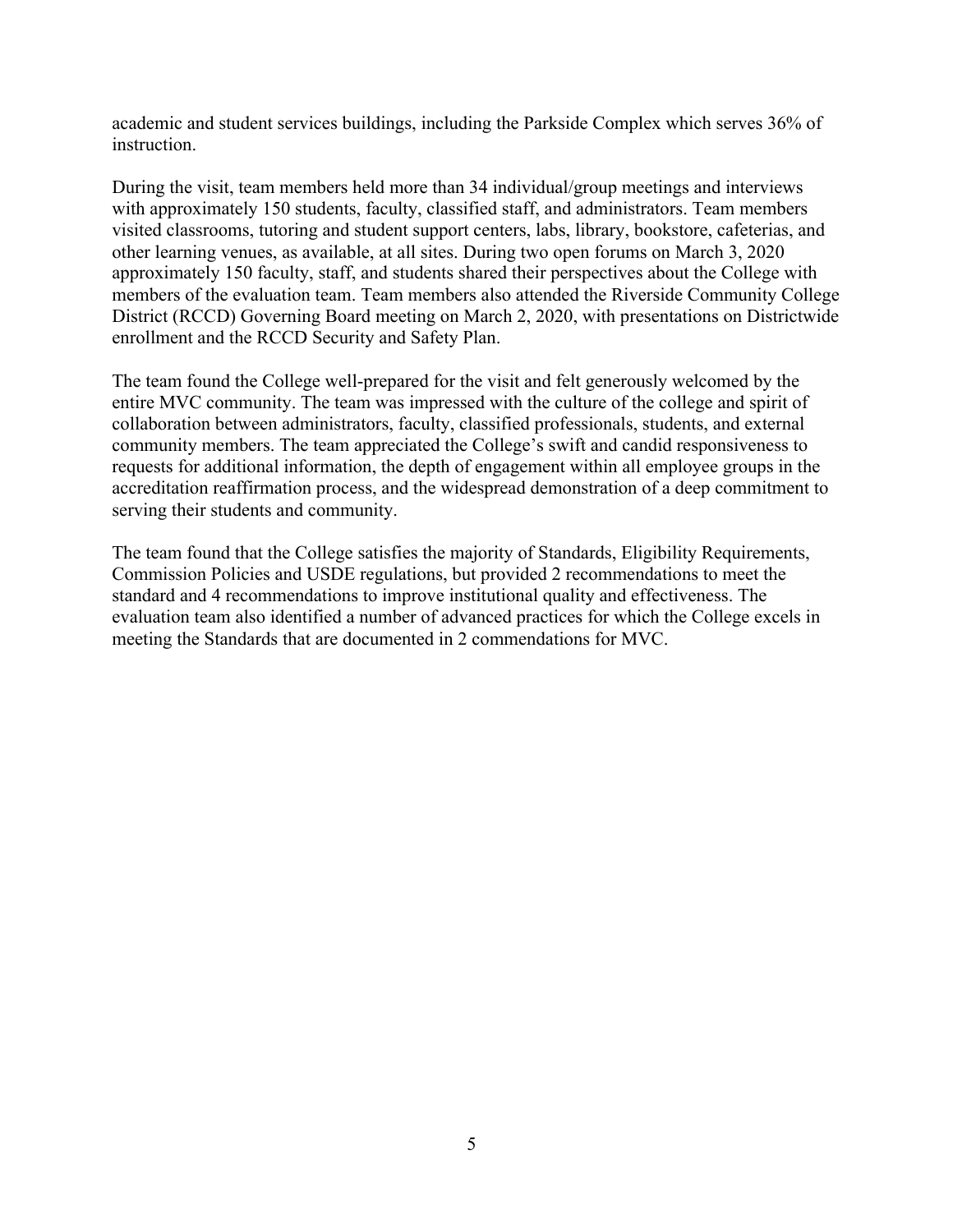# **Major Findings and Recommendations of the 2020 External Evaluation Team**

## **College Commendations**

## **College Commendation 1:**

The team commends the College for providing exceptional equitable access and services for students regardless of location as shown at the Ben Clark Training Center (BCTC). (II.C.3)

## **College Commendation 2:**

The team commends the College and its leadership for encouraging innovation by administrators, faculty, staff, and students leading to institutional excellence. Examples of its quality technological innovation are the iMAKE Innovation Center and iMAKE Mobile Innovation Center. (III.C.4, IV.A.1)

## **College Recommendations**

## **Recommendations to Meet Standards:**

## **College Recommendation 1:**

In order to meet the standard, the team recommends that the College ensure that Distance Education courses consistently adhere to the policies established by the College concerning substantive instructor initiated contact with students. (*Policy on Distance Education and Correspondence Education, II.A.7).*

## **College Recommendation 2:**

In order to meet the standard, the team recommends the college formally document their decision making process and widely communicate the results of decisions across the institution (IV.A.6).

## **Recommendations to Improve Quality:**

## **College Recommendation 3:**

In order to improve institutional effectiveness, the College should integrate planning and resource allocation process into a more systematic and comprehensive process across Instruction, Student Services, and Administrative Services. (I.B.9, III.D.3)

District Commendations

District Commendation #1: The team commends the District and the District Budget Advisory Council for their vigorous, data-driven, process to finalize a Budget Allocation Model that provides clear information and rationale for decision-making that is perceived by all constituents as fair, equitable and transparent. (IV.D.2, IV.D.3)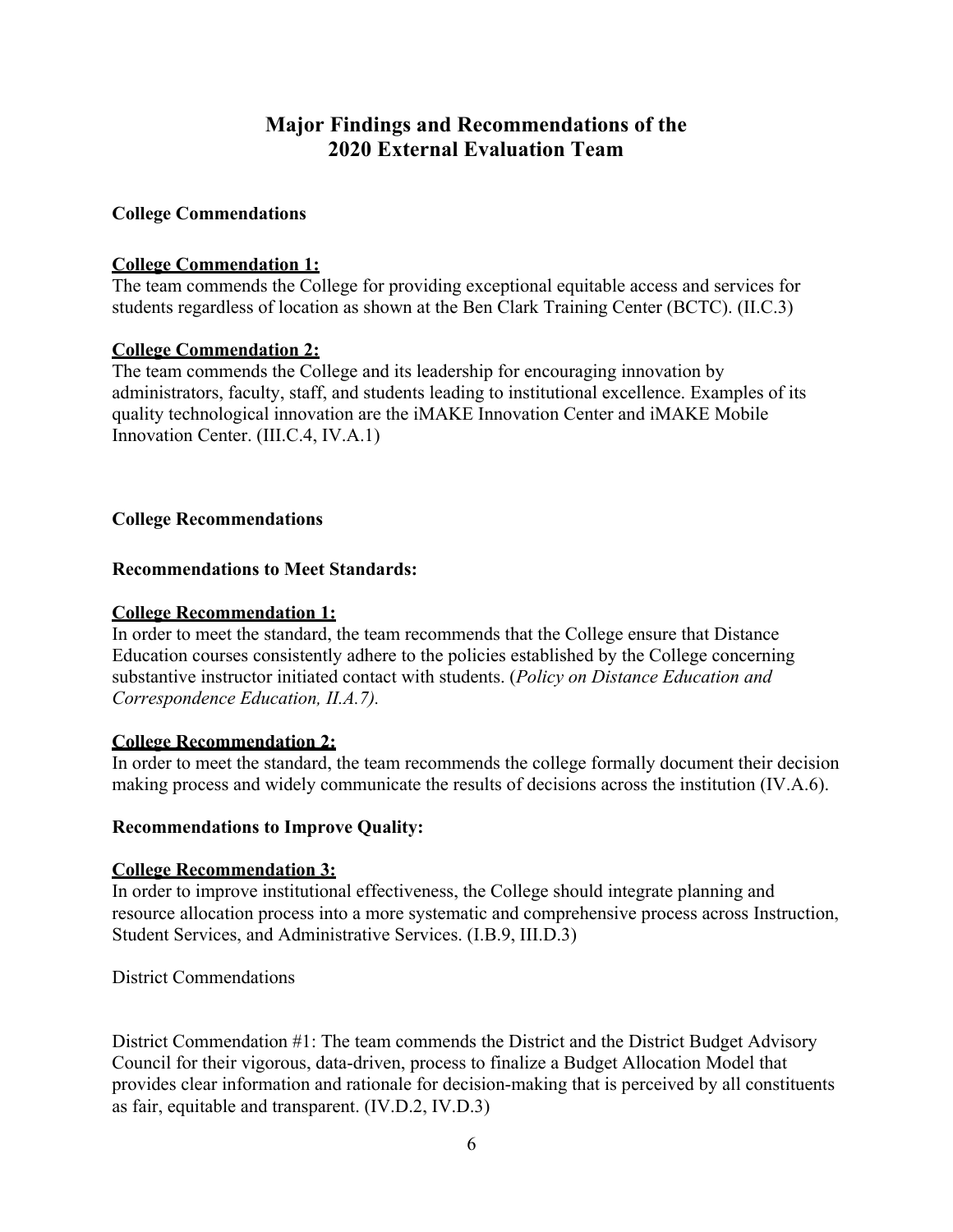District Recommendations

#### **District Recommendation 1:**

In order to improve institutional effectiveness, RCCD should fully implement its cyclical review of Board Policies. (IV.C.7)

## **District Recommendation 2:**

In order to improve institutional effectiveness, RCCD should formalize BOT professional development including new trustee orientation, in their policies and practice. (IV.C.9)

#### **District Recommendation 3:**

In order to improve institutional effectiveness, the District should continue implementation of the new leadership roles, governance committees, and decision-making practices and conduct an evaluation of their integrity and effectiveness to complete the cycle. (IV.D.7)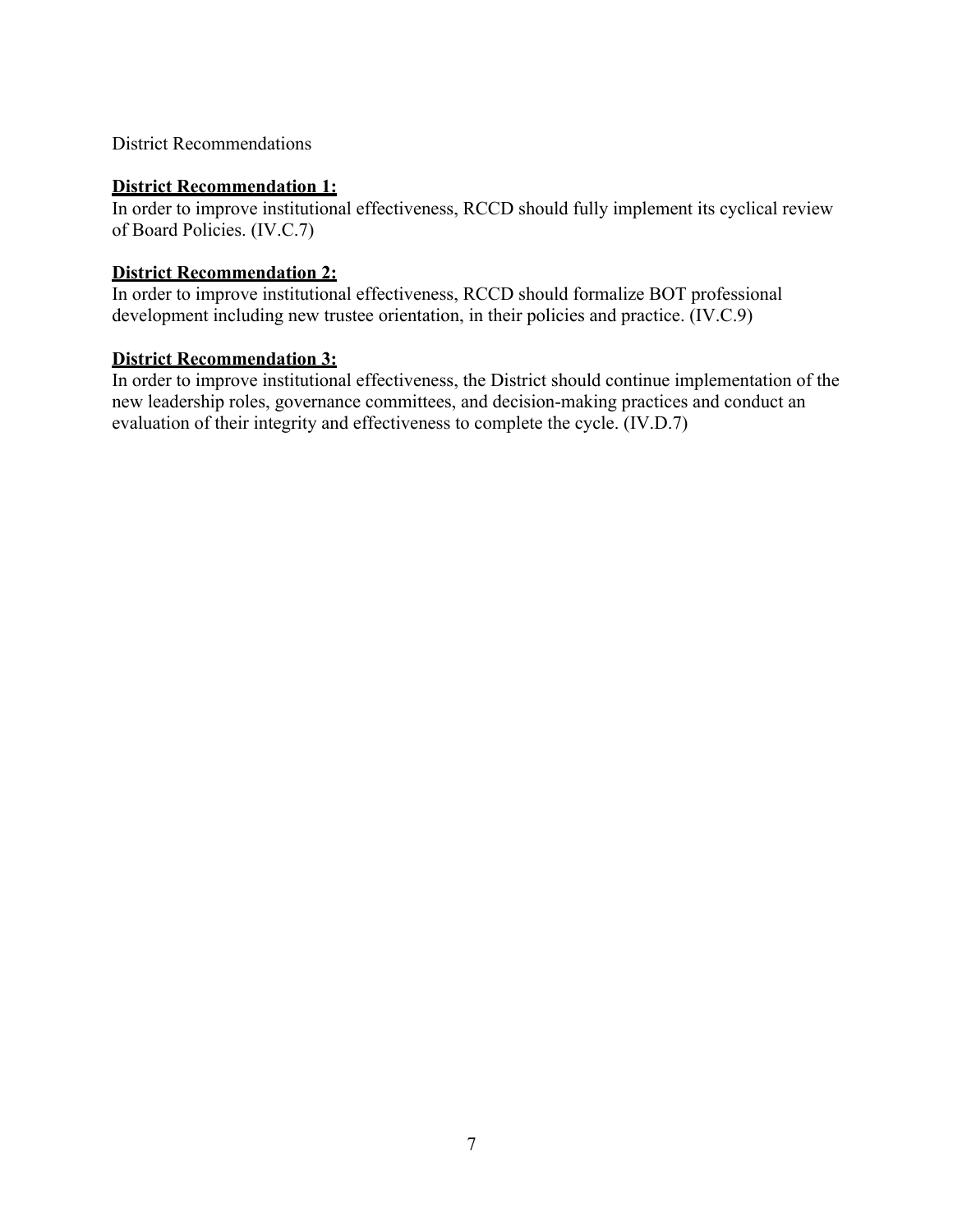# **Introduction**

On March 1, 2010, the California Community Colleges Board of Governors officially recognized Moreno Valley College (MVC) as the  $111<sup>th</sup>$  community college in the state of California. Prior to this, the College had been a campus of Riverside City College (RCC), which was founded in 1916. By the 1980s, population growth in the District, and in the city of Moreno Valley in particular, prompted the District to begin offering classes in the Moreno Valley community at March Air Force Base and Moreno Valley High School. As the number of courses expanded with the growth in the population, planning began to open a campus in the city of Moreno Valley.

On March 16, 1987, 112 acres of privately-owned land in Moreno Valley were donated for the construction of the College by the Robert P. Warmington Company, and, in 1989, 20 additional acres were added to the site. Campus construction began in 1989, and MVC officially opened in 1991. Initial construction (Phase I) included the Library, Student Services, Science and Technology, and Tiger's Den buildings; the Humanities Building (Phase II) opened in 1996. Construction for the multi-use Student Academic Services Building (Phase III) was completed in 2013, followed by the Network Operations Center in 2014. Currently, the College has grown to forty buildings, most of which are temporary and portable structures.

The Ben Clark Training Center, located approximately six miles west of the Lasselle Campus, is part of the former March Air Force Base. The U.S. Air Force provided the land for the site to the county of Riverside for the express purpose of training public safety personnel. The training center opened in 1997 as part of a joint agreement with Riverside County, Riverside Community College District, Riverside Sheriff's Department, and CalFire/Riverside County Fire. This training and education relationship extend back to 1952 for the administration of justice/law enforcement programs and to the early 1970s for the fire technology/fire academy programs. Today, the site supports college programs in administration of justice/law enforcement, fire technology/fire academy, emergency medical technician, paramedic, public safety dispatch, and corrections.

Since 1991, MVC has grown from serving 3,490 students in its first semester to serving 15,208 students during the 2018-2019 academic year. During this same year, the College employed 99 full-time faculty, 306 part-time faculty, 128 classified staff members, and 23 administrators.

Moreno Valley College has experienced significant growth and success since the last accreditation report in 2014. More specifically, the College has experienced significant growth in enrollment, full-time equivalent students, and completion. Student enrollment increased 13% from 13,447 in 2015-16 to 15,197 in 2018-19. Full-time equivalent students increased 13% from 6,581 in 2015-16 to 7,463 in 2018-19. Student completion (degrees and certificates) increased 146% from 973 in 2015-2016 to 2,394 in 2018-19.

MVC has also moved forward with a number of important initiatives to support student access, equity, and success which contribute to the overall growth and success of the College since the last accreditation visit.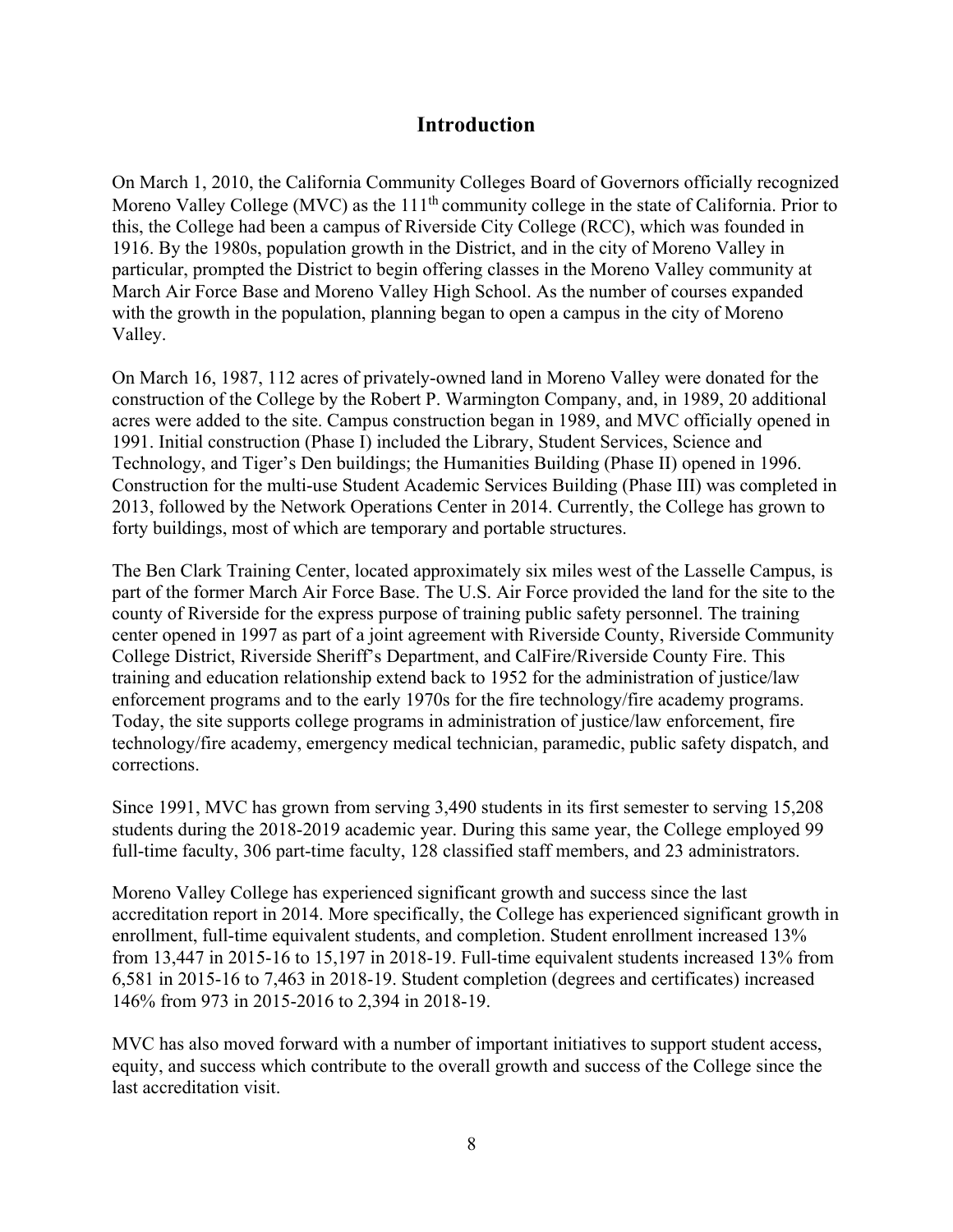# **Eligibility Requirements**

## **1. Authority**

The team confirmed that Moreno Valley College is a comprehensive two-year community college in a three-college district authorized to operate as a postsecondary degree-granting educational institution by the State of California, the Board of Governors of the California Community College System, and the Governing Board of Riverside Community College District. The College has maintained continuous accreditation by ACCJC since 2010.

**Conclusion:** The College meets ER 1.

## **2. Operational Status**

The College's Office of Institutional Effectiveness provides extensive data, detailing student enrollment from the 2010-2011 academic year onward, showing steady growth in student headcount and in course and program fill rates. Program reviews for degree-granting programs provide further documentation of students' active enrollment and completion rates in certificates and programs.

**Conclusion:** The College meets ER 2.

#### **3. Degrees**

The team confirmed that the College offers 52 associate degrees (2019-2020 catalog and RCCD curriculum handbook) across a range of disciplines which are normally two years in length. A significant proportion of the students at MVC are enrolled in such programs.

**Conclusion:** The College meets ER 3.

#### **4. Chief Executive Officer**

MVC has a CEO who has been appointed by the Board and reports to the Chancellor of RCCD, who has the authority to administer Board policies, and whose full-time responsibility is to the institution. MVC's CEO does not serve as the chair of the Governing Board.

**Conclusion:** The College meets ER 4.

#### **5. Financial Accountability**

The team has confirmed that MVC through the RCCD Chancellor and Vice Chancellor of Business Services engages a qualified external auditor to conduct audits of all financial records. All audits are certified and all explanations of findings are documented appropriately.Resulting audit reports are made available.

**Conclusion:** The College meets ER 5.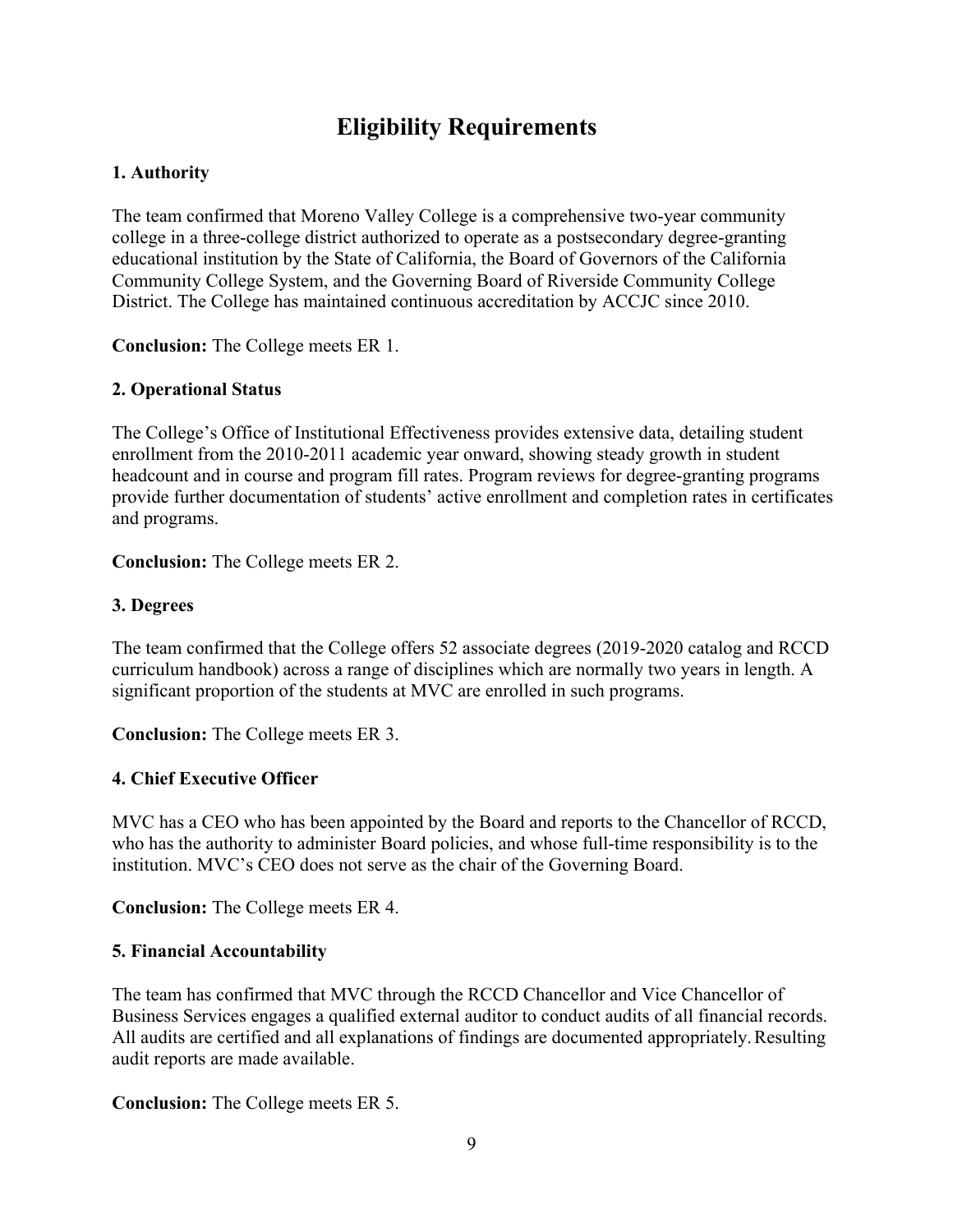# **Checklist for Evaluating Compliance with Federal Regulations and Related Commission Policies**

Checklist for Evaluating Compliance with Federal Regulations and Related Commission Policies The evaluation items detailed in this Checklist are those which fall specifically under federal regulations and related Commission policies, beyond what is articulated in the Accreditation Standards; other evaluation items under ACCJC standards may address the same or similar subject matter. The peer review team evaluated the institution's compliance with Standards as well as the specific Checklist elements from federal regulations and related Commission policies noted here.

# **Public Notification of an Evaluation Team Visit and Third Party Comment**

## **Evaluation Items:**

| $\boxtimes$ | The institution has made an appropriate and timely effort to solicit third party<br>comment in advance of a comprehensive evaluation visit.                                  |
|-------------|------------------------------------------------------------------------------------------------------------------------------------------------------------------------------|
| $\boxtimes$ | The institution cooperates with the evaluation team in any necessary follow-up related<br>to the third party comment.                                                        |
| $\boxtimes$ | The institution demonstrates compliance with the Commission Policy on Rights and<br>Responsibilities of the Commission and Member Institutions as to third party<br>comment. |

[Regulation citation: 602.23(b).]

# **Conclusion Check-Off (mark one):**

| $\boxtimes$ | The team has reviewed the elements of this component and has found the institution to<br>meet the Commission's requirements.                                    |
|-------------|-----------------------------------------------------------------------------------------------------------------------------------------------------------------|
|             | The team has reviewed the elements of this component and has found the institution to<br>meet the Commission's requirements, but that follow-up is recommended. |
|             | The team has reviewed the elements of this component and found the institution does<br>not meet the Commission's requirements.                                  |

# **Narrative**

The College posted information and a link to the ACCJC third-party comments form on the website in advance of the accreditation site visit. Information about the Visiting Team, Visiting Team Schedule, and open forums were also posted on the website.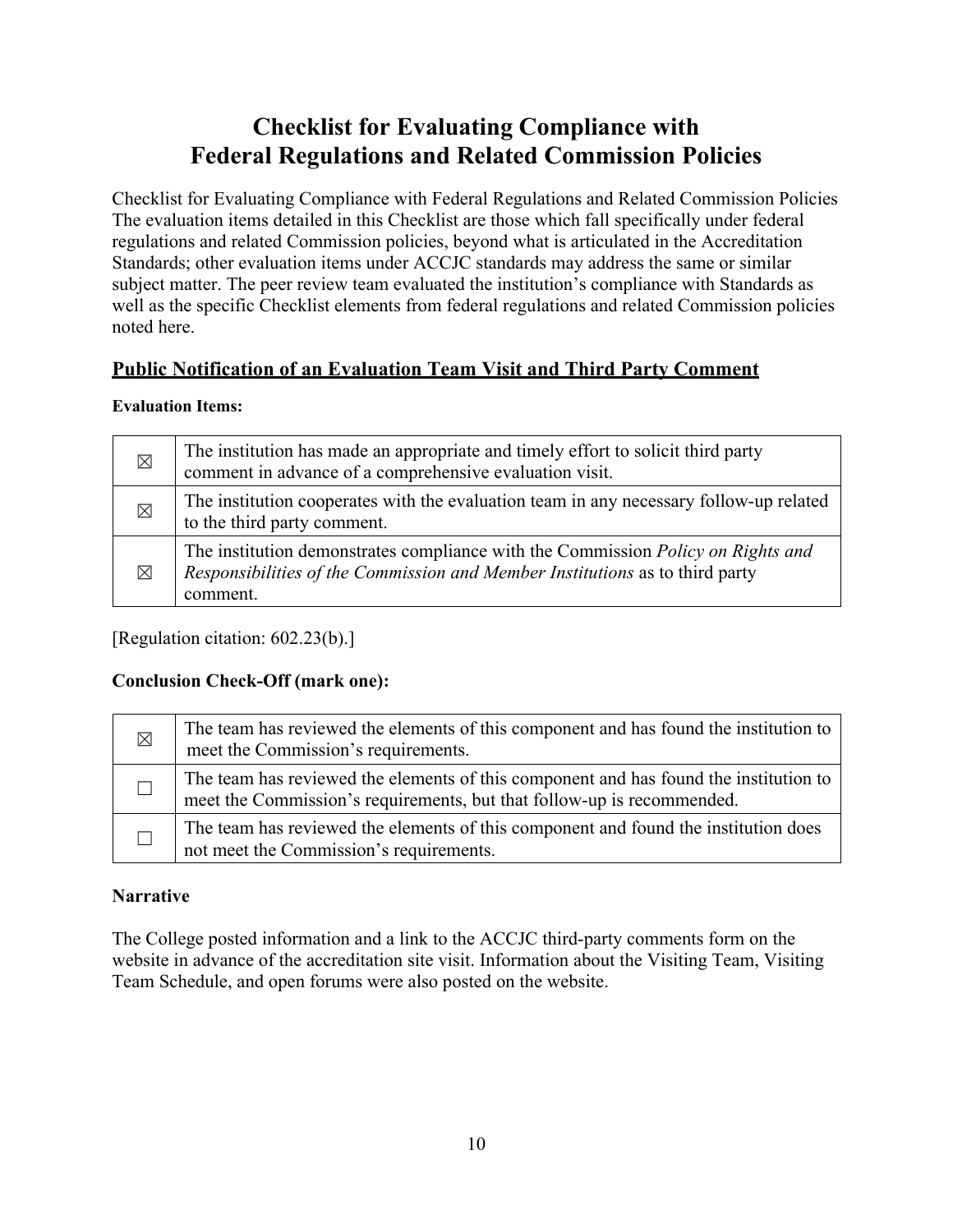# **Standards and Performance with Respect to Student Achievement**

## **Evaluation Items:**

| $\boxtimes$ | The institution has defined elements of student achievement performance across the<br>institution, and has identified the expected measure of performance within each<br>defined element. Course completion is included as one of these elements of student<br>achievement. Other elements of student achievement performance for measurement<br>have been determined as appropriate to the institution's mission. (Standard I.B.3 and<br>Section B. Presentation of Student Achievement Data and Institution-set Standards)                                                                    |
|-------------|-------------------------------------------------------------------------------------------------------------------------------------------------------------------------------------------------------------------------------------------------------------------------------------------------------------------------------------------------------------------------------------------------------------------------------------------------------------------------------------------------------------------------------------------------------------------------------------------------|
| $\boxtimes$ | The institution has defined elements of student achievement performance within each<br>instructional program, and has identified the expected measure of performance within<br>each defined element. The defined elements include, but are not limited to, job<br>placement rates for program completers, and for programs in fields where licensure is<br>required, the licensure examination passage rates for program completers. (Standard<br>I.B.3 and Section B. Presentation of Student Achievement Data and Institution-set<br>Standards)                                               |
| $\boxtimes$ | The institution-set standards for programs and across the institution are relevant to<br>guide self-evaluation and institutional improvement; the defined elements and<br>expected performance levels are appropriate within higher education; the results are<br>reported regularly across the campus; and the definition of elements and results are<br>used in program-level and institution-wide planning to evaluate how well the<br>institution fulfills its mission, to determine needed changes, to allocating resources,<br>and to make improvements. (Standard I.B.3, Standard I.B.9) |
| ⊠           | The institution analyzes its performance as to the institution-set standards and as to<br>student achievement, and takes appropriate measures in areas where its performance is<br>not at the expected level. (Standard I.B.4)                                                                                                                                                                                                                                                                                                                                                                  |

[Regulation citations: 602.16(a)(1)(i); 602.17(f); 602.19 (a-e).]

# **Conclusion Check-Off (mark one):**

| $\boxtimes$ | The team has reviewed the elements of this component and has found the institution to<br>meet the Commission's requirements.                                    |
|-------------|-----------------------------------------------------------------------------------------------------------------------------------------------------------------|
|             | The team has reviewed the elements of this component and has found the institution to<br>meet the Commission's requirements, but that follow-up is recommended. |
|             | The team has reviewed the elements of this component and found the institution does<br>not meet the Commission's requirements.                                  |

# **Narrative:**

The College provided evidence that it has established institution-set standards for course completion, licensure passage rates for instructional programs. The College regularly assesses performance against set standards. Institutional Set Standards were established through MVC's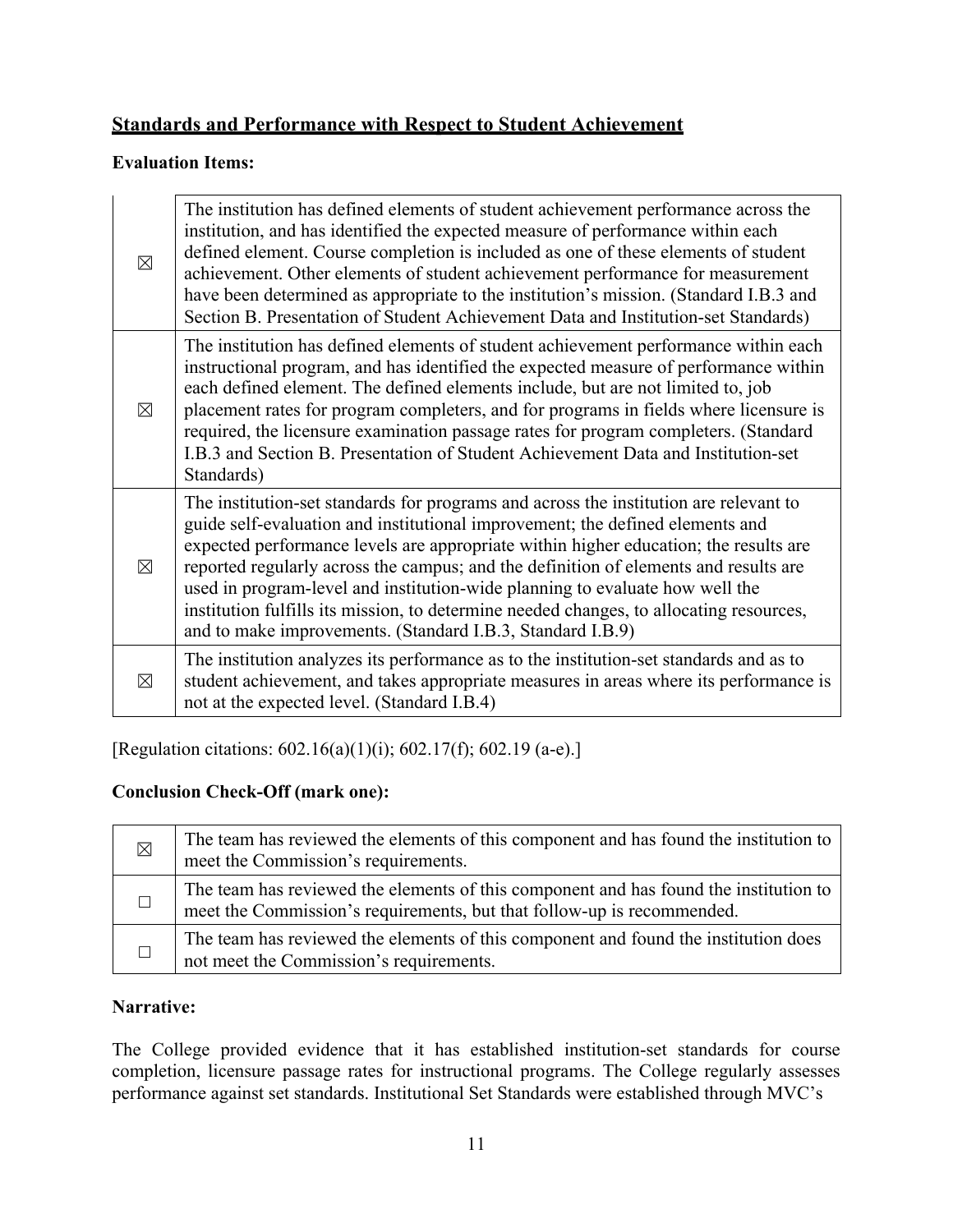participatory governance process. The College uses course completion as one of its performance measures. The College has set standards for degrees and certificates. Additionally, the college has job placement rates for program completers. The College has four programs with third party accreditors.

# **Credits, Program Length, and Tuition**

## **Evaluation Items:**

| $\boxtimes$ | Credit hour assignments and degree program lengths are within the range of good<br>practice in higher education (in policy and procedure). (Standard II.A.9)                                                                                                                                                         |
|-------------|----------------------------------------------------------------------------------------------------------------------------------------------------------------------------------------------------------------------------------------------------------------------------------------------------------------------|
| ⊠           | The assignment of credit hours and degree program lengths is verified by the<br>institution, and is reliable and accurate across classroom based courses, laboratory<br>classes, distance education classes, and for courses that involve clinical practice (if<br>applicable to the institution). (Standard II.A.9) |
| $\boxtimes$ | Tuition is consistent across degree programs (or there is a rational basis for any<br>program-specific tuition). (Standard I.C.2)                                                                                                                                                                                    |
| ⊠           | Any clock hour conversions to credit hours adhere to the Department of Education's<br>conversion formula, both in policy and procedure, and in practice. (Standard II.A.9)                                                                                                                                           |
| ⊠           | The institution demonstrates compliance with the Commission <i>Policy on Institutional</i><br>Degrees and Credits.                                                                                                                                                                                                   |

[Regulation citations: 600.2 (definition of credit hour); 602.16(a)(1)(viii); 602.24(e), (f); 668.2; 668.9.]

## **Conclusion Check-Off (mark one):**

| $\boxtimes$ | The team has reviewed the elements of this component and has found the institution to<br>meet the Commission's requirements.                                    |
|-------------|-----------------------------------------------------------------------------------------------------------------------------------------------------------------|
|             | The team has reviewed the elements of this component and has found the institution to<br>meet the Commission's requirements, but that follow-up is recommended. |
|             | The team has reviewed the elements of this component and found the institution does<br>not meet the Commission's requirements.                                  |

# **Narrative:**

The College's credit hours, degree program lengths, and certificate program lengths are aligned with practices established in higher education. The College's courses and programs are approved by the institution's Curriculum Committee and information is posted to the College website and contained within the College Catalog and curriculum documents such as official course outlines of record. The College complies with norms of hours to unit relationships, required rigor, and practice in U.S. higher education. Tuition at the College is uniform per unit with fees established for labs and instructional material fees when required. The College does not offer any clockhour based courses.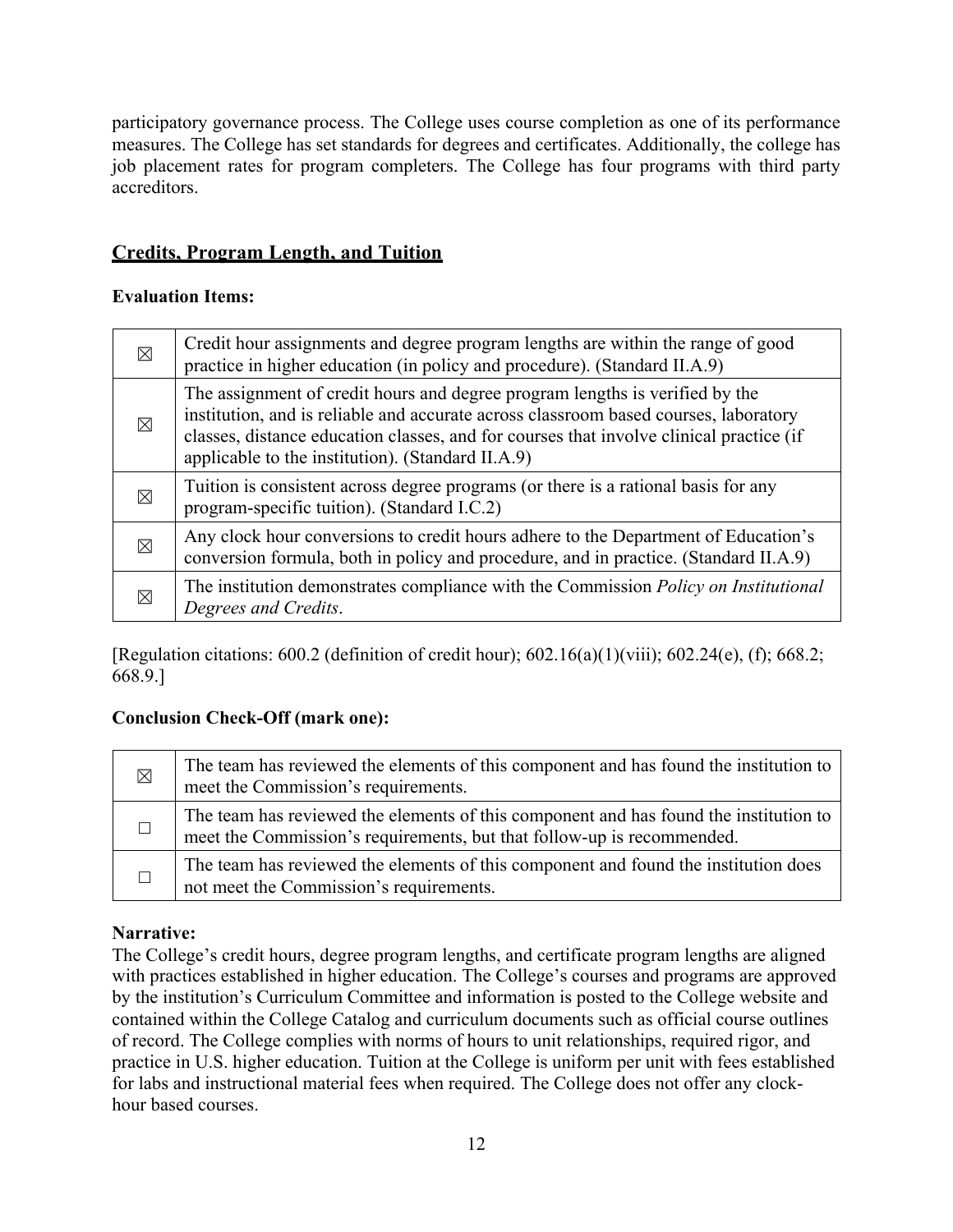# **Transfer Policies**

## **Evaluation Items:**

| $\boxtimes$ | Transfer policies are appropriately disclosed to students and to the public. (Standard<br>II.A.10                          |
|-------------|----------------------------------------------------------------------------------------------------------------------------|
| $\boxtimes$ | Policies contain information about the criteria the institution uses to accept credits for<br>transfer. (Standard II.A.10) |
| $\boxtimes$ | The institution complies with the Commission Policy on Transfer of Credit.                                                 |

[Regulation citations: 602.16(a)(1)(viii); 602.17(a)(3); 602.24(e); 668.43(a)(ii).]

## **Conclusion Check-Off (mark one):**

| ⊠ | The team has reviewed the elements of this component and has found the institution to<br>meet the Commission's requirements.                                    |
|---|-----------------------------------------------------------------------------------------------------------------------------------------------------------------|
|   | The team has reviewed the elements of this component and has found the institution to<br>meet the Commission's requirements, but that follow-up is recommended. |
|   | The team has reviewed the elements of this component and found the institution does<br>not meet the Commission's requirements.                                  |

## **Narrative:**

Awarding of credit from other institutions requires the student to meet with a counselor to determine if any coursework is applicable to the student's current program of study. The College makes decisions on course-to-course articulation through a common articulation process (ASSIST). College counselors and transcript evaluator use the Transfer Evaluation System to articulate MVC's courses with the CSU System.

# **Distance Education and Correspondence Education**

## **Evaluation Items:**

| <b>For Distance Education:</b> |                                                                                                                                                                                                                    |  |
|--------------------------------|--------------------------------------------------------------------------------------------------------------------------------------------------------------------------------------------------------------------|--|
|                                | The institution demonstrates regular and substantive interaction between students and<br>the instructor.                                                                                                           |  |
| $\times$                       | The institution demonstrates comparable learning support services and student support<br>services for distance education students. (Standards II.B.1, II.C.1)                                                      |  |
| $\boxtimes$                    | The institution verifies that the student who registers in a distance education program<br>is the same person who participates every time and completes the course or program<br>and receives the academic credit. |  |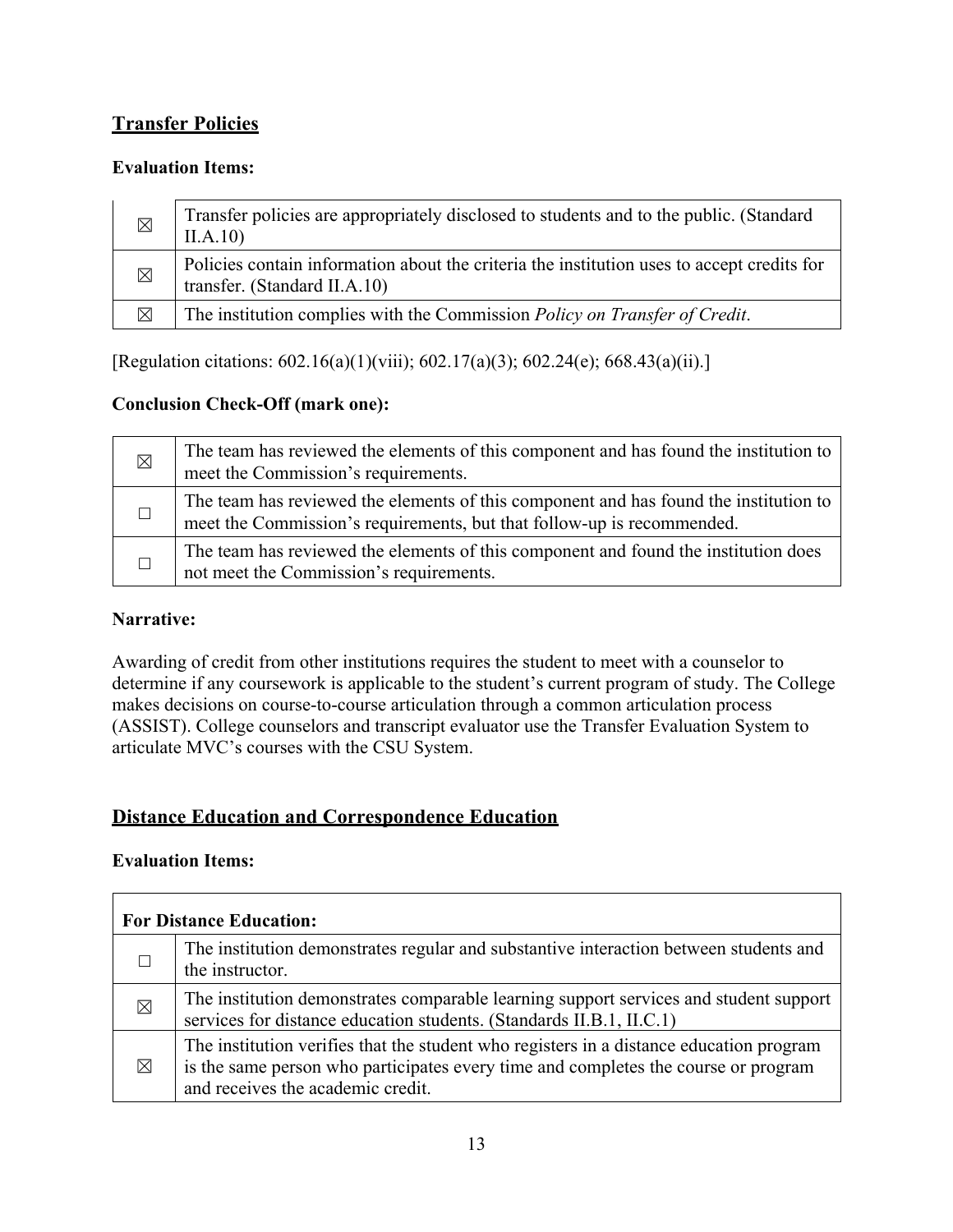| <b>For Correspondence Education:</b> |                                                                                                                                                                                                                          |  |
|--------------------------------------|--------------------------------------------------------------------------------------------------------------------------------------------------------------------------------------------------------------------------|--|
|                                      | The institution demonstrates comparable learning support services and student support<br>services for correspondence education students. (Standards II.B.1, II.C.1)                                                      |  |
|                                      | The institution verifies that the student who registers in a correspondence education<br>program is the same person who participates every time and completes the course or<br>program and receives the academic credit. |  |
| Overall:                             |                                                                                                                                                                                                                          |  |
| $\boxtimes$                          | The technology infrastructure is sufficient to maintain and sustain the distance<br>education and correspondence education offerings. (Standard III.C.1)                                                                 |  |
|                                      | The institution demonstrates compliance with the Commission <i>Policy on Distance</i><br><b>Education and Correspondence Education.</b>                                                                                  |  |

[Regulation citations: 602.16(a)(1)(iv), (vi); 602.17(g); 668.38.]

## **Conclusion Check-Off (mark one):**

|             | The team has reviewed the elements of this component and has found the institution to<br>meet the Commission's requirements.                                    |
|-------------|-----------------------------------------------------------------------------------------------------------------------------------------------------------------|
|             | The team has reviewed the elements of this component and has found the institution to<br>meet the Commission's requirements, but that follow-up is recommended. |
| $\boxtimes$ | The team has reviewed the elements of this component and found the<br>Institution does not meet the Commission's requirements.                                  |
|             | The college does not offer Distance Education or Correspondence Education.                                                                                      |

## **Narrative:**

The College offers multiple opportunities for faculty to develop the requisite skills for ensuring quality Distance Education. The College has a policy on regular and effective contact and offers training for faculty teaching online. However; online courses reviewed by the team, 14% of the courses met the college's definition of instructor-initiated and substantive interaction. (II.A.7)

In order to meet the standard, the team recommends that the College ensure that Distance Education courses consistently adhere to the policies established by the College concerning substantive instructor initiated contact with students. (*Policy on Distance Education and Correspondence Education*)

The College provides learning support services for distance education commensurate with onsite services, and regularly evaluates the quality of these services. The College does not offer Correspondence Education. (II.C.) The Distance Education Plan, the Distance Education Committee, and the Curriculum Committee contribute to ensuring that online course outlines parallel those conducted on campus. The College's policies and processes for "defining, creating,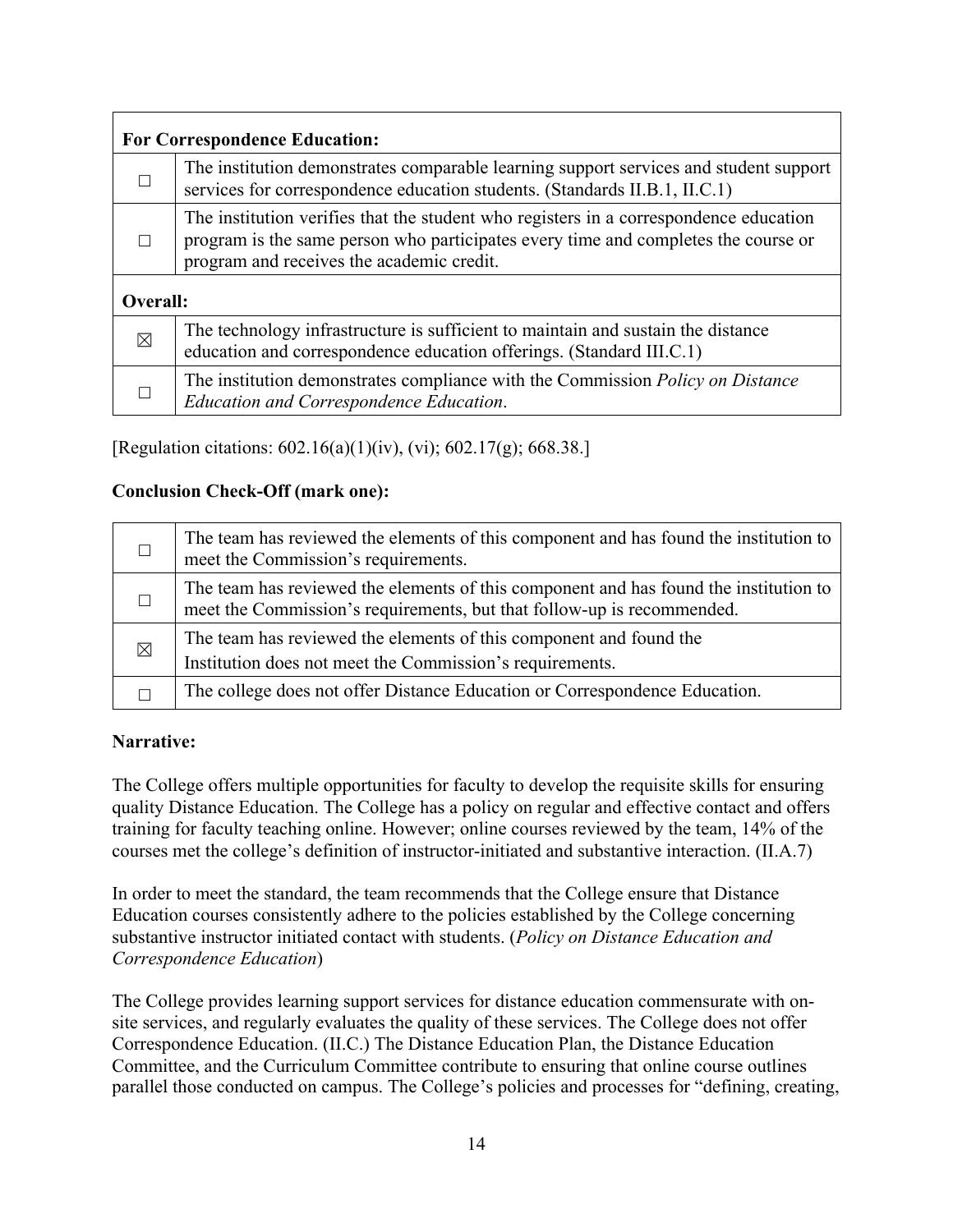and validating" online coursework comply with ACCJC's Policy on Distance Education and Correspondence Education.

# **Student Complaints**

## **Evaluation Items:**

| $\boxtimes$ | The institution has clear policies and procedures for handling student complaints, and<br>the current policies and procedures are accessible to students in the college catalog<br>and online.                                                                                    |
|-------------|-----------------------------------------------------------------------------------------------------------------------------------------------------------------------------------------------------------------------------------------------------------------------------------|
| $\boxtimes$ | The student complaint files for the previous seven years (since the last comprehensive<br>evaluation) are available; the files demonstrate accurate implementation of the<br>complaint policies and procedures.                                                                   |
| $\boxtimes$ | The team analysis of the student complaint files identifies any issues that may be<br>indicative of the institution's noncompliance with any Accreditation Standards.                                                                                                             |
| ⊠           | The institution posts on its website the names of associations, agencies and<br>governmental bodies that accredit, approve, or license the institution and any of its<br>programs, and provides contact information for filing complaints with such entities.<br>(Standard I.C.1) |
| $\boxtimes$ | The institution demonstrates compliance with the Commission <i>Policy on</i><br>Representation of Accredited Status and the Policy on Student and Public Complaints<br><b>Against Institutions.</b>                                                                               |

[Regulation citations: 602.16(a)(1)(ix); 668.43.]

# **Conclusion Check-Off (mark one):**

| $\boxtimes$ | The team has reviewed the elements of this component and has found the institution to<br>meet the Commission's requirements.                                    |
|-------------|-----------------------------------------------------------------------------------------------------------------------------------------------------------------|
|             | The team has reviewed the elements of this component and has found the institution to<br>meet the Commission's requirements, but that follow-up is recommended. |
|             | The team has reviewed the elements of this component and found the institution does<br>not meet the Commission's requirements.                                  |

# **Narrative:**

The institution has clear procedures for student complaints and has a systematic process for using this feedback for continuous improvement. The procedures are outlined in the College Catalog, College website, and in publications within the Student Services division. Complaints are logged (and maintained) within the Student Services division and shared appropriately with concerned parties.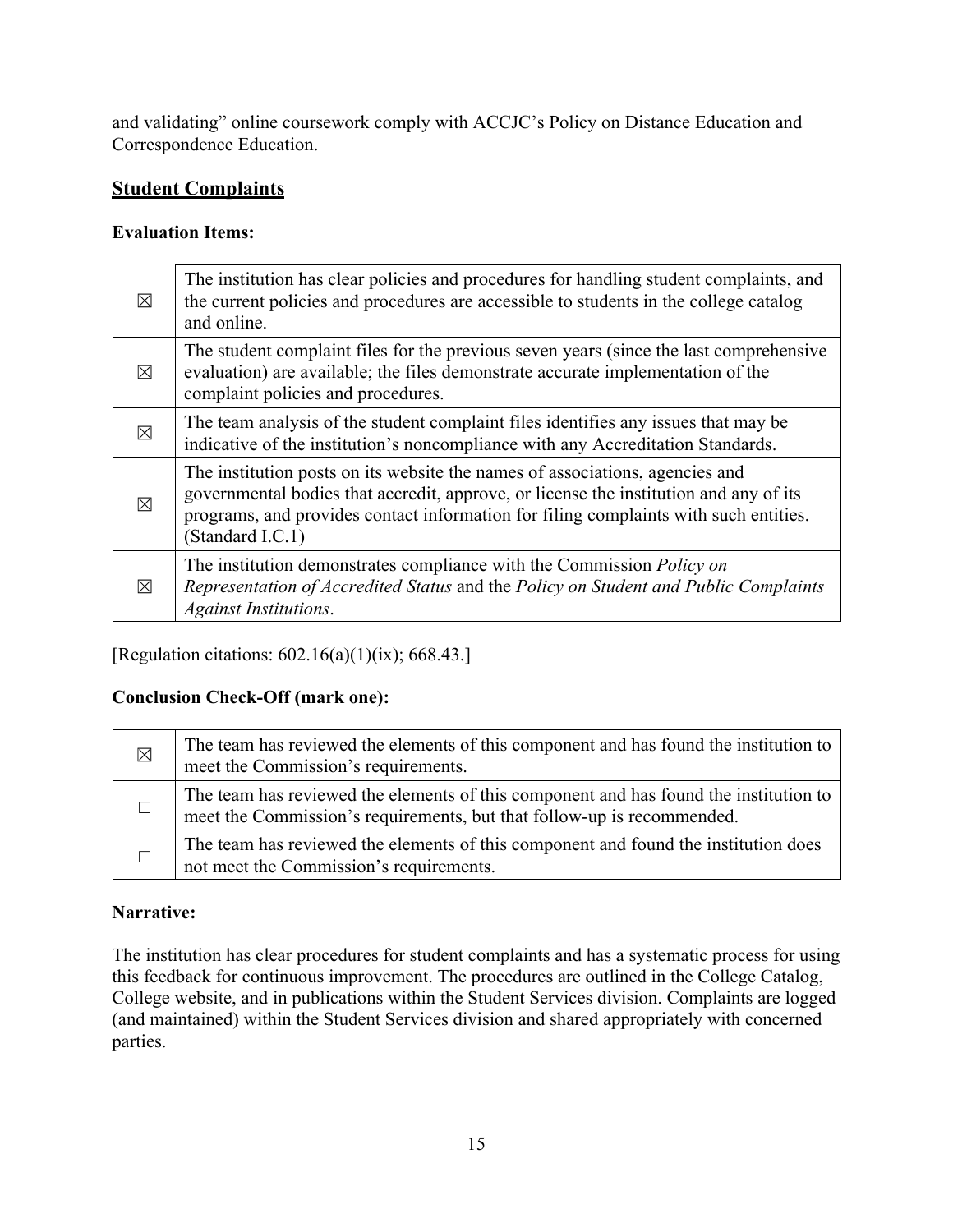# **Institutional Disclosure and Advertising and Recruitment Materials**

## **Evaluation Items:**

| $\boxtimes$ | The institution provides accurate, timely (current), and appropriately detailed<br>information to students and the public about its programs, locations, and policies.<br>(Standard I.C.2) |
|-------------|--------------------------------------------------------------------------------------------------------------------------------------------------------------------------------------------|
| $\boxtimes$ | The institution complies with the Commission Policy on Institutional Advertising,<br>Student Recruitment, and Policy on Representation of Accredited Status.                               |
| $\times$    | The institution provides required information concerning its accredited status.<br>(Standard I.C.12)                                                                                       |

[Regulation citations: 602.16(a)(1)) (vii); 668.6.]

## **Conclusion Check-Off (mark one):**

| $\boxtimes$ | The team has reviewed the elements of this component and has found the institution to<br>meet the Commission's requirements.                                    |
|-------------|-----------------------------------------------------------------------------------------------------------------------------------------------------------------|
|             | The team has reviewed the elements of this component and has found the institution to<br>meet the Commission's requirements, but that follow-up is recommended. |
|             | The team has reviewed the elements of this component and found the institution does<br>not meet the Commission's requirements.                                  |

## **Narrative:**

Information about programs, locations, and policies is communicated to students and the public via the College Catalog, College website, and Student Handbook. The College website provides information about research and data gathering, planning, and the status on accreditation, including annual reports. The College does not misrepresent program costs or job placement and employment opportunities, offer money in exchange for enrollment, or guarantee employment in order to recruit students.

# **Title IV Compliance**

## **Evaluation Items:**

| $\boxtimes$ | The institution has presented evidence on the required components of the Title IV<br>Program, including findings from any audits and program or other review activities by<br>the USDE. (Standard III.D.15)                                                                                                                                                 |
|-------------|-------------------------------------------------------------------------------------------------------------------------------------------------------------------------------------------------------------------------------------------------------------------------------------------------------------------------------------------------------------|
| $\times$    | If applicable, the institution has addressed any issues raised by the USDE as to<br>financial responsibility requirements, program record-keeping, etc. If issues were not<br>timely addressed, the institution demonstrates it has the fiscal and administrative<br>capacity to timely address issues in the future and to retain compliance with Title IV |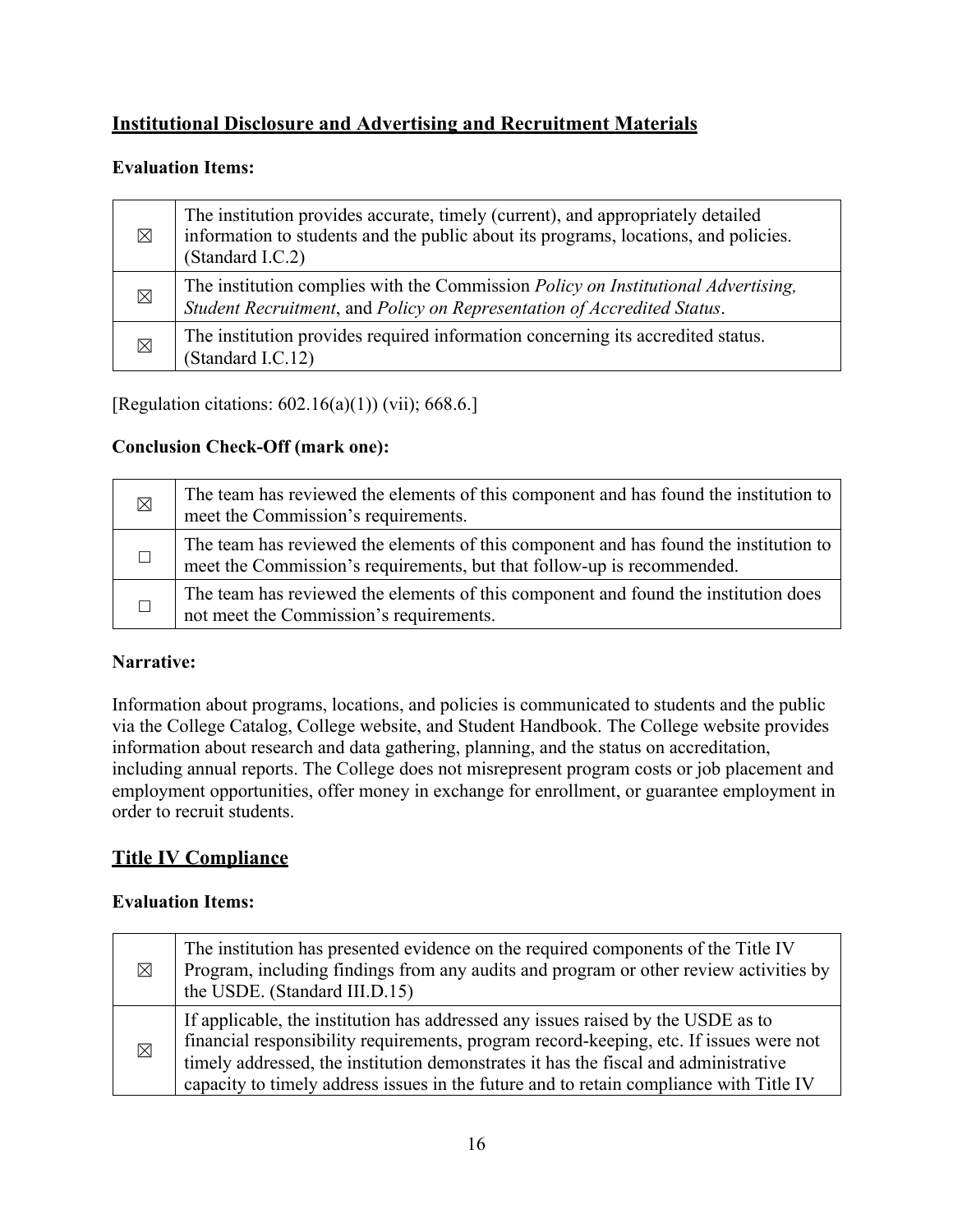|             | program requirements. (Standard III.D.15)                                                                                                                                                                                                                                |
|-------------|--------------------------------------------------------------------------------------------------------------------------------------------------------------------------------------------------------------------------------------------------------------------------|
| $\boxtimes$ | If applicable, the institution's student loan default rates are within the acceptable range<br>defined by the USDE. Remedial efforts have been undertaken when default rates near<br>or meet a level outside the acceptable range. (Standard III.D.15)                   |
| $\boxtimes$ | If applicable, contractual relationships of the institution to offer or receive educational,<br>library, and support services meet the Accreditation Standards and have been<br>approved by the Commission through substantive change if required. (Standard<br>III.D.16 |
| $\boxtimes$ | The institution demonstrates compliance with the Commission Policy on Contractual<br>Relationships with Non-Regionally Accredited Organizations and the Policy on<br>Institutional Compliance with Title IV.                                                             |

[Regulation citations: 602.16(a)(1)(v); 602.16(a)(1)(x); 602.19(b); 668.5; 668.15; 668.16; 668.71 et seq.]

## **Conclusion Check-Off:**

| $\boxtimes$ | The team has reviewed the elements of this component and has found the institution to<br>meet the Commission's requirements.                                    |
|-------------|-----------------------------------------------------------------------------------------------------------------------------------------------------------------|
|             | The team has reviewed the elements of this component and has found the institution to<br>meet the Commission's requirements, but that follow-up is recommended. |
|             | The team has reviewed the elements of this component and found the institution does<br>not meet the Commission's requirements.                                  |

## **Narrative:**

The College and District demonstrates compliance with Federal Title IV regulations, and USDE requirements. The college loan default rate is regularly monitored and reported, and the rate for MVC has declined over the last three years as a result of additional support provided to students through the college financial aid office. All college contractual relationships related to student support, library, tutoring, and other areas of the College align with Accreditation Standards.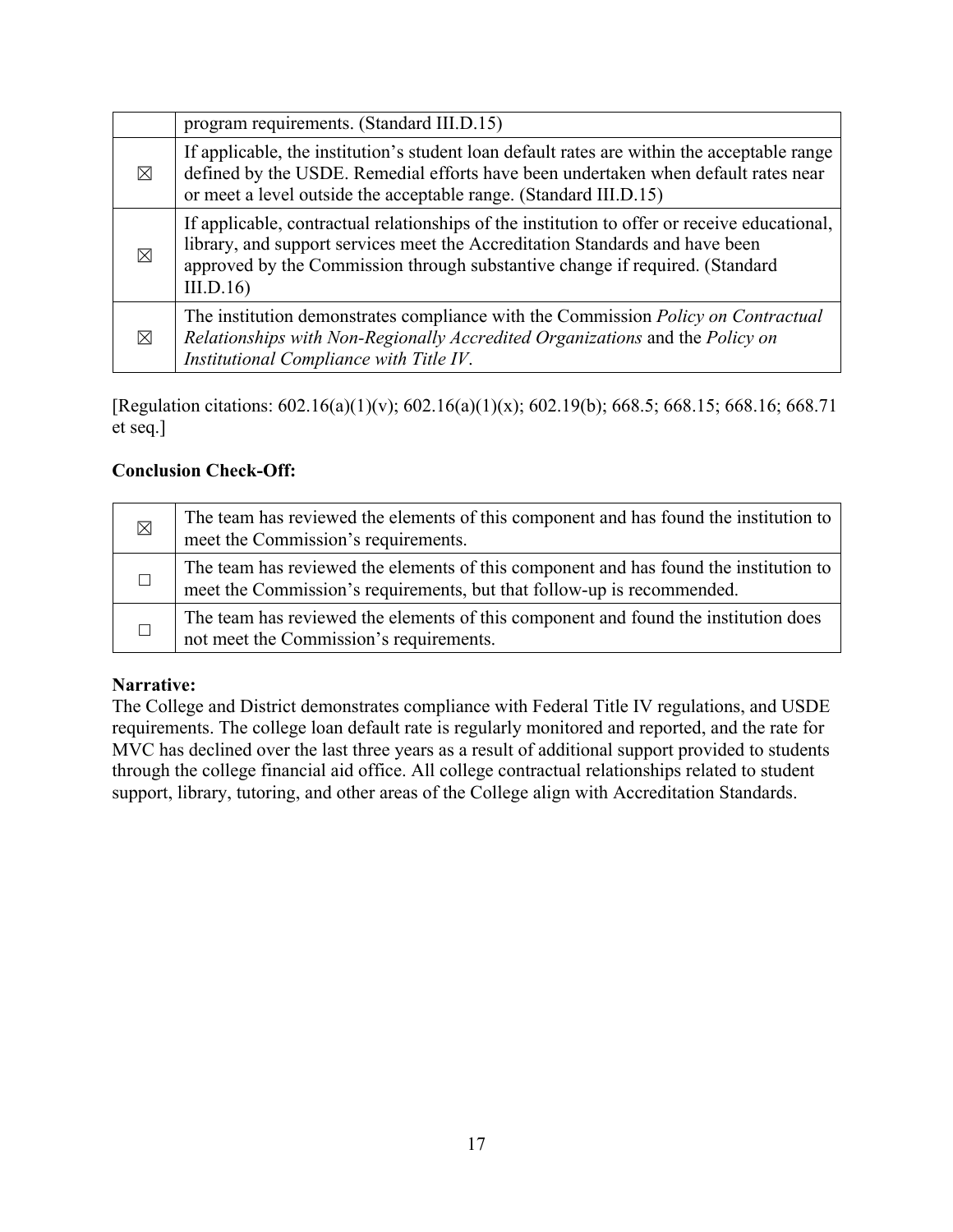# **Standard I**

# **Mission, Academic Quality and Institutional Effectiveness**

# **I.A. Mission**

## General Observations:

Moreno Valley College's mission statement expresses a comprehensive and targeted commitment to equitable student learning in the community the institution serves. That commitment drives all facets of the College's processes, which are facilitated by data collection from a variety of sources. The results of these processes determine of whether the College continues to achieve its mission. The College would benefit from formally documenting and communicating these processes. The mission is reviewed on a regular cycle, updated, approved by the Board of Trustees, and communicated widely.

## Findings and Evidence:

MVC's new mission, vision, values statements (approved October 2019) describe its educational purposes, intended student population, the types of degrees and other credentials it offers, and commitment to student learning and achievement. Its educational purpose and intended student population groups are well described in the "LIONS" values statements: Learner-Centeredness, Inclusivity, Openness & Equity, Neighborliness & Community Focus, and Sustainability. The types of degrees and other credentials are mentioned in the vision statement: "Moreno Valley College will be recognized as a leading institution in transforming and enriching our students' lives through timely completion, transfer, and workforce development." The mission statement describes the College's commitment to student learning "Moreno Valley College is committed to educating and empowering our students, providing equitable access to education, and serving our communities." The College's mission statement is publicized on its website and in documents such as the College's catalog and Comprehensive Master Plan (CMP). (I.A.1)

The College uses data to determine how effectively it is accomplishing its mission by aligning the 2018-23 Integrated Strategic Plan (ISP) Strategic Plan Goals and Objectives to "represent an enactment of the Moreno Valley College Mission, Vision, and Values." The current ISP still refers to previous mission, vision, and values, but the Strategic Plan Goals are still related to the new mission, vision, and values in a way that the mission can still be evaluated adequately. The College uses data to determine whether the mission directs institutional priorities in meeting the educational needs of students through its Comprehensive Master Plan. The CMP used data to support recommendations for the college to meet its mission. (I.A.2)

MVC's programs and services are aligned with its mission through the Program Review process. In Program Review, each program is required to review the program-level mission statement and align it to the college mission. Resource requests are linked to strategic goals and objectives. The team suggests that the resource ranking and allocation process be well documented and communicated since there was some lack of clarity. (I.A.3)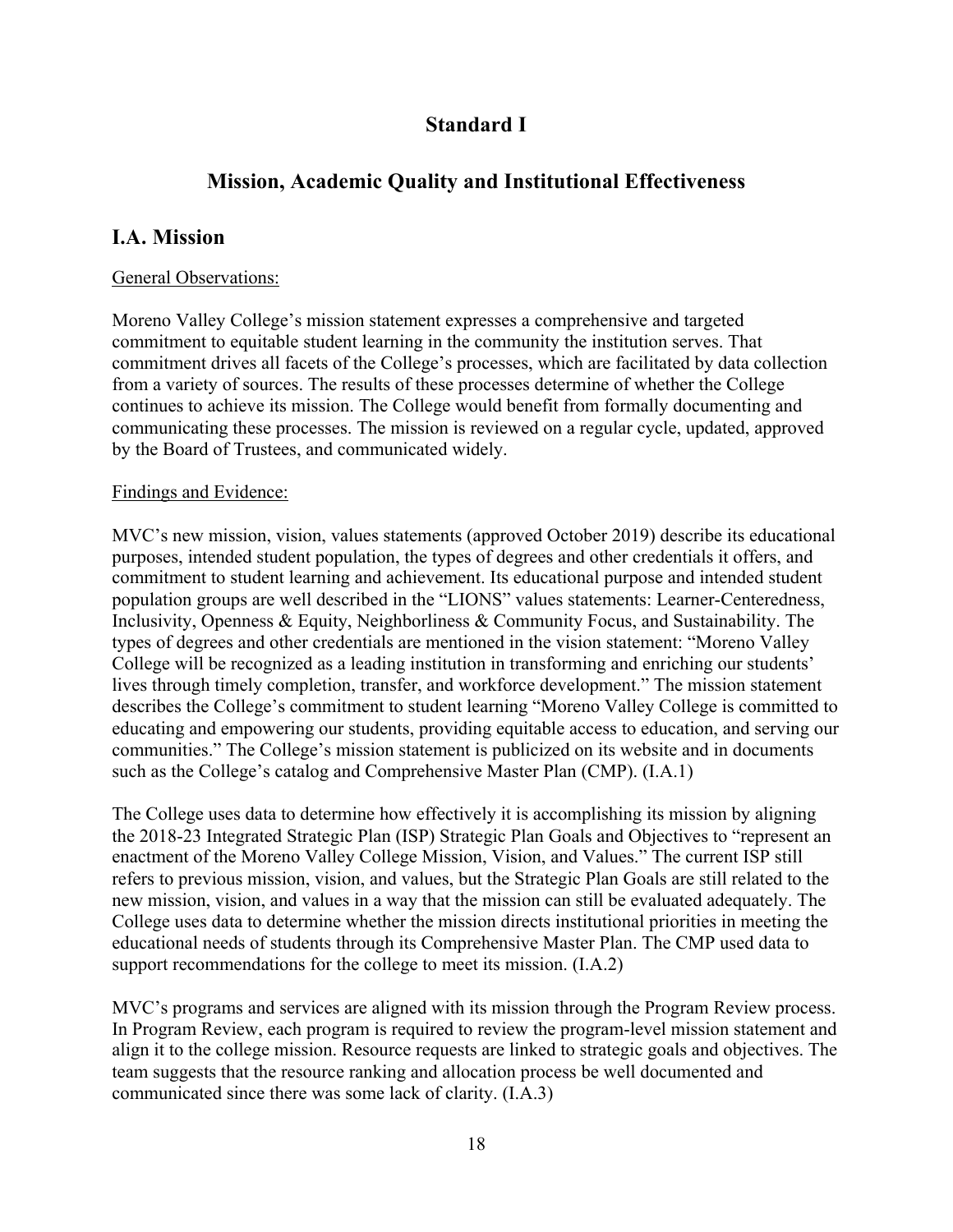The team reviewed the publication of the College's mission statement and found it is widely publicized in multiple locations. These locations include the College catalog, student handbook, the Comprehensive Master Plan, the College website, and various locations on campus. The mission, vision, and values were approved by the college governance process in October 2019 with Board of Trustee approval in December 2019. The College's ISER states that the review for updating the mission, vision, and values statements is scheduled a year before the start of updating the Integrated Strategic Plan. (I.A.4)

## Conclusions:

The College meets the Standard.

# **I.B. Assuring Academic Quality and Institutional Effectiveness**

#### General Observations:

Moreno Valley College's commitment to sustained, substantive and collegial dialog is facilitated through various College committees, which are structured to encourage and focus on student learning. Such dialog has resulted in a number of changes in policies and procedures to facilitate student learning and completion. The College would benefit from formally documenting and communicating these changes to policies and procedures. The College has also initiated a number of practices to identify and address equity gaps.

#### Findings and Evidence:

The College's Assessment Committee and Instructional Program Review Committee facilitate collegial dialog relating to student outcomes, academic quality, and continuous improvement of student learning and achievement. The Strategic Planning Council ensures institutional effectiveness by establishing subcommittees that are aligned to accreditation standards. The Student Equity and Achievement (SEA) Committee promotes discussion of student equity and the Integrated Strategic Plan does incorporate some Student Equity Plan metrics, which include goals for Disproportionately Impacted Groups, so dialog about equity may occur at the Strategic Planning Council. (I.B.1)

MVC has student learning outcomes (SLO) for all courses. All courses have at least one course SLO assessed with the exception of two courses. All associate degrees and certificates have program learning outcomes (PLO) listed in the College's catalog. Eighty-two percent of PLOs have assessment results. The College is in the process of mapping SLOs to PLOs. The College also has four ILOs assessed with the fifth ILO assessed currently in progress. The College states in the ISER that Student Services and Business Services have established Service Area Outcomes that are evaluated on a continuous basis. (I.B.2)

The College established institutional-set standards (ISS) and stretch goals for student achievement, licensure exam pass rates, and job placement rates in specified programs as outlined in the ACCJC Annual Report. The College has also set goals for metrics related to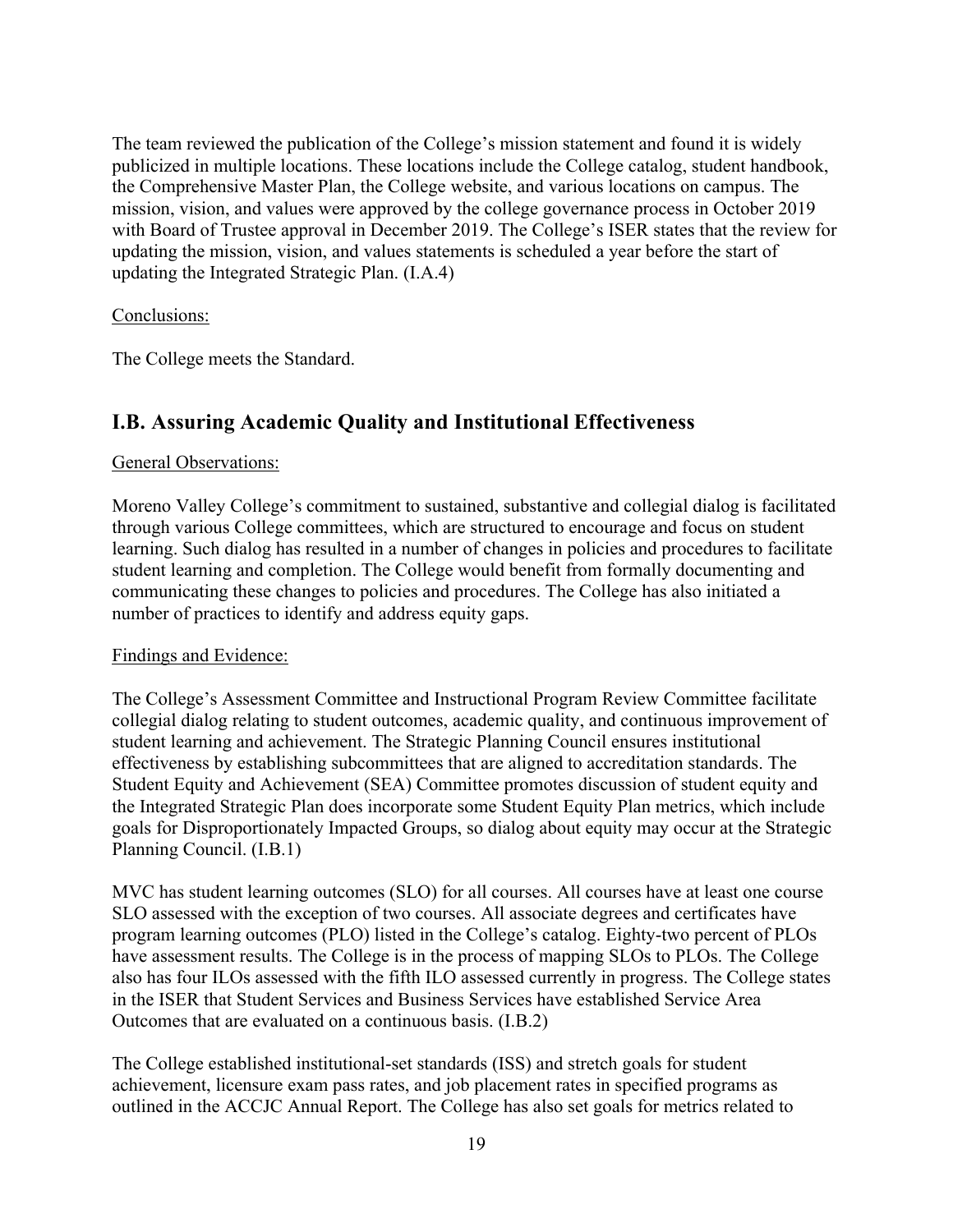student achievement and equity in their Integrated Strategic Plan. Metrics from the ACCJC Annual Report and Integrated Strategic Plan are assessed annually to determine progress towards meeting goals. The ACCJC Annual Report and ISP Dashboard are posted on the College website to show progress toward strategic goals in support of the mission. (I.B.3)

MVC's Office of Intuitional Effectiveness supports the production and use of data. The Office of Intuitional Effectiveness utilizes data dashboards as a way to disseminate data to the College. Examples of the use of data in support of student outcomes and learning include the Comprehensive Master Plan, Integrated Strategic Plan, and the Enrollment Management Dashboard. The College also uses district-level and external reports for decision-making. The College has also used data to increase student financial aid, and English and math faculty enlisted completion data in their review of, and ultimate changes to, assessment and placement changes such as the early adoption of Multiple Measure Assessment. (I.B.4)

The College's program review process shows how goals and resource allocation requests are aligned with the College mission, strategic goals, and other data related to student learning and achievement. Data for instructional program views are disaggregated and distributed through the Program Review Dashboard. The College has recently started to disaggregate student outcomes by mode of delivery. (I.B.5)

MVC disaggregates and analyzes learning outcomes and achievement for subpopulations of students through their Student Equity Plan. The Student Equity Plan identifies performance gaps and supports activities that close these gaps. Some activities that the College has implemented to support disproportionately impacted groups are the scaling up of the Umoja Community, the creation of the Guardian Scholars Program, and student services that support LGBTQ+ students. The Student Equity and Achievement Committee involved a large number of college constituents in the development of the Student Equity Plan (I.B.6)

The College's Strategic Planning Council (SPC) is responsible for overseeing the review and evaluation of policies and practices with its Standard IV Subcommittee leading the evaluations. The policies and practices review process is outlined in the Leadership and Governance Handbook. The ISER states that all programs at the College evaluate their policies and practices through the annual program review process. The team encourages that the College follows through with their improvement plan to create a regular evaluation of College policies and practices. (I.B.7)

MVC communicates its strengths and weaknesses through the president's biannual State of the College and monthly newsletter. The Integrated Strategic Plan is where the college communicates the priorities of the College and the evaluation of Strategic Goals. The College also broadcasts college data through the Key Performance Indicators and Student Equity Plan. The College shares learning outcomes results and program review reports on the college website. The team encourages that the College continues with the progress of their improvement plan to communicate and document assessment and evaluation activities. (I.B.8)

The College's planning process integrates the College mission, Comprehensive Master Plan (CMP), Integrated Strategic Plan (ISP), program review, student learning outcomes assessment.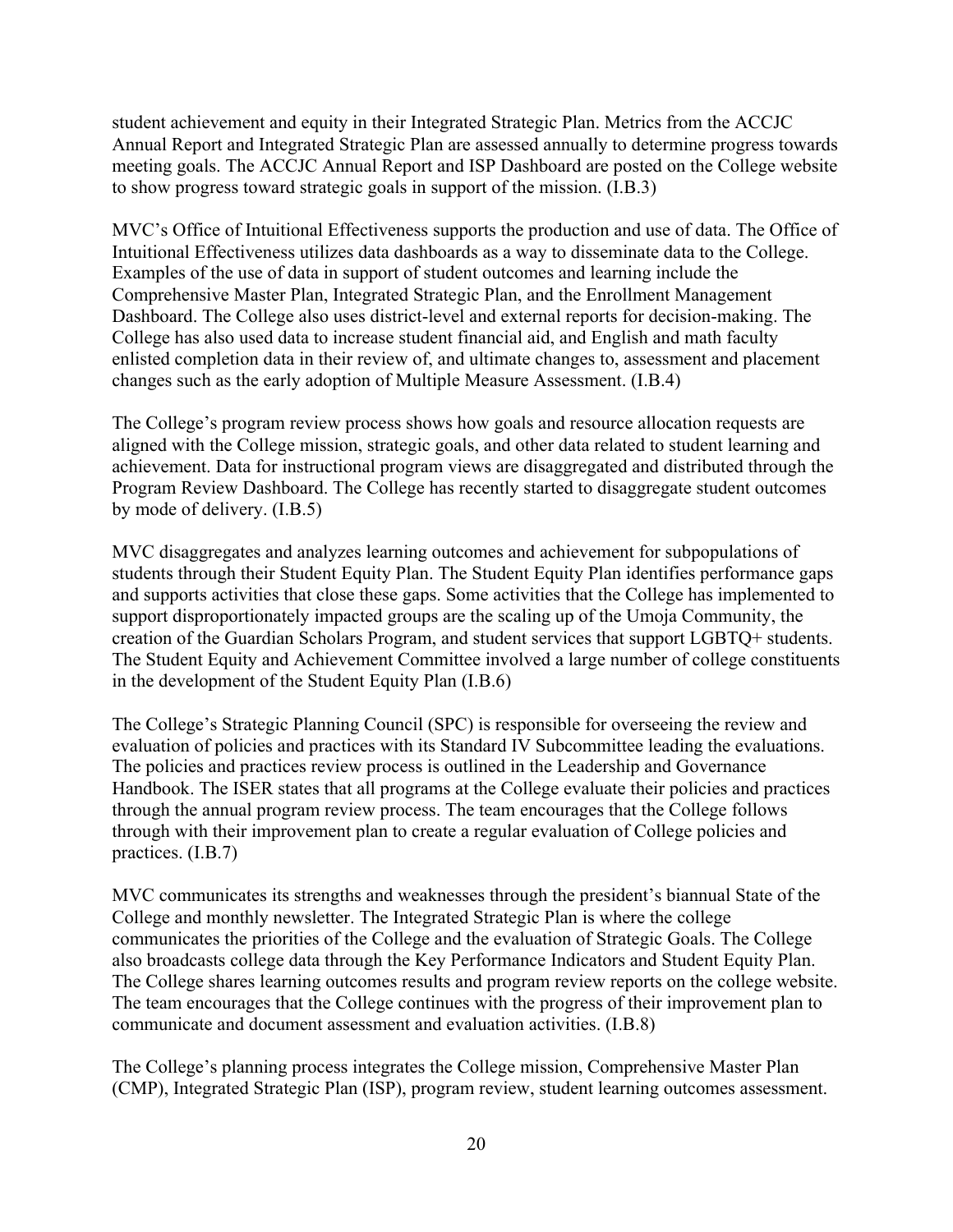Institution wide long-term goals are set in the CMP and ISP, while short-term goals are set at the program-level through program review. Program resource requests are submitted in program reviews and aligned to the College's Strategic Goals. However, program review and resource allocation processes are not consistent and documented clearly across Instruction, Student Services, and Administrative Services. The team recommends the College integrates planning and the resource allocation process into a comprehensive process across Instruction, Student Services, and Administrative Services. (I.B.9)

## Conclusions:

The College meets the Standard.

## **Recommendation to Improve Quality:**

## **College Recommendation 3:**

In order to improve institutional effectiveness, the College should integrate planning and resource allocation process into a more systematic and comprehensive process across Instruction, Student Services, and Administrative Services. (I.B.9, III.D.3)

# **I.C. Institutional Integrity**

#### General Observations:

The College provides accurate and timely information to the public and its students through a variety of print and electronic sources regarding awards, total cost of education, and its commitment to education and learning. The College reviews its policies, procedures and publications on academic freedom, honesty, responsibility and integrity while complying with accreditation standards and external accrediting agencies.

#### Findings and Evidence:

MVC shares information including its mission statement, student and institutional learning outcomes for instructional areas, educational programs and various student services via printed and electronic publications (catalog, class schedule, website, handbooks). MVC is expanding its communication method via social media such as Grad Guru, Facebook, Twitter and Instagram. Annual review of the catalog and schedule of classes by the Catalog Reviewers ensues accuracy the clarity, accuracy, and integrity of information provided to the public and students. Instructional Department Specialist requests syllabus from faculty in order to ensure clarify, accuracy and integrity are met. Student learning outcomes SLO is assured primarily through the instructional program review and curriculum approval processes. MVC's Accreditation page on the website and the catalog include accurate and current information about the College's accreditation status. (I.C.1)

The College annually publishes an online version of its Catalog and provides printed version upon request. The Production of the catalog is led by the Office of Instruction and with the support of the Instructional Program Support Coordinator. The Catalog contains the mission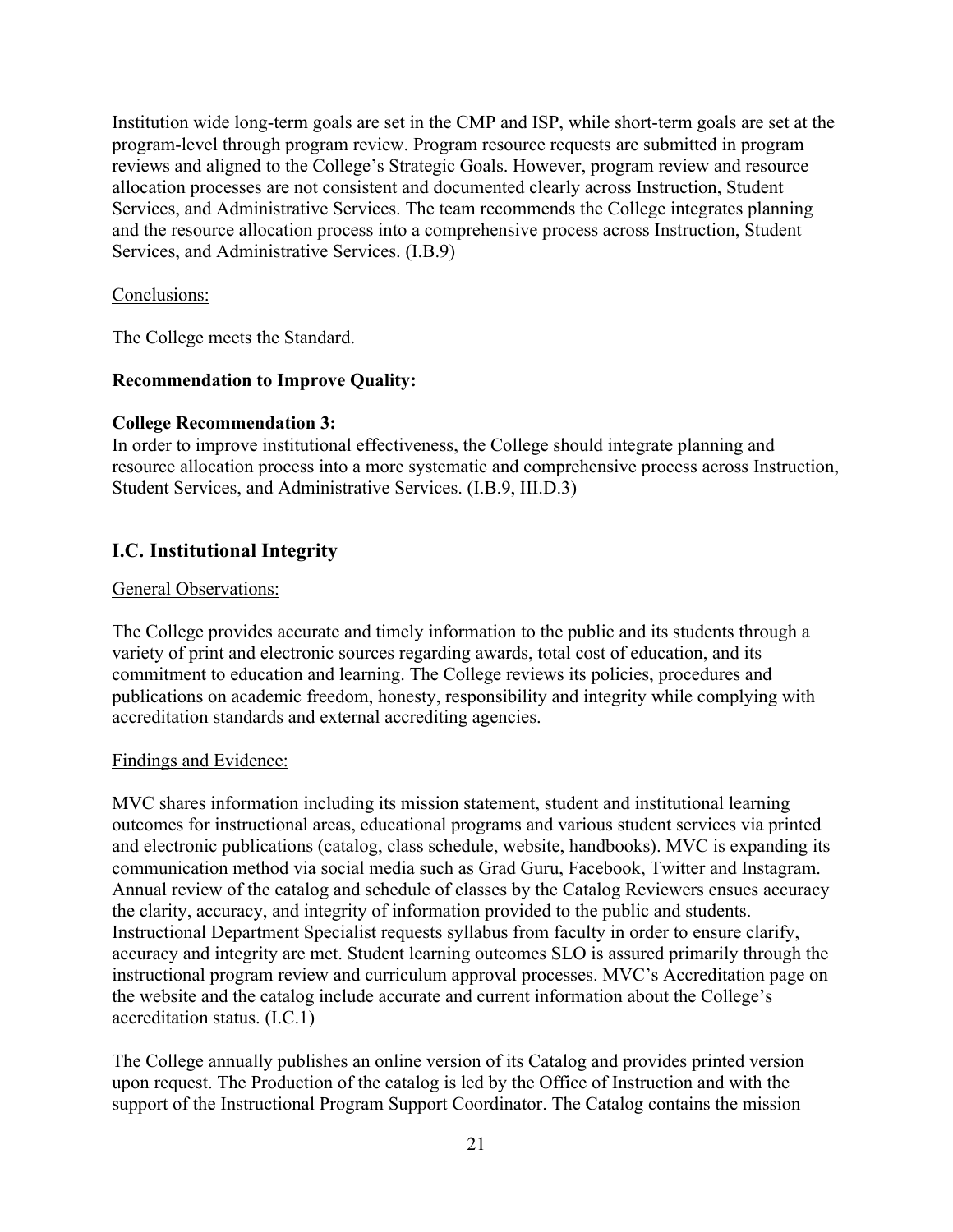statement, requirements for admission, degrees, certificates, transfer information, student fees, and other financial obligations and major policies and procedures affecting students such as academic regulations including academic honesty, non-discrimination, acceptable transfer of credits, grievance and complaint procedures, sexual harassment, and refund of fees and all other "Catalog Requirements". (I.C.2)

MVC communicates matters of academic quality to its students and the public through catalog, its student learning outcomes report and the program review website. Evaluation of student achievement is embedded in the comprehensive program review that occurs every three years. MVC Student Scorecard which is located on the College's website include job placement, degree and certificate completion, and transfer rate. (I.C.3)

The College describes its degrees and certificates regarding their purpose, content, course requirement and expected learning outcomes in the catalog and also on the webpage. The catalog provides general requirements for certificates, degrees, and transfer, along with career opportunities for students. This is linked to the counseling web page where students can obtain information regarding making appointments with the counselors. (I.C.4)

The College reviews institutional policies, procedures, and publications to ensure that the content is reviewed for its accuracy and updated as needed. The Board Policies (BP) and Administrative Procedures (AP) are reviewed regularly based on established schedule that is tracked at the District level. (I.C.5)

The College accurately informs current and prospective students regarding the total cost of education. The printed and online catalog provides students with specific program costs. Such information is available on the website as well as the college bookstore's website. Career Education (CE) programs provide Gainful Employment Disclosures on the website including information such as average time of completion, and total cost. NetPrice Calculator and the Student Financial Services Consumer guide out of the Financial Aid office assist students to estimate their total cost of education. (I.C.6)

BP 4030 regarding academic freedom guides the institution in assuring institutional and academic integrity. The policy governs faculty in the classroom, research and publications, and student's freedom in learning. It assures an atmosphere where freedom of inquiry and information and knowledge dissemination occur for all. The policy is published in the College Catalog and in the schedule of classes. (I.C.7)

The College establishes and publishes policies and procedures that promote honesty, responsibility and academic integrity. BP 3050: Institutional Code of Professional Ethics states, "Employees of the District shall be committed to the principle of honesty and equity". BP and AP 5500: Standards of Student Conduct clearly defines the conduct subject to discipline including plagiarism, cheating, furnishing false information. AP 5520: Student Discipline Processes states the consequences for dishonesty and serves to provide a prompt and equitable means to address violations of the Standards of Student Conduct. In addition, MVC's Behavioral Intervention Resource Team (BIRT) addresses distressed, disruptive, or dangerous behavior in students. (I.C.8)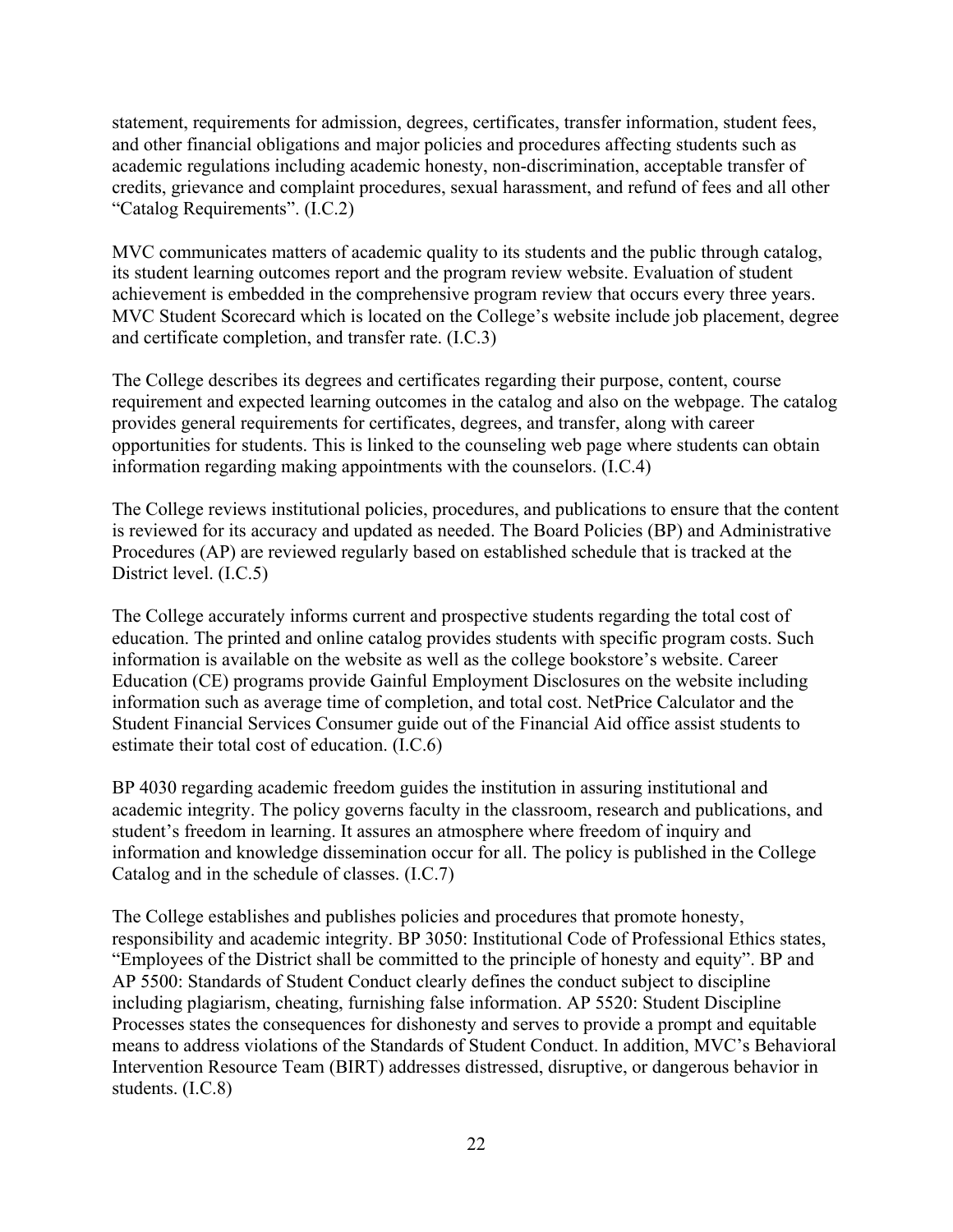BP 4030, Academic Freedom is published in the catalog and outlines the expectation that faculty distinguish between personal conviction and professionally accepted views in a discipline. As part of the improvement of instruction process, peer reviewers assess whether or not faculty distinguish between personal conviction and professionally accepted views by evaluating subject matter proficiency. The College also utilizes student evaluation to ensure that information is presented in a fair and objective manner. (I.C.9)

Policies are in place at MVC regarding academic freedom, standards of behavior, and professional code of ethics, the College is a publicly funded, open access institution; therefore, it does not require conformity to codes of conduct that seek to instill specific beliefs or world views. Employee handbook contains specific code of conduct. (I.C.10)

College does not operate in a foreign location, therefore Standard 1.C.11 is not applicable.

BP 3200, Accreditation, serves as a guide for the College in complying with Eligibility Requirements, Accreditation Standards, Commission policies and guidelines, requirements for public disclosures, institutional reporting, team visits, and prior approval of substantive changes. The College discloses all information required by the Commission on its accreditation webpage. (I.C.12)

MVC documents honesty and integrity in its relationship with external agencies and maintains full compliance with regulations and statues specific to each external agency including ACCJC, WASC, US Department of Education (FA), Commission on Dental Accreditation (CODA), Commission on Accreditation of Allied Health Education Programs (CAAHEP), and California State Fire Marshall and State Board of Fire Services. College reporting to all of its accrediting agencies is consistent, timely and accurate and they are communicated via College's website. (I.C.13)

The College's commits to high quality education, student achievement and student learning. The financial audit statement, annual financial reports including ACCJC annual fiscal report are publicly communicated via the website ensuring that the College is committed to the success of its students rather than generating financial returns. (I.C.14)

#### Conclusions:

The College meets the Standard.

# **Standard II**

# **Student Learning Programs and Support Services**

## **II.A. Instructional Programs**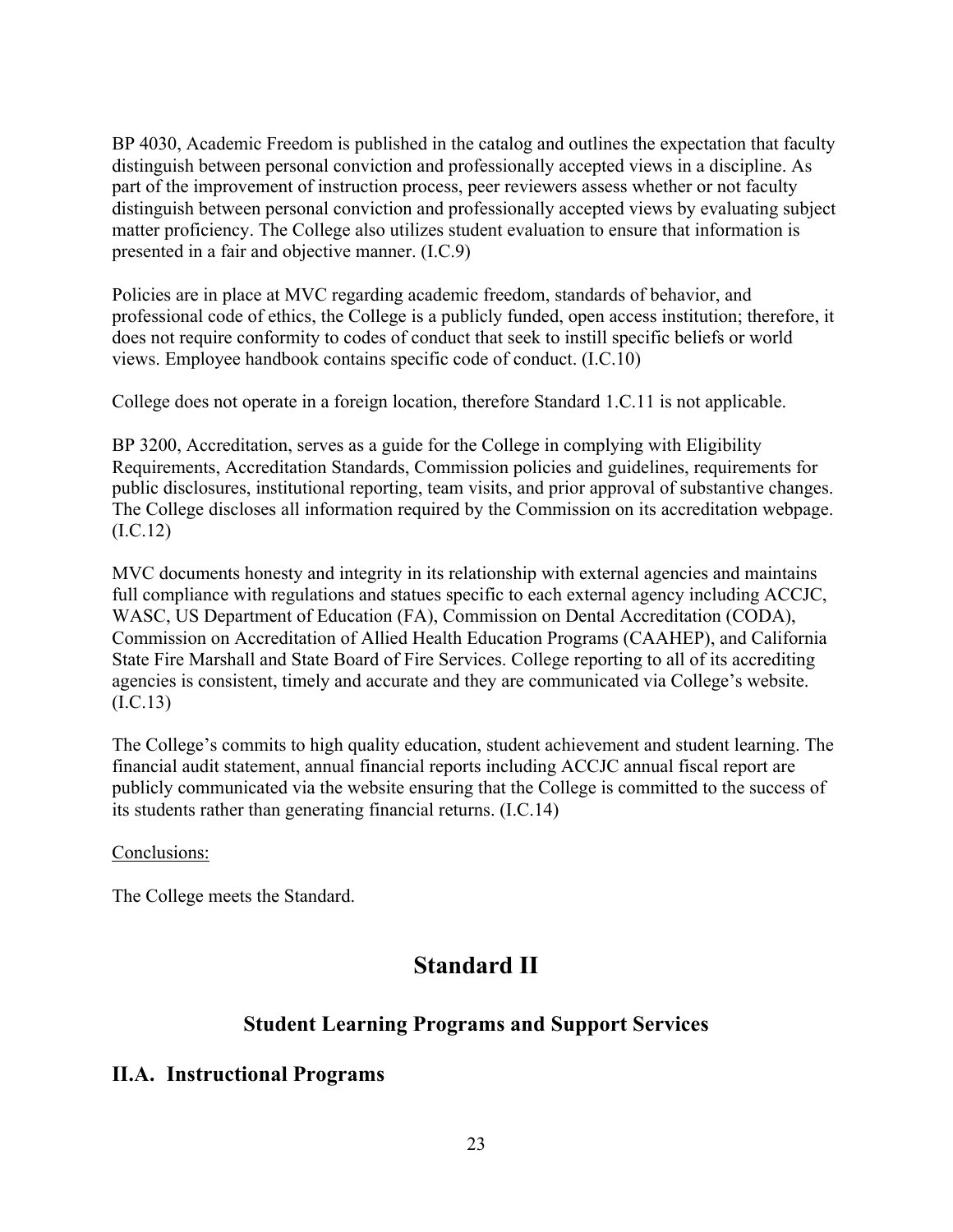#### General Observations:

Moreno Valley College is a comprehensive two-year public college offering an array of transfer and CTE programs, certificates, and courses to meet higher education standards. The College develops, implements, evaluates, and revises instructional programs to promote student learning and success on site and through distance education. Course Outlines of Record, academic and CTE programs, student learning outcomes, and achievement data, are systematically reviewed. The review processes inform policies and practices in enrollment management, articulation, course offerings, opportunities for faculty development, and pedagogic practices.

## Findings and Evidence:

The team reviewed the College's instructional programs, including distance education, and found that they are offered in fields consistent with the institution's mission, are appropriate to higher education, and culminate in defined learning outcomes. The College offers 17 Associate Degrees for Transfer (ADT), 45 associate degrees, and 24 state-approved CTE certificates.

The College's courses have course outlines of record that are approved through a curricular review process, regardless of location or means of delivery. Distance education addenda are reviewed and approved by the Curriculum Committee and by at least two of the three District curriculum committees. In addition, regular assessment cycles determine student achievement of learning outcomes at the course and program levels and are included in the program review process. (II.A.1)

Faculty, including full time and adjunct faculty, regularly engage in systematic and inclusive program review, using student achievement data, in order to continuously improve instructional courses and programs, ensuring program currency, improving teaching and learning strategies, and promoting student success. The team reviewed the district Curriculum Handbook, which guides the College's curricular processes, and is intended to ensure faculty establish, maintain, review, and improve quality course offerings. The curriculum handbook includes policies for ensuring that the course content is appropriate to the college's mission and to higher education standards. In addition, faculty job announcements expressly state faculty responsibility for curricular development and assessment. Resource requests are connected to the mission through program review as evidenced in the dental assisting and sociology program reviews.

Course outline of record reviews and updates occur every four years and every two years for CTE courses. This review includes the distance education addendum. (IIA.2)

The team reviewed the College's learning outcomes processes and found that the College has established institutional procedures for improving assessment practices. The institution identifies and regularly assesses learning outcomes for courses, programs, certificates and degrees using established institutional procedures. The institution has officially approved and current course outlines that include student learning outcomes.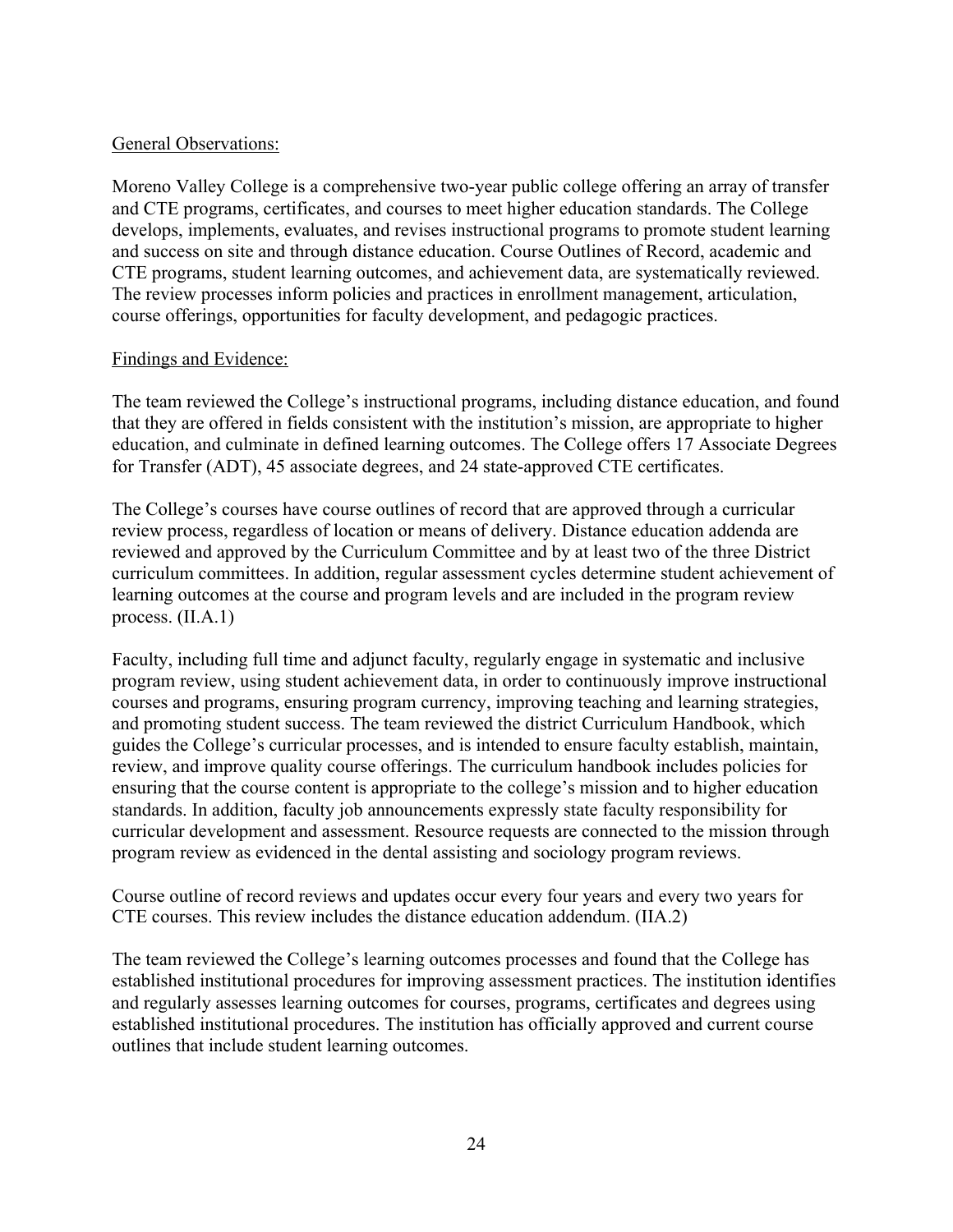The curriculum committee approves courses outlines of record and ensures that SLO assessments are included. The assessment committee ensures that SLOs are identified and regularly assessed through the program review process. Evidence from the SLO assessment report shows that 97% of courses have at least one SLO assessed by October 2019. Upon review of syllabi and corresponding assessed SLOs in Nuventive and in the Course Outline of Record, the majority of courses have learning outcomes listed in the syllabus; however, attention should be made to ensure that learning outcomes are listed correctly and consistently across all syllabi. The college reports that all programs have identified program learning outcomes; however, only 82% have assessed program level outcomes and have mapped their course SLOs to PLOs.

The college has worked on improving the program review process as evidenced by changing the deadline for reports from the spring to the fall semester to better align with resource requests. The college also updated the method of tracking assessments which now allows filtering of data by program, course, ethnicity, age and gender allowing faculty to develop targeted action plans. The college also moved annual program review to an annual check and the Comprehensive Program Review was moved to every three years. (II.A.3)

The college's pre-collegiate curriculum is distinguished from college-level curriculum as evidenced in the course outline of record, the college catalog, the class schedule. The sequencing for math, English, ESL, and reading is found on the college website, in the student handbook, college catalog, and the schedule of classes. The College's tutoring center, Learning Center, Library, and STEM center support advancement to college-level courses. The College also provides embedded tutors and supplemental instruction to faculty in both pre-collegiate and college-level faculty.

The college supports students to succeed in college-level as evidenced through AB 705 adoption of revised placement rules, co-requisite support courses, and academic and student support services. The college distinguishes pre-college level curriculum from college level curriculum and supports students in learning the knowledge necessary to succeed in college level curriculum. (II.A. 4)

The College's degrees and programs follow practices common to American higher education, including appropriate length, breadth, depth, rigor, course sequencing, time to completion, and synthesis of learning. Through the curriculum development and program review processes, faculty members ensure program and degree quality and currency. The team reviewed the relevant Board policies and administrative procedures (4100, 4020, 4025) and the college catalog and found that the college's degrees and programs follow appropriate practices. (II.A.5)

The team reviewed the College's 2015-2018 strategic planning goals and the 2018-2023 Moreno Valley College Integrated Strategic Plan, which specify the College's commitment to scheduling courses in a manner that facilitates timely completion of degree and certificate programs. The College assists students in completing certificate and degree programs in one and two years, respectively and ensures regular rotation of course offerings through the Enrollment Management Dashboard tracking tool. Implementation of EduNav has assisted both students and the college in schedule planning. The College is focused on creating a comprehensive framework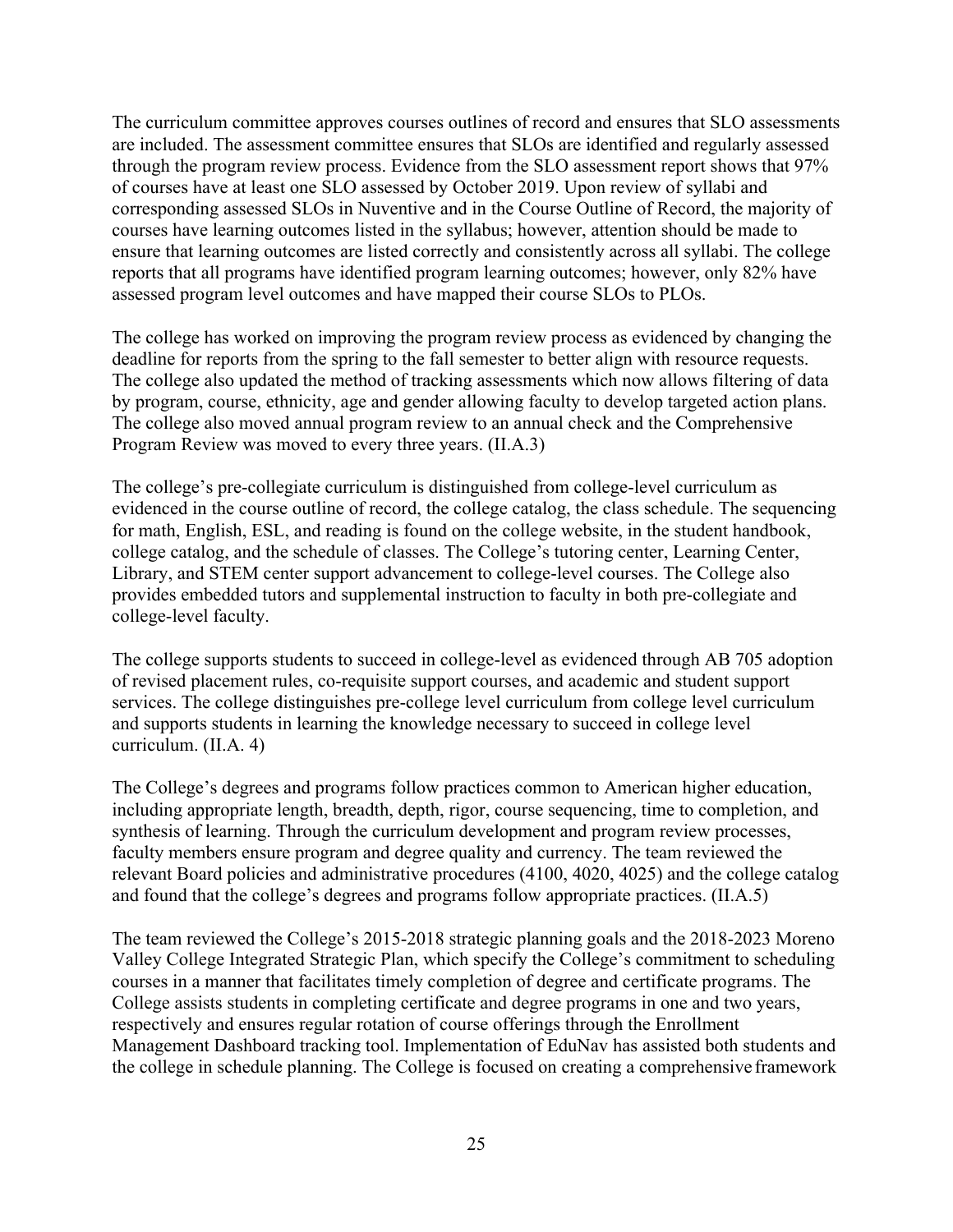for managing all facets of enrollment management, from recruitment and marketing to retention, including the Guided Pathways Framework to improve completion. (II.A. 6)

The team confirmed that the College uses a variety of delivery modes and teaching methodologies to support student equity and success. The College has expanded distance education professional development, including an Instructional Designer, on-site Distance Education Support Specialist/Educational Technologies Trainer and an Online Educational Resources Initiative liaison. The College also provides students access to online and on-campus equitable learning support services, such as tutoring and library resources. The College has a policy on regular and effective contact and offers training for faculty teaching online. However; online courses reviewed by the team, 14% of the courses met the college's definition of instructor-initiated and substantive interaction. (II.A.7)

The team reviewed the College's tools for determining satisfaction of pre-requisites and placement, such as Webcap, which measures Spanish proficiency for placement. It also reviewed College's use of the California Chemistry Diagnostic Test for chemistry pre-requisites. The College does not require department-wide and/or program exams. College faculty and publishers review these tools to both ensure they are reliable and unbiased. (II.A.8)

The team reviewed Board Policy and Administrative Procedures 4020: Program, Curriculum, and Course Development and the College Catalog which articulate the process for establishing the appropriate units of credit and clock hours of instruction for each credit hour. The College ensures degrees and certificates are awarded on the basis of achievement of stated program outcomes; course outcomes are mapped to program outcomes to reflect a clear connection between credits earned and degrees and certificates awarded. (II.A.9)

The team reviewed the college catalog, the articulation webpage, and the transfer resource webpage as evidence that the college provides clear information to students about transfer of credit policies. Board policy 4325 and the policy the awarding of military provide evidence of the college's policies for awarding of credit for prior learning. The team reviewed board policy 4050, the articulation handbook and the articulation website as evidence of the college's communication with and agreements with local K12 agencies. (II.A.10)

The team reviewed the College's general education learning outcomes, which cover critical thinking, information competency and technology literacy, communication, and selfdevelopment and global awareness. These GE SLOs are included in all degree and transfer programs to "reflect the conviction of the College that those who receive their degrees must possess certain basic principles, concepts and methodologies both unique to and shared by the various disciplines." The four GE learning outcomes are assessed on a five-year cycle; one per year with the fifth year utilized to assess the fifth Institutional Learning Outcome.

The team reviewed the assessment committee website, minutes, and program outcome tracking draft template as evidence that the college assesses general education learning outcomes. The college The college has recently established a new process in mapping and assessing GE learning outcomes. (II.A.11)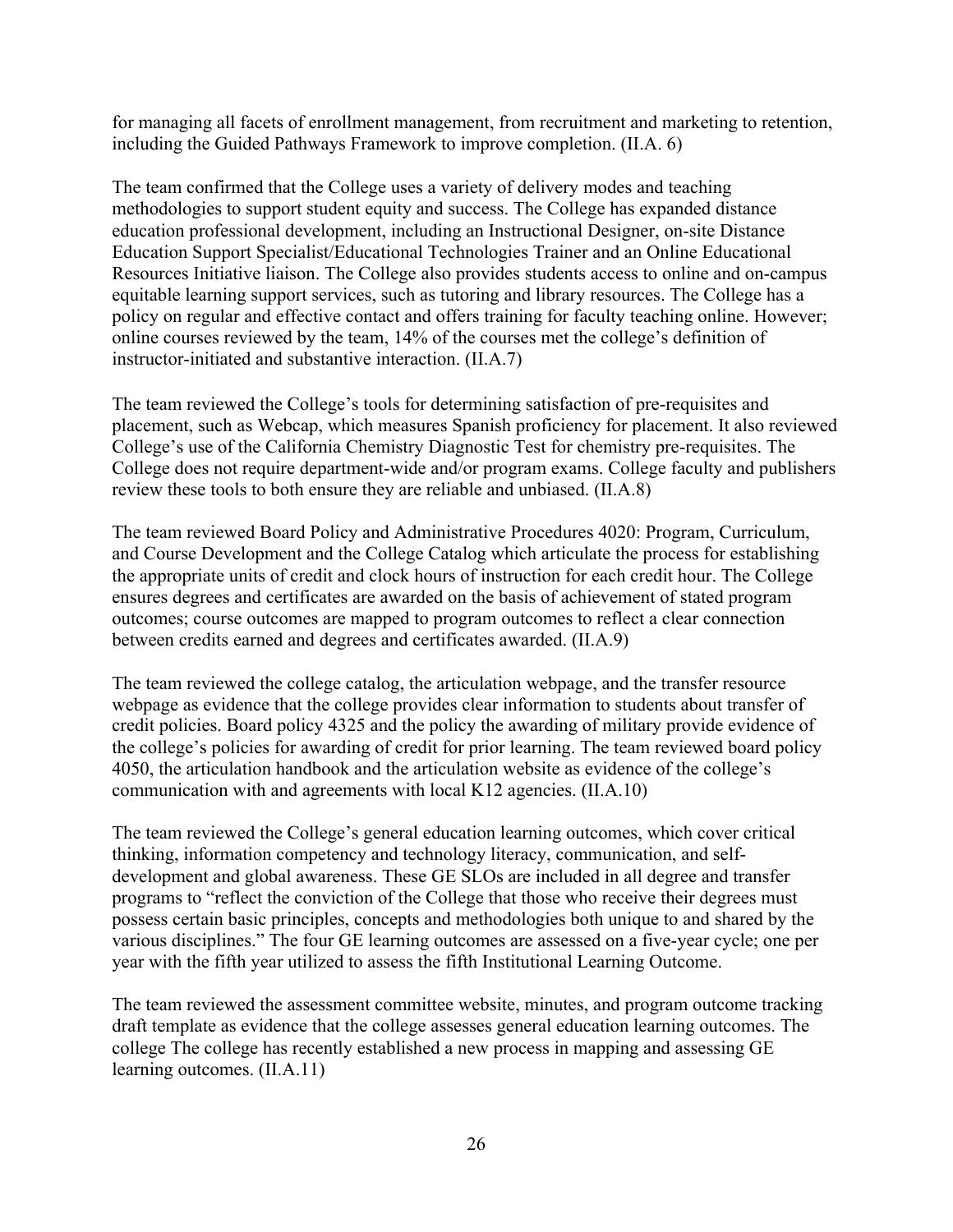The team reviewed the District Board Policy (BP 4025) which provides the philosophy and criteria for associate degree and general education along with the College's philosophy of general education. General Education is a component of all degree programs. The College Catalog clearly spells out the philosophy for general education along with the general education learning outcomes. General education core competencies include natural sciences, social and behavioral sciences, humanities, language and rationality. GE learning outcomes include critical thinking, information competency and technology literacy, communication, and selfdevelopment and global awareness. The GE learning outcomes are assessed by the assessment committee. (II.A. 12)

The team reviewed the College's 2018-2019 catalog, which outlines and articulates degree and certificate requirements. These requirements include achievement of learning outcomes as the basis for earning credit. The Curriculum Committee, Assessment Committee, and program review process are responsible for tracking the development and regular assessment of outcomes mastery. One measure of achievement is the 2019 Career and Technical Education Employment Outcomes Survey, which shows that CTE students are mastering outcomes relevant to workforce success. Degree programs include focused study in at least one area of inquiry or in an established interdisciplinary core. Faculty measure mastery of core competencies through evaluation of student learning outcomes. (II.A.13)

CTE programs engage in the annual program review process which include analysis of success rates, degree and completion rates, and labor market data. CTE programs also work with advisory committees twice a year to ensure programs of study are current and meet workforce standards. The team reviewed advisory committee minutes as evidence that the CTE programs and courses meet employment standards. One notable achievement is the recognition of eleven disciplines by the Workforce and Economic Development Division at the California Community College Chancellor's Office. (II.A.14)

The team reviewed AP 4021 as evidence of the program discontinuance policy. The College provided an example of the process via the closure of the physician's assistant program where the college ensured students completed the program prior to closure. (II.A.15)

The team reviewed the College's program review process, which is the main instrument for the regular evaluation and improvement of instructional programs. Courses and programs are updated every five years and CTE courses and programs are updated every two years. Course and program level outcomes are updated and reviewed through the annual program review process. The Instructional Program Review Committee (IPRC) is charged with overseeing the process and ensuring reports are complete and acceptable. (II.A.16)

#### **Conclusions**

The College meets the Standard, except II.A.7.

## **Recommendations to Meet Standards:**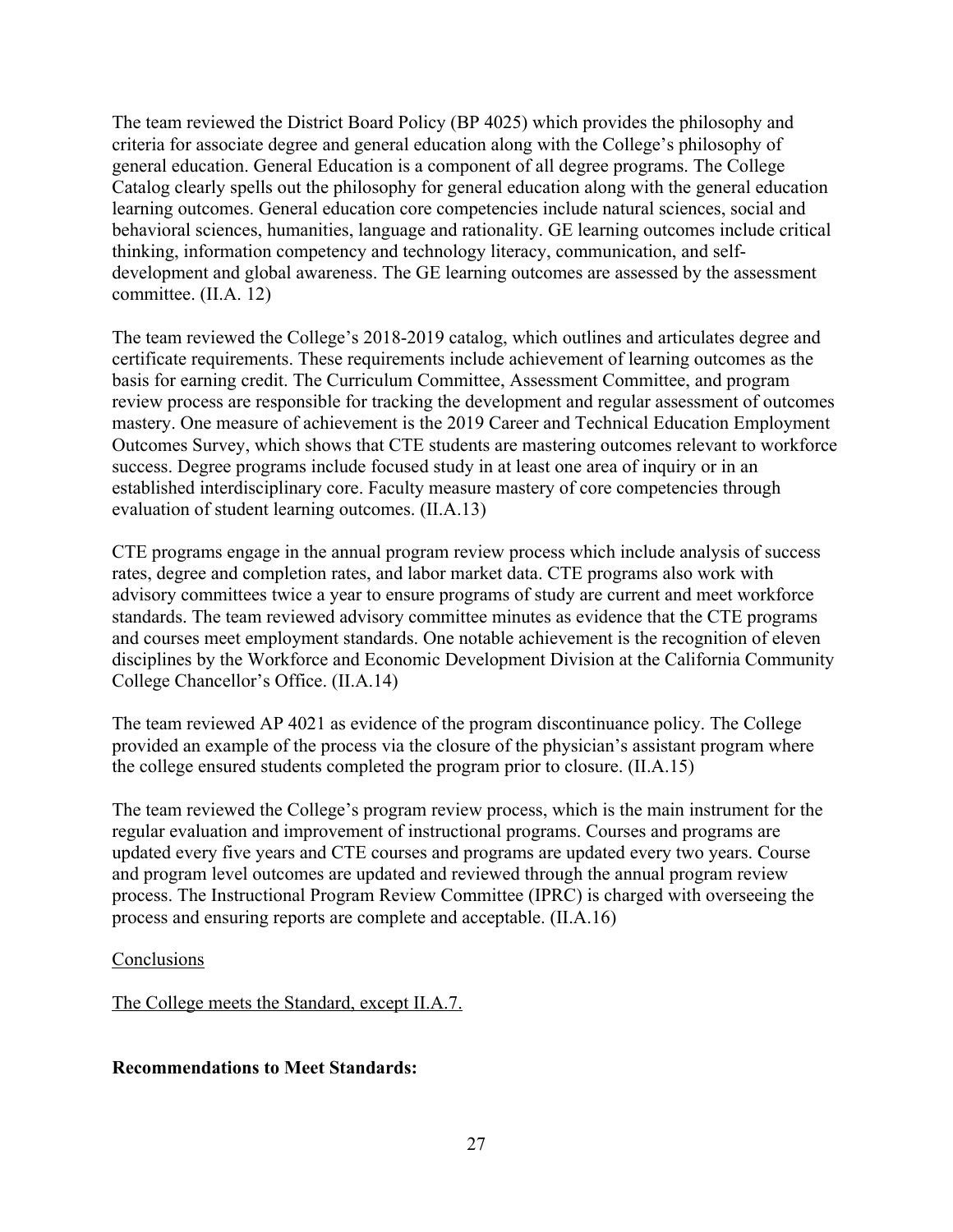#### **College Recommendation 1**

In order to meet the standard, the team recommends that the College ensure that Distance Education courses consistently adhere to the policies established by the College concerning substantive instructor initiated contact with students. (*Policy on Distance Education and Correspondence Education,* II.A.7*)*

# **II.B. Library and Learning Support Services**

#### General Observations:

Moreno Valley College provides adequate library, learning and other support services to students and college personnel responsible for student learning and support. Library and learning support services and resources are provided to all students at no cost. The library and learning support services are aligned with the college's overall mission to support student success. The library has comprehensive resources available online for students with access twenty-four hours a day, seven days a week. Tutoring services partners with a third party vendor to offer online services available twenty-four hours a day, seven days a week and accessed through canvas. Students taking courses at the Ben Clark Public Safety Training Center (BCTC) can access services either online or at the Moreno Valley College campus. Students at the BCTC may also access testing and online library services at the onsite Student Support Center.

#### Findings and Evidence:

The team found MVC supports student learning and achievement through the provision of comprehensive library, learning and other support services. Online library support services and tutoring are available twenty-four hours a day, seven days a week. MVC provides academic support programs through tutorial services, the Writing and Reading Center, Math Lab and the Learning Center to name a few, that are designed to meet the individualized learning needs of students. Finally, the college assesses the effectiveness of these library and learning support services, which has resulted in the expanded hours of many of these services, in order to meet the needs of students. The Learning Center Advisory Committee reviews existing services and areas for increased delivery of services to students. (II.B.1.)

MVC relies on the expertise of faculty, including librarians and other learning support services professionals, to select learning support materials and equipment that assists the institution in achieving its mission. In the fall 2019, the college implemented a revised Board Policy and Administrative Procedure 4040: Collection Development Policy. This policy and procedure outline the process for how librarians work with faculty to select materials that support enhanced student learning outcomes. (II.B.2.)

MVC uses assessment to ensure the library and learning support services are meeting the needs of students. The college uses the results of these assessments to make adjustments in services to better serve students. In addition, these assessments also demonstrate they are contributing to the achievement of student learning outcomes. The college assessed faculty and students in fall 2018 to gauge the effectiveness of supplemental instruction and embedded tutoring (Fall 2018- End of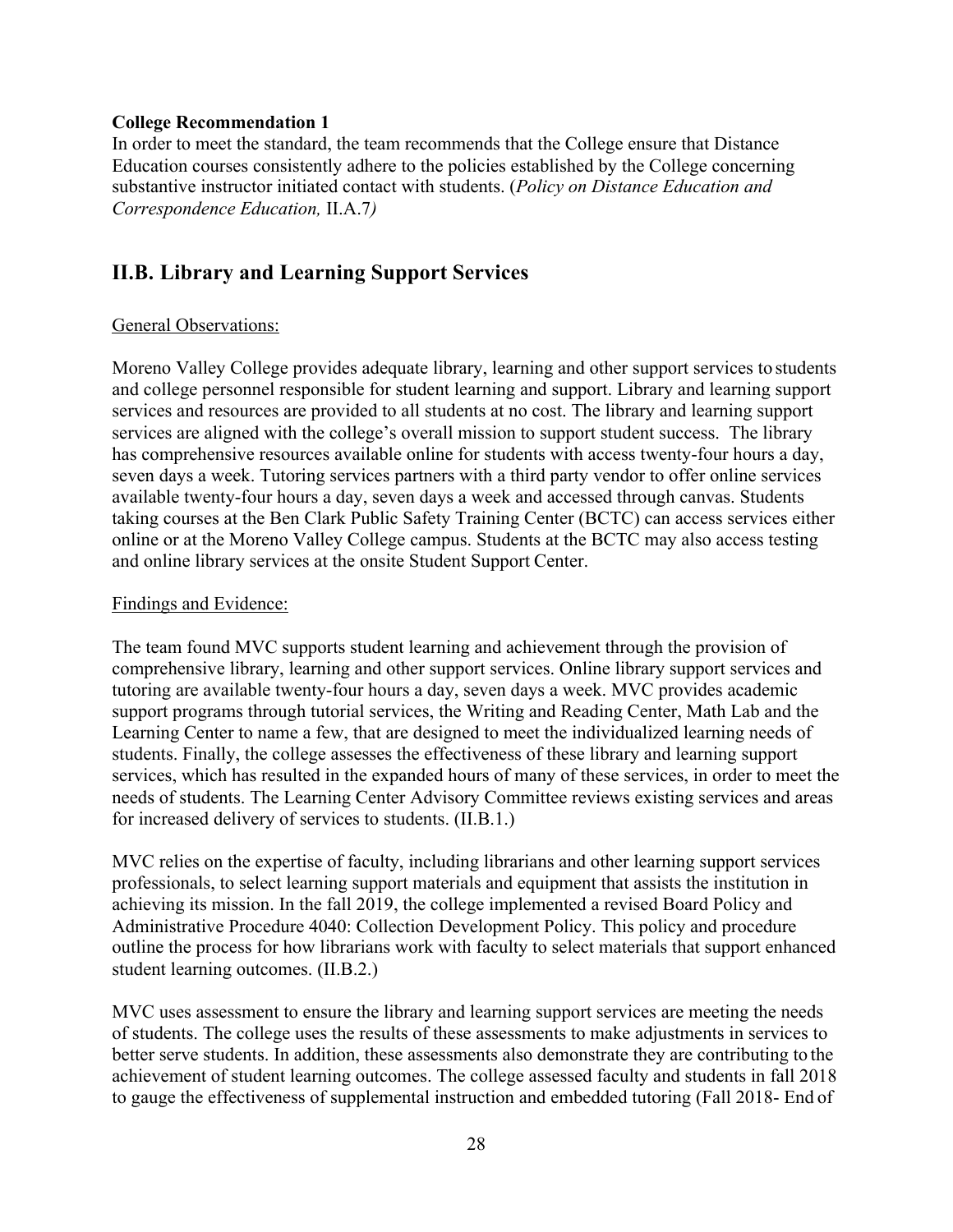Term Instructor Survey). In the spring 2018, college also assessed student success rates for those students who attended supplemental instruction sessions (Spring 2018- SI Success Rates) (II.B.3.).

MVC has agreements with outside entities to provide support for its services, library and student learning. The college ensures these services are aligned with its overall mission of providing quality learning services to students. In addition, the college through its planning processes takes responsibility for and reliability of these services. The college evaluates these services to ensure they are effectively meeting the needs of the college. Evidence for this work is highlighted in the library services platform (LSP Participation) and NetTutor Agreement. (II.B.4.)

## Conclusion:

The College meets the Standard.

# **II.C. Student Support Services**

#### General Observations:

Moreno Valley College has a broad spectrum of student support services focused on student learning and achievement. These services are broadly available in face-to-face and online modalities. The college regularly assesses the quality of services and makes adjustments as necessary to more effectively support students. The college ensures equitable and reliable access to services at all locations. The delivery of student support services is appropriate based on the identified needs of students at each location, including online. The college delivers appropriate admissions and counseling support for students and evaluates the admissions and placement instruments to measure their effectiveness, while working to minimize biases in these processes. The college has policies and procedures for maintaining student records, permanently, securely and confidentially, while also securely backing up files. The college maintains policies and publishes them appropriately as it pertains to the release of student records.

## Findings and Evidence:

The team found Moreno Valley College regularly evaluates the quality of student support services through the program review process and the collection of targeted surveys focused on specific programs. The student support services programs offered in both face-to-face and online modalities support student learning and are aligned with enhancing the mission of the college. The team found evidence of regular planning through the college's program review process and assessment through regular student surveys. (II.C.1.)

MVC develops and assesses learning support outcomes for its students and provides welldesigned services to meet their needs. The college uses assessment data to appropriately make adjustments to improve student support programs and services. The team found evidence of the assessment in learning support outcomes and assessment data in the following documents: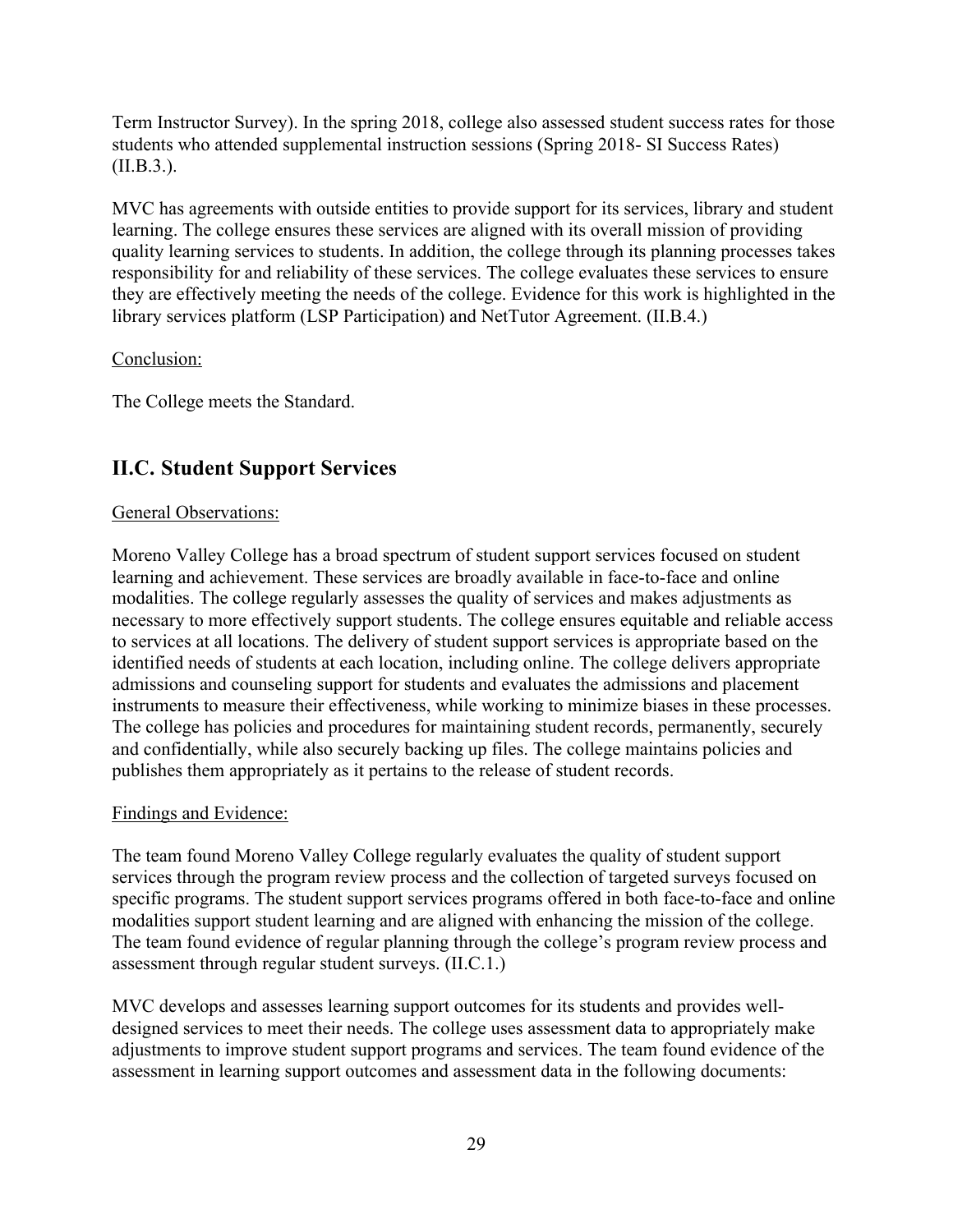Student Services Program Review Webpage, Student Health and Psychological Services Survey and 2018-2019 Mental Health Planning. (II.C.2.)

MVC assures equitable access to all students through the provision of comprehensive and reliable student support services programs, both in face to face and online modalities. In addition, the college assessed the need for additional evening hours and scheduled additional hours accordingly. The team found documentation of this work in the College Catalog- Student Support Services, Student Services Program Reviews, assessment of Service Area Outcomes (SAO's), and student surveys. The team particularly recognized the provision of equitable services regardless of location as part of its site visit to the Ben Clark Training Center (BCTC). The College leases the Center from the County of Riverside to support all public safety education and training programs at the College including Administration of Justice, law enforcement, corrections, Fire Technology, and emergency medical services. The training center is also host to the College's primary public 19 safety training partners including the Riverside County Sheriff's Department and Riverside County Fire Department - California Department of Forestry and Fire Protection (Cal-Fire). BCTC offers comprehensive instructional programs and student services for the students on site supporting their success. Faculty and staff at BCTC accomplish this by intentionally and actively participating in the MVC's participatory governance committees. (II.C.3.)

MVC offers a broad spectrum of co-curricular that align with the college's mission and contribute to social and cultural experiences for students. The team found these programs are conducted with sound educational policy and standards of integrity. The college maintains responsibility for these programs, including the financial operations. The team found evidence of this work in the Student Support Services and Co-Curricular Programs page. Some of the broad range of programs highlighted include: Student Activities; Umoja, Puente, Veteran's, Second Chance (formerly incarcerated), Guardians Scholar (former or current foster youth) and CalWORKs. (II.C.4.)

MVC provides academic counseling and advising services to support student development and success. MVC, through the Counseling Department provides guidance courses to new and returning students. The curriculum of these courses focuses on personal development, academic preparation, career exploration and transfer preparation. These courses also focus on assisting students to prepare for completion of their designated educational goals. Many counselors are bilingual (English/Spanish) and participate in multiple opportunities for year-round professional development. The team found documentation in the Counseling Department's- Guidance Courses Webpage, Student Services Program Review- Counseling, Student Educational Plans and Counselor Trainings. (II.C.5.)

MVC has and adheres to admission policies aligned with its mission. The college, through the Guided Pathways framework, is aligning the advising component of Student Services into programs of study. This is with the goal of ensuring students have clear pathways to completion of their educational goals. The documentation highlighting this work is found in Board Policy and Administrative Procedure 5010: Admissions; Board Policy 5011: Admission and Concurrent Enrollment of High School and Other Young Students; Guided Pathways Work Plan and Guided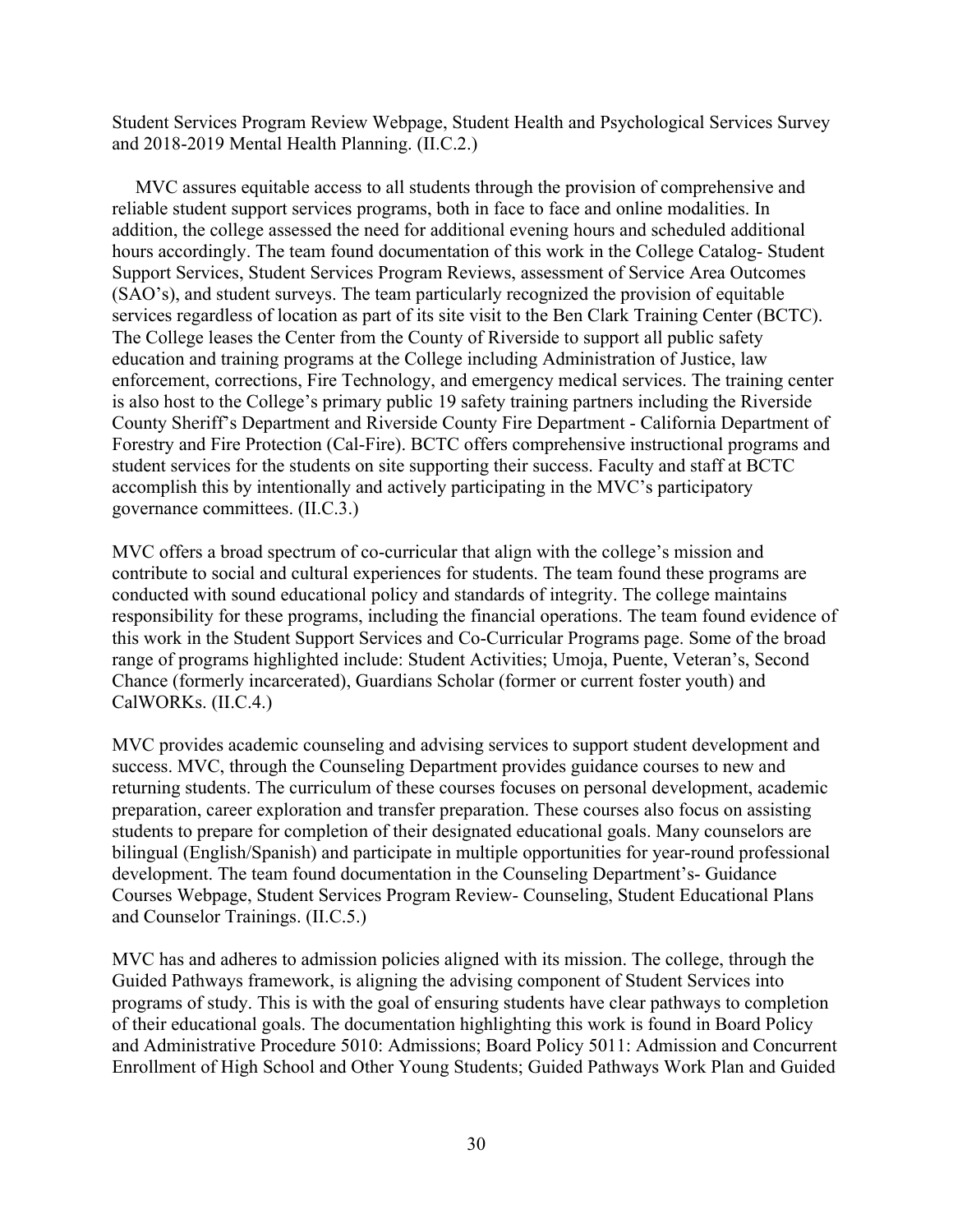Pathways Presentation. Finally, better advising of students in developing clear pathways is a goal MVC has committed to in its Quality Focus Essay. (II.C.6.)

MVC regularly evaluates admissions and placement instruments and practices to measure their effectiveness and minimization of biases. In order to align the college with the requirements of Assembly Bill 705, the college re-designed their onboard processes to better direct students to appropriate course placements (Moreno Valley College- Onboarding Chart). The faculty and MVC also implemented an assessment test for non-native English speakers with the required bias assessments including: Content Validity Study, Cultural Bias Study and Initial Cut Score. (II.C.7.)

MVC maintains student records permanently, securely and confidentially, while alsomaintaining a system of secure backup of all files. In addition, the college publishes and follows established procedures for release of student records. The college follows Board Policy and Administrative Procedure 5040: Student Records. This policy and procedure outline the process for the release of student records and defines directory information. The college also follows legal requirements outlined in the Family Educational Rights and Privacy Act (FERPA), California Education Code and California Code of Regulations for the maintenance and storage of student academic records. Finally, the college follows Board Policy and Administrative Procedure 5045: Challenging Content and Access Log. This policy and procedures outline the process for students to contest information in their academic records file. (II.C.8.)

#### Conclusion:

The College meets the Standard.

#### College Commendation 1:

The team commends the College for providing exceptional equitable access and services for students regardless of location as shown at the Ben Clark Training Center (BCTC). (II.C.3)

# **Standard III**

# **Resources**

# **III.A. Human Resources**

## General Observations:

Moreno Valley College coordinates with the District Human Resource department to ensure that the criteria, qualifications, and procedures for selection of personnel are clearly and publicly stated and address the needs of the institution in serving the student population. The College has consistent processes in place to ensure faculty have knowledge in the subject area and that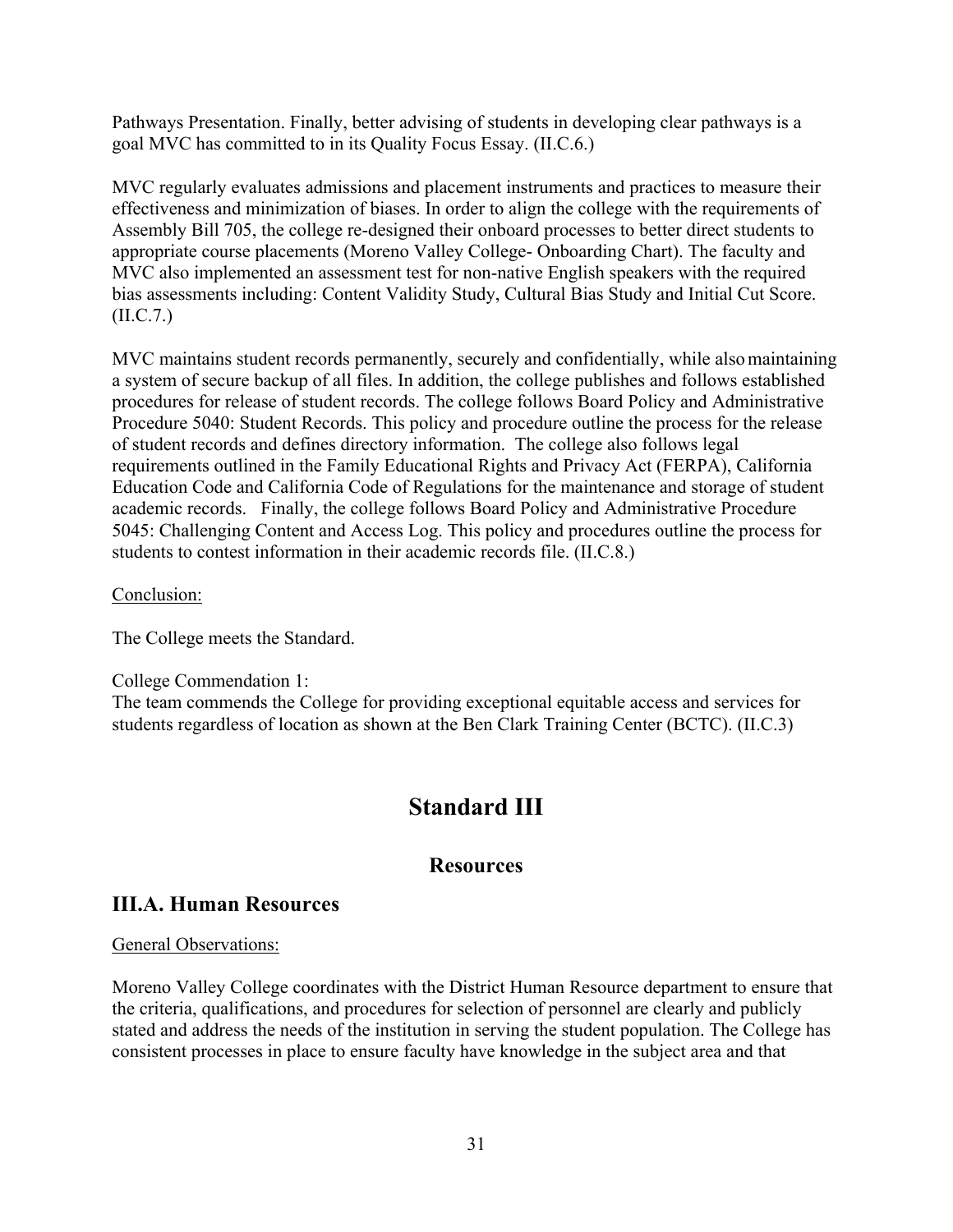appropriate experience and skills are required for the position. Faculty job descriptions include wording that indicates support for the mission as well as responsibility for development and review of curriculum and student learning outcomes assessment. There are consistent processes in place to ensure that administrators and other employees responsible for educational programs and services possess qualifications necessary to perform the duties required to sustain institutional effectiveness and academic quality. The College follows district policies and procedures that ensure evaluation processes are in place to accurately measure the effectiveness of personnel leading to job performance improvement. The College follows policies and practices through unit program reviews as well as board policies and administrative procedures to determine the appropriate number, qualifications, and organization of administrators to meet the College's mission and to provide efficient support for programs, services, and operations.

#### Findings and Evidence:

Moreno Valley College has a well-established process for recruitment and selection of employees. This process is outlined in detail in the District's Board Policy and Administrative procedures BP/AP7120. The team verified and confirmed that AP7120a outlines the hiring process for academic and classified administrators and AP7120c outlines the hiring process for full-time faculty. The team also confirmed that the College/District has appropriate hiring criteria for classified staff and part-time faculty. Full-time faculty job descriptions include the responsibility for curriculum oversight and student learning outcome assessment. The team observed that for part-time faculty, review of curriculum and assessment of learning outcomes was not outlined in job descriptions. (III.A.2)

Through the District's Human Resource office, open positions are advertised on appropriate venues, as well as special publications to attract a diverse pool of applicants. The teamconfirmed that the College has a process to verify the qualifications of applicants, including any required degree to be from an accredited institution. This ensures that the faculty selected for hire have the adequate and appropriate knowledge for their subject area, effective teaching skills, the ability to enhance overall college effectiveness, and sensitivity to racial and cultural diversity. Educational administrators and faculty hired by the College possess the minimum qualifications pursuant to California Education Code and the California State Chancellor's Minimum Qualifications. Classified managers, classified staff, and confidential staff possess the minimum education and experience requirements, or the equivalent, as outlined in the classification. (III.A.1, III.A.2, III.A.3, III.A.4)

MVC has a process in place to evaluate all employees systematically and at stated intervals. The evaluation process is set forth by Board Policy and Administrative Procedures 7150: Employee Evaluation. The District Human Resource Office sends out evaluation schedules, forms and instructions to deans and managers who coordinate the evaluation process. Evaluation for faculty is completed at least once every three years using an Improvement of Instruction (IOI) process that leads to improvement of job performance. Management employees are evaluated annually for the first and the second years and a comprehensive evaluation conducted every three years, while classified staff are evaluated annually. (III.A.5)

Standard III.A 6 is no longer applicable. (III.A.6)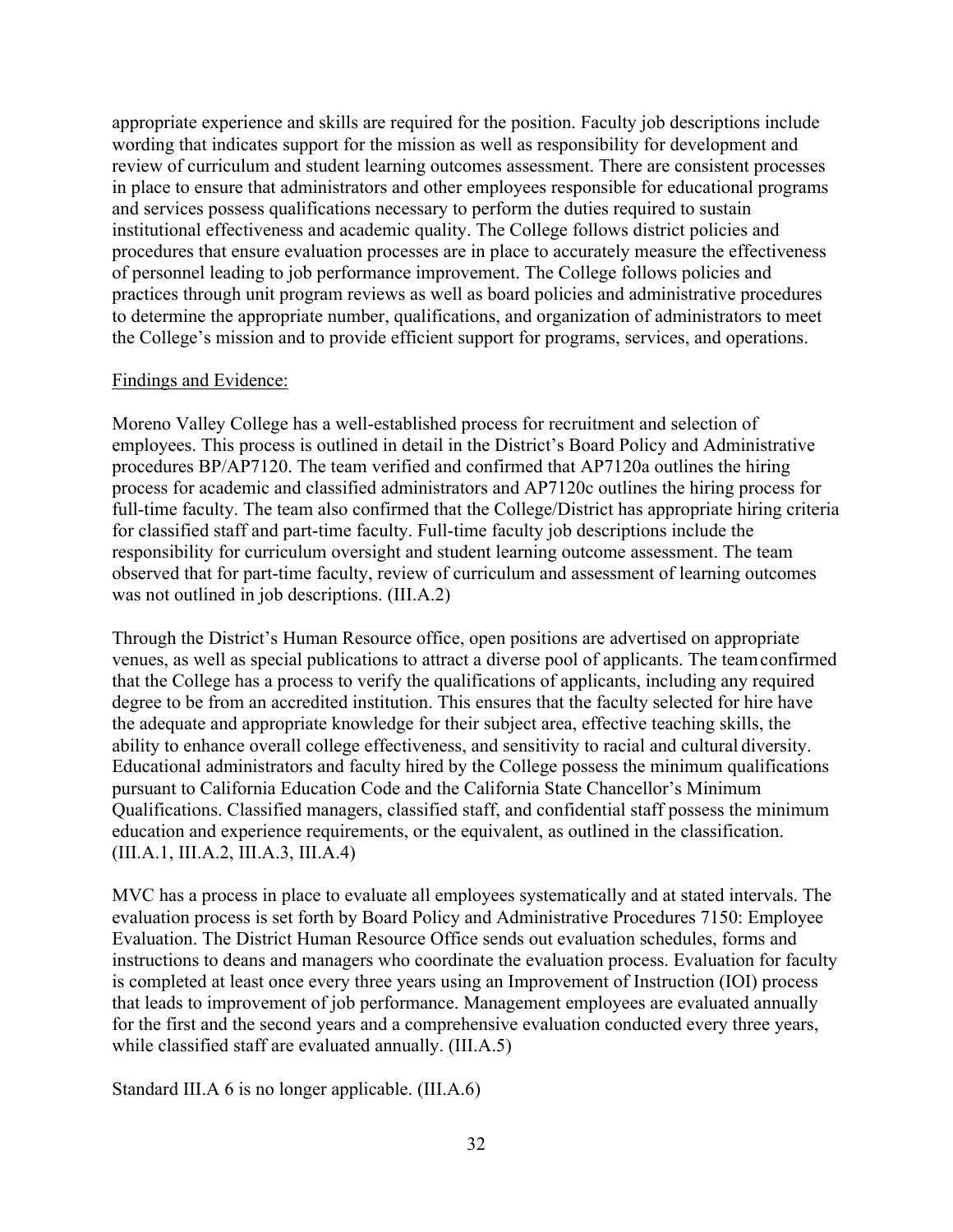The number of full-time faculty hires is determined by the District each year and is based upon funding from the State and District budget allocation model. MVC identifies, prioritizes, and addresses full-time faculty hiring needs through program review and strategic planning process. The College adheres to the District's policy in place for hiring full-time faculty as well as California Code of Regulations requiring colleges to adjust the number of full-time faculty in proportion to growth in funded credit FTES. (III.A.7)

MVC has developed practices that ensures that part-time faculty are appropriately oriented into instruction and to the College's student population. Part-time faculty participates in numerous professional development activities throughout the year beginning with an orientation specifically for part-time faculty. The College also has a first-year faculty professional growth series consisting of monthly sessions to familiarize new faculty with processes, protocols, personnel, and offices of the College. (III.A.8)

MVC has policies and processes in place to ensure that staff and administrators hired have the appropriate qualifications and that a structured orientation is provided. The team confirmed that both hiring for staff and administrators are bounded by the Board Policy and the respective Administrative Procedures. Hiring is prioritized by unit program review and then reviewed by the Strategic Planning Council to ensure that the college has sufficient number of staff and administrators to support the mission of the college and to provide efficient support for program services and operations. (III.A.9, III.A.10)

Through the District's Human Resource office, all new employees are provided with written personnel policies and procedures as part of the new hire paperwork. The team confirmed that these policies and procedures are easily accessible on the District website and is available for all employees. (III.A.11)

The team verified and confirms that MVC and the District, has the following personnel policies to support diversity and promote an understanding of equity and diversity; Board Policy 7100: Commitment to Diversity, Board Policy and Administrative Procedure 3410: Nondiscrimination, Board Policy and Administrative Procedure 3420: Equal Employment Opportunity, Administrative Procedure 3445: Handling Accommodations for Persons with Disabilities for Non Classroom Process and Activities, and Administrative Procedure 3447: Reasonable Accommodation Process for Employment. The District's Diversity, Equity and Compliance Office collects data on the District and colleges and provides monthly and annual reports about their employment diversity record. The College provides various trainings, workshops, and an annual Diversity Summit, and awareness activities focused on enhancing cultural responsiveness and creating work and learning environments that are inclusive. The District EEO Update document disaggregates data for Moreno Valley part-time and full-time faculty, and classified and executive workforce and underrepresentation by job category as well as methods for recruiting and selecting diverse and highly qualified employees. (III.A.12)

The College has a number of different policies and procedures that outline requirements of employees and members of the Board of Trustees to engage in professional and ethical conduct. The District's policies are communicated through orientation, trainings, and supervision,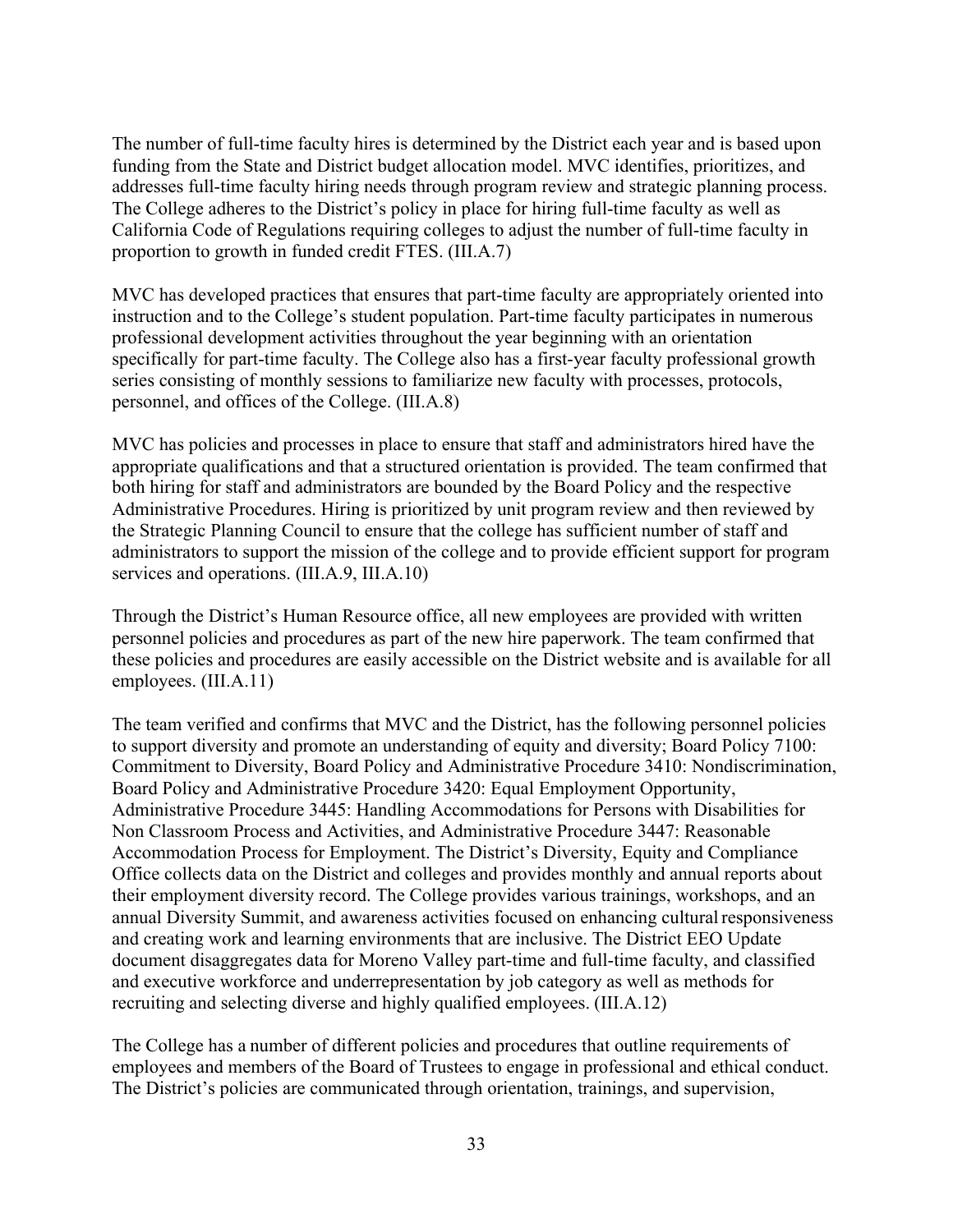however, Board Policy and Administrative Procedure 3050, Institutional Code of Professional Ethics, does not contain any consequences for violation. The District's policies and procedures related to discipline of academic and classified personnel does not dictate the enforcement of consequences should an employee be found in violation of the policies and procedures. (III.A.13)

MVC provides ongoing training opportunities for professional development for all personnel. Regular staff retreats are hosted where topics such as leadership, health and wellness, serving specific student populations, safety and security, and CSEA/SPC updates are addressed. The District has a Training and Development webpage that shows staff development opportunities to provide positive reinforcement and enhancement to employees' morale, self-esteem, selfimprovement, and upward mobility. The College also has a process in place where eligible employees receive step increases for completion of approved coursework at a regionally accredited college or university, and confidential and classified staff are also eligible to request funds from the staff development plan. Professional development needs for faculty are identified through surveys and employee's feedback regarding their experiences after each professional development event or training, and the data are used to assess the events and enhance future training. (III.A.14)

The District's Human Resource Department is responsible for ensuring the security and confidentiality of personnel records and recruitment and selection documents. Pursuant to California Education Code Section 87031, California Labor Code Section 1198.5, and Administrative Procedure 7145: Personnel Files, employees have the right to reasonably request access to their personnel files. The District has procedures that strictly prohibit access to employee personnel files by anyone other than human resource staff, the employee or an official person presenting court orders to release information contained in a personnel file. (III.A.15)

#### Conclusion:

The College meets the Standard.

# **III.B Physical Resources**

#### General Observations:

Moreno Valley College is one of the three colleges of the Riverside Community College District that provides courses and student services at two locations. The main campus located on 16130 Lasselle Street has ten permanent structures and 35 modular/portable buildings that include classrooms, student services offices, instructional offices, and gathering areas, totaling 154,915 assignable square feet (asf) and serves the community by offering transfer programs, associate degrees, and certificates as well as individual courses for students seeking to improve their job skills. The Ben Clark Training Center located on 16791 Davis Avenue, has a mix of permanent and modular facilities totaling nearly 32,211 asf, including classrooms, class laboratories, offices, a lounge, conference rooms, and an athletic/physical education space. The College leases the Center from the County of Riverside to support all public safety education and training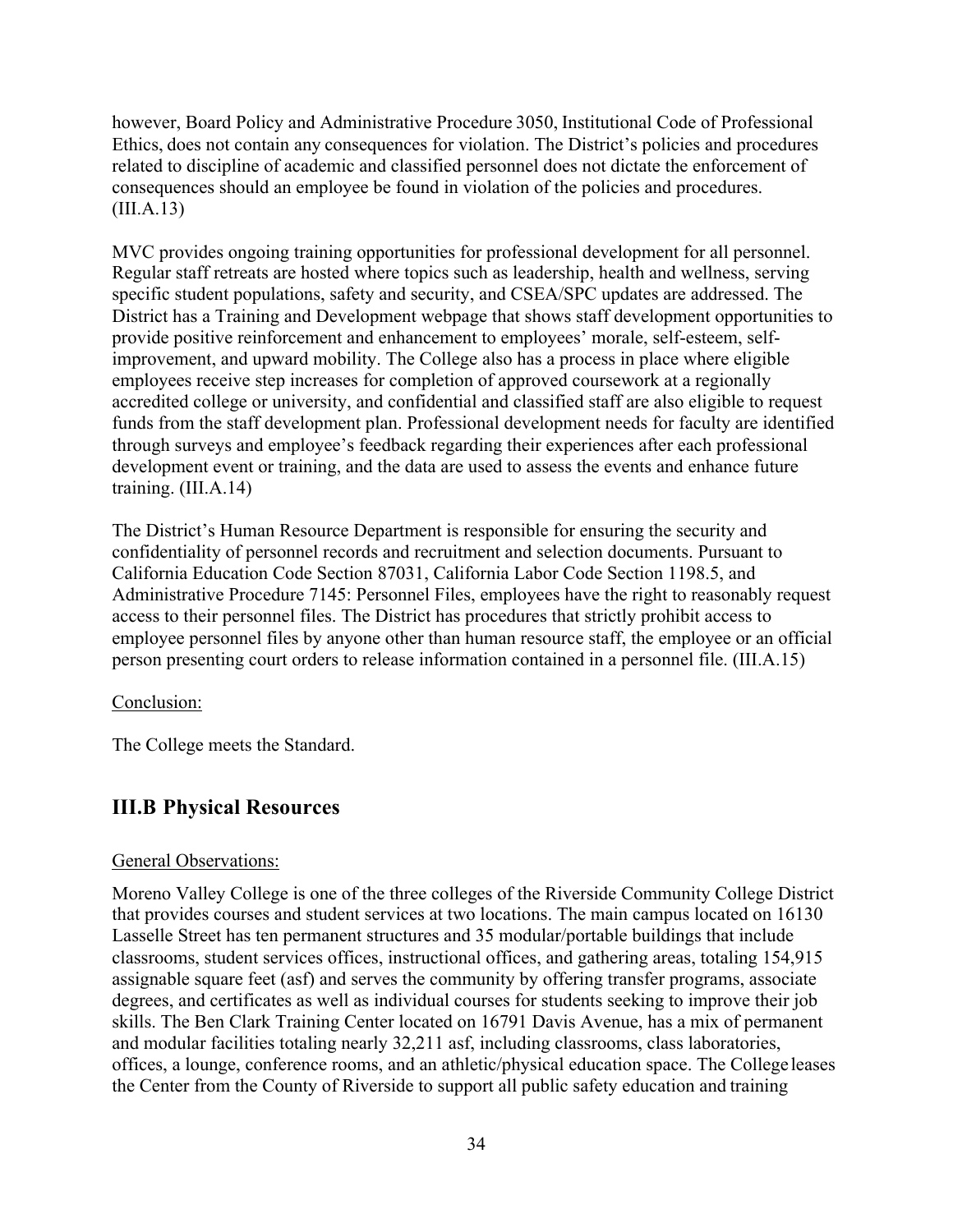programs at the College including Administration of Justice, law enforcement, corrections, Fire Technology, and emergency medical services. The training center is also host to the College's primary public 19 safety training partners including the Riverside County Sheriff's Department and Riverside County Fire Department - California Department of Forestry and Fire Protections (Cal-Fire).

On March 2, 2004, the voters of Riverside Community College District approved Measure C, a \$350 million bond measure designed to provide funds to improve facilities and safety at the Moreno Valley, Norco, and Riverside City Colleges. Moreno Valley College is engaged in a well-vetted facility master planning process that resulted in an updated Facilities Master Plan after a series of workshops with different constituency groups across the campus.

Through its facilities master planning, new buildings, renovations, site and utilities/infrastructure improvements were identified based on current and projected future needs determined by data analysis and stakeholder engagement. Its Facilities Master Plan is informed by the Educational Master Plan and other college operational plans, such as the Strategic Plan.

The College has safe and sufficient physical resources across both the Main campus and the Ben Clark Training Center campus locations to offer the courses, programs, and learning support services to meet the mission of the College. The effort and care invested to maintain and improve the facilities to provide a safe and supportive environment is evident. The College has appropriate safety personnel that provide for student, employee, and community safety and security. Processes have been established to report and correct facility deficiencies and safety concerns.

## Findings and Evidence:

The team reviewed processes and procedures that the college has in place for regularly evaluating that it has sufficient resources at both of its locations. The team confirmed that the college engaged in a well-vetted facility master planning process that was resulted in a recently updated Facilities Master Plan after a series of workshops with different constituency groups across the campus. Through its facilities master planning, new buildings, renovations, site and utilities/infrastructure improvements are identified based on current and projected future needs determined by data analysis and stakeholder engagement. In addition, the College also engages in major and minor capital improvement projects, and regular preventative and corrective maintenance using its five-year construction and scheduled maintenance plans. The most recent five-year construction plan was adopted in July 2019 and reflects funding projects from 2021 - 2025.

The College has an Injury and Illness Prevention Plan that ensures routine facility inspections and reports of unsafe conditions for timely repair. The college also uses a work-order system used by faculty, staff and students to report unsafe facilities. There are multiple ways to access the work order system including an online system, telephone calls to the appropriate office and in person reports. Regardless of how a work order is submitted, it will be placed into the electronic system for tracking purposes.

In conjunction with the District Office, the College recently developed a Crisis Communication Quick reference guide for emergency situations. The District operates the Riverside Community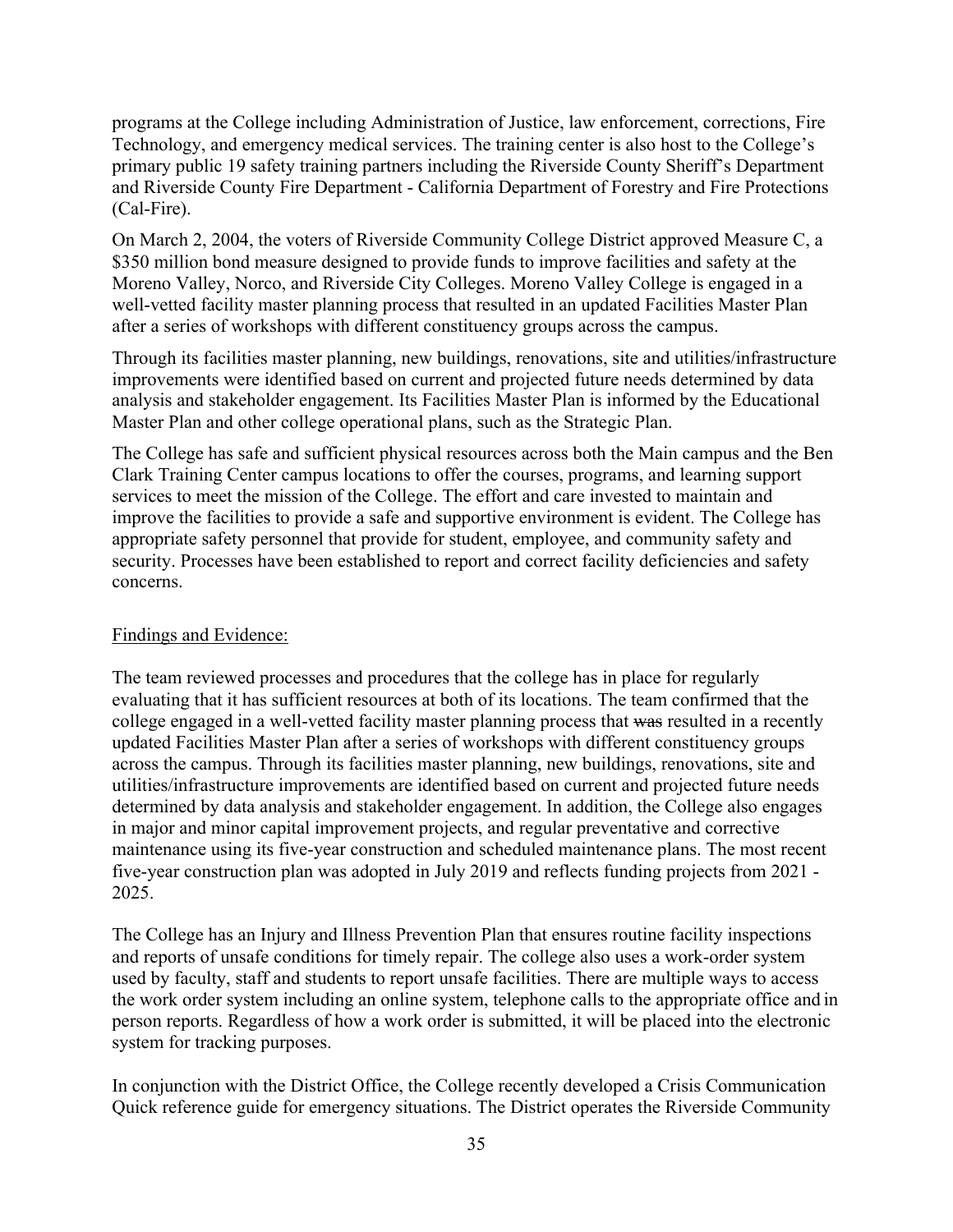College District (RCCD) College and Safety & Police Department which provides services to all of the District's colleges and offsite locations to meet safety and security needs. MVC operates in compliance with its Handbook: Emergency Operations which is based on RCCD policy as well as the RCCD District Emergency Operations Plan (previous version approved August 2016, current version in draft form since October 2019) to ensure the safety and security of campus communities. All crime reporting requirements and statistics for each campus location are available on the College's website (The Clery Report). Based on the Clery Report, which is easily accessible on the College website, there is little to no crime on campus. (III.B.1)

The Facilities Master plan was recently updated in the spring of 2019. The plan articulates how the College envisions its growth over the next ten years. Each MVC learning site is covered in the current Facilities Master Plan. The Plan is aligned with the College mission, as well as program and service needs. The process of updating the Facility Master Plan engaged over 50 stakeholders in numerous workshops, interviews and focus groups to ensure that the plan aligns with the College's institutional mission and strategic priorities. The College uses its comprehensive master plan (EMP and FMP) as the primary document when planning new construction and renovation projects. The Facilities Master Plan was recently updated and the Educational Master Plan is currently under review. (III.B.2)

The College consults program review when developing its comprehensive program plan to understand the effectiveness of its facilities in supporting its programs and services. The EMP is regularly updated to take into account programmatic and educational needs of the college. The College's facilities department utilizes an inventory system called FUSION to report and assess the condition of its facilities. This also includes maintaining a five-year scheduled maintenance plan that is updated annually. State resources for scheduled maintenance are allocated to the colleges by the District office using the scheduled maintenance project prioritizing and scoring list. The prioritization of the projects takes into account the type of project, facilities condition index, and the impact and severity. To ensure alignment with College needs, the five-year scheduled maintenance and construction plans are reviewed by the Resources Subcommittee, the Strategic planning Committee and then approved by the President. (III.B.3)

The team reviewed the College's planning process and found that the college plans supports institutional goals. These goals are set through a robust collegial process that is informed by the department program reviews. Long-range capital projects are linked to institutional planning and include projections of total cost of ownership. The facilities maintenance and operations staff are involved in all planning for new facilities to ensure that total cost of ownership considerations is adequately addressed in all planning. The College defines total cost of ownership to include both direct and indirect cost of the physical asset as well as related personnel cost. The College and District also developed tools to aid in allocating resources for priority and urgent concerns and through the Resources Subcommittee, has adopted the metrics established by the Association of Physical Plant Administrators to measure the effectiveness of TCO, and a TCO template was created for use as a part of the Resource Allocation Process. (III.B.4)

#### Conclusion:

The College meets the Standard.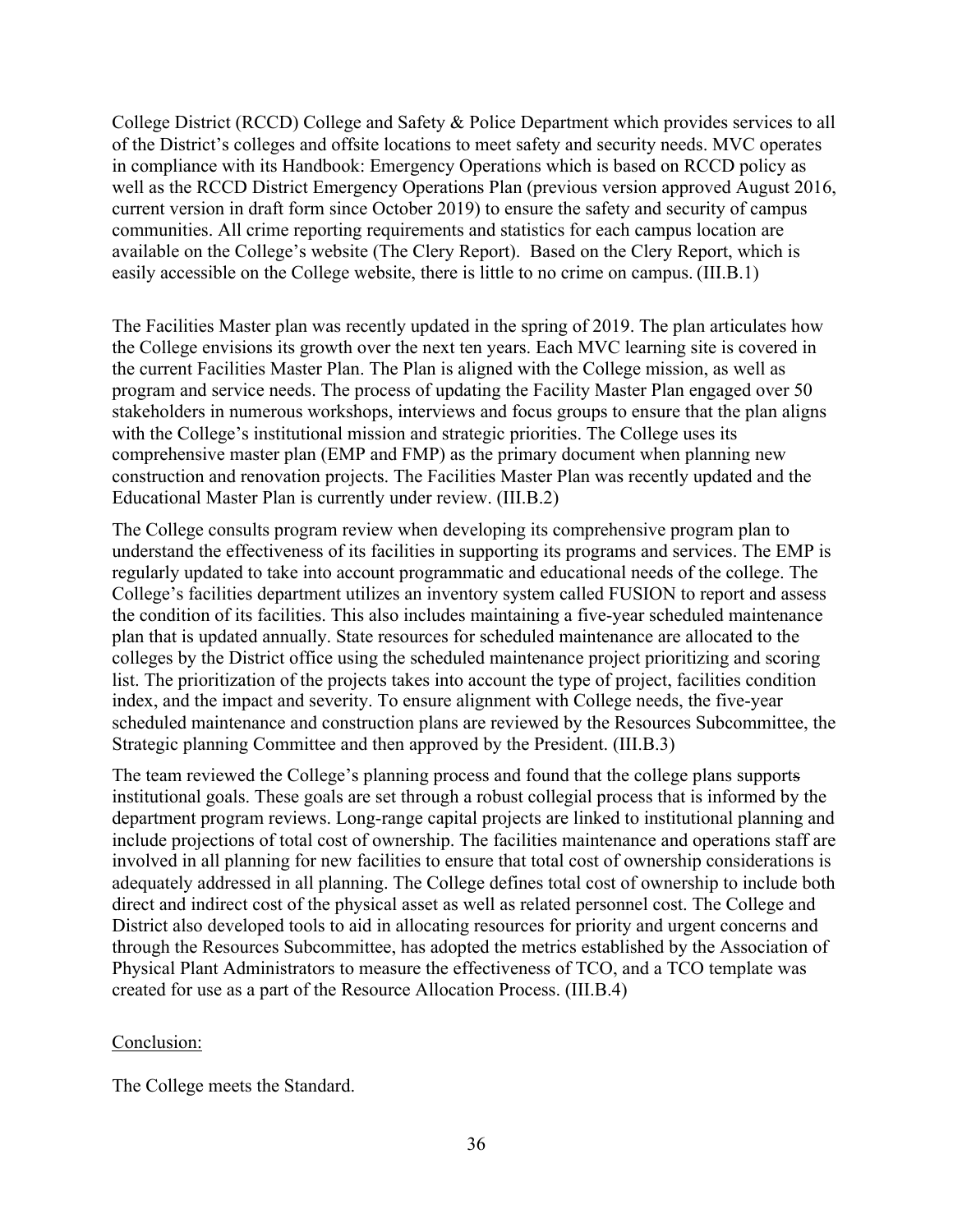# **III.C Technology Resources**

## General Observations:

Because technology infrastructure is shared between the colleges of the Riverside Community College District (RCCD) it must be compatible among the colleges in the District. Therefore, many decisions about the College's technology acquisition and usage are understandably influenced by the RCCD Information Technology Strategy Council, on which Moreno Valley College has representation. The team confirmed that IT Services are comprehensive, and the MVC Technology Plan (last updated Spring 2017) and RCCD Strategic Technology Plan (last updated Spring 2018) both outline respective missions, parameters of services, policies, and ways in which college and district working units cooperatively share responsibilities and resources. Both MVC facilities, the Main Campus and Ben Clark Training Center, are connected to college and district resources.

As is the nature of technology, these needs are constantly evolving, requiring structures and processes that connect the assessment of needs with planning processes and a certain level of agility in response to these planning processes. The complexity of the technology and the variety of services reliant upon it prevents an overly simple process from being effective. Despite this complexity and the constant demand for more and better technology solutions, the College has developed systems and processes that ensure a level of responsiveness that serves the College mission.

#### Findings and Evidence:

The College has developed structures to ensure that the changing technology needs of the campus are met on a continuous basis. The Technology Support Services (TSS) department provides a wide variety of services including technical support, hardware and software support, infrastructure management and maintenance, communications network management, and support of instructional platforms, desktop, and mobile applications. The integration with the regular planning and review processes of the College ensures that the application of technology, including hardware, software, and infrastructure, is both appropriate and adequate to support both academic programs and administrative services. Reading the local and district Technology plans and meeting with the Resources Committee confirmed the adequacy and propriety of the technology resources and levels of support available to maintain operations. (III.C.1)

Through meetings with the Resources Subcommittee, review of past Resource sub-committee minutes and review of the MVC Technology Plan, the Team confirmed that there are functional processes in place to continuously plan for, update and replace technology to ensure the College's technological infrastructure, quality, and capacity are adequate to support MVC's mission, operations, programs, and services. (III.C.1, III.C.2)

MVC maintains a significant instructional presence at two locations, in addition to its online offerings. As part of the institutional review and planning processes, the College ensures that the technology resources and services available at each of these locations meets the standards for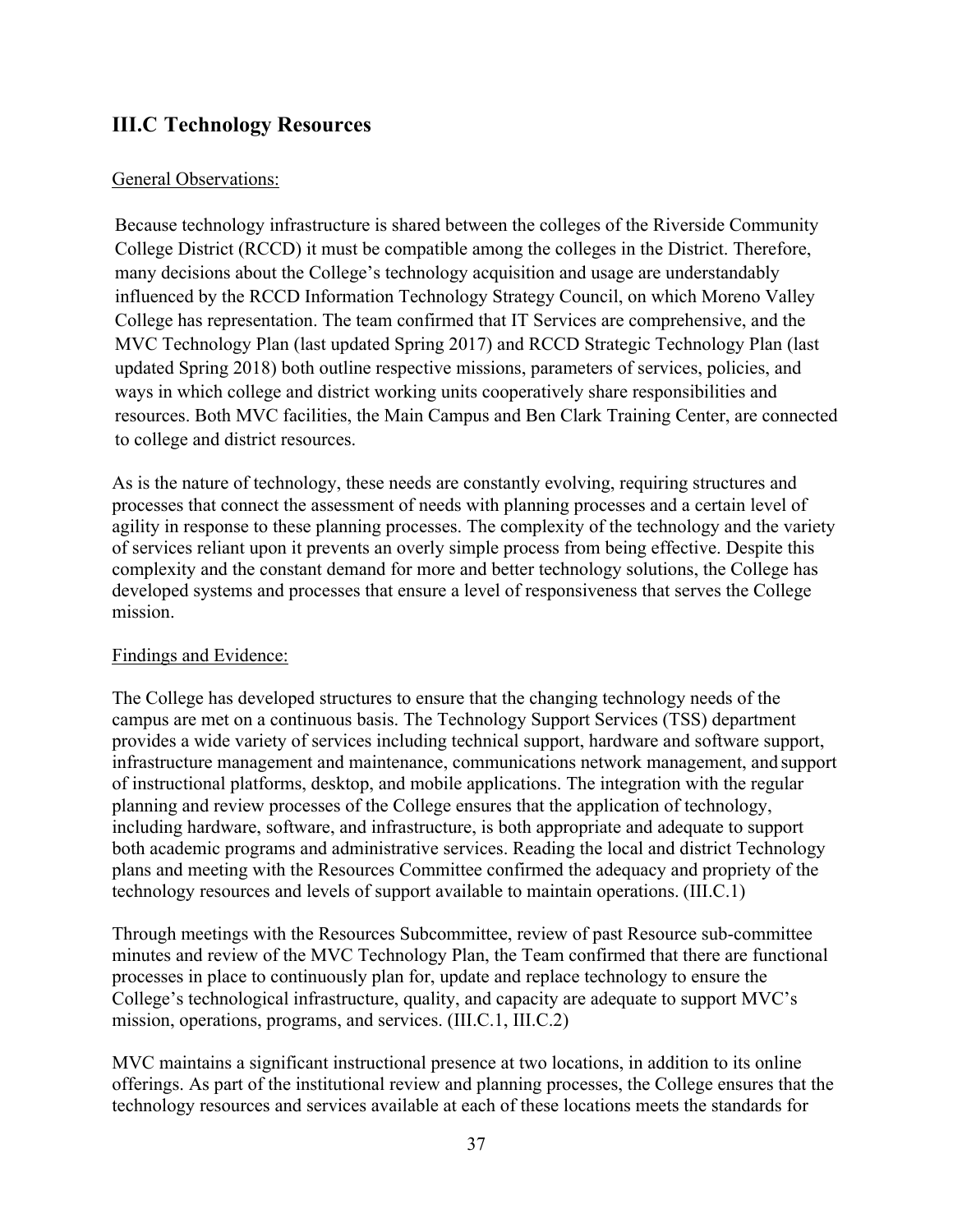technology and infrastructure that have been established. Current policies and practices ensure reliability, disaster recovery, privacy and security of its technology systems and data. (III.C.3)

The College ensures that faculty, staff and students have access to appropriate training and materials offered in a variety of formats to support their use of technology. Data from user surveys, Help Desk calls, and program reviews highlight the training and support needs of each group so these can be included in the appropriate planning processes. The Team met with several constituent groups including the Academic Senate Executive Board, the ASO Executive Board and other constituent groups in addition to reviewing reports and minutes from other campus committees which all supported the assertion made in the ISER that the MVC community felt that the community technology needs are being met. The team commends the College and its leadership for encouraging innovation by administrators, faculty, staff, and students leading to institutional excellence. Examples of its quality technological innovation are the iMAKE Innovation Center and iMAKE Mobile Innovation Center. (III.C.4)

The institution relies upon a variety of sources of policy and procedure to govern the use of technology in the teaching and learning processes. Sources of policy related to technology include but are not limited to RCCD Board Policy and Administrative Procedure 3720, FERPA, and the Student Handbook, as well as specific policies on the appropriate use of technology that have been developed by the institution. The policies are reinforced multiple times as faculty, staff and students access the College network. (III.C.5)

## Conclusions:

The College meets the Standards.

## **College Commendation 2**

The team commends the College and its leadership for encouraging innovation by administrators, faculty, staff, and students leading to institutional excellence. Examples of its quality technological innovation are the iMAKE Innovation Center and iMAKE Mobile Innovation Center. (III.C.4, IV.A.1)

# **III.D Financial Resources**

#### General Observations:

The District and the College clearly value integrated planning and has documentation that shows financial resources meet instructional, student services, and student success initiatives. Processes for financial planning and budgeting are clearly defined, with resource allocation based on program review and institutional effectiveness. District Policies and Administrative procedures also facilitate the College's strong internal financial controls and financial management practices that ensure Moreno Valley College's financial affairs reflect financial health and stability. District and college policies and procedures further ensure that all contractual agreements are reviewed and approved to minimize undue institutional risk and exposure and are aligned with the College's mission and strategic goals.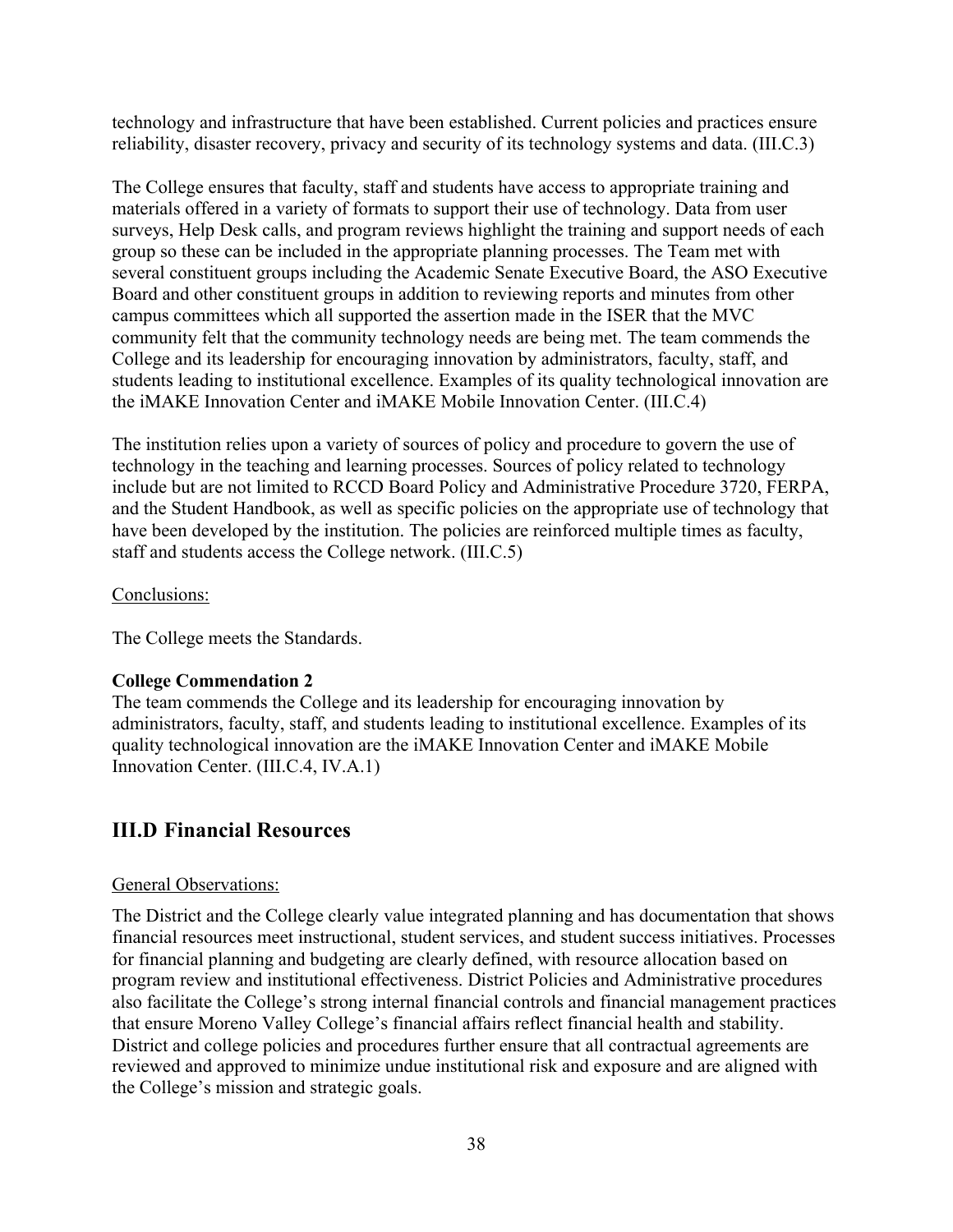#### Findings and Evidence:

The evaluation team noted that financial resources support and sustain student learning programs and institutional effectiveness. MVC's budget allocation process is linked to its strategic plans and goals, as well as program review processes, and decisions for funding requests are derived from data analysis and tied to those priorities. The College and District uses its budget development principles adopted by the Board of Trustees to maintain financial integrity. Participatory governance process is also used effectively, which allows for input from constituents throughout the District. For example, the District Budget and Advisory Committee (DBAC), is a participatory governance committee that serves as the primary advisor on budget and fiscal matters. DBAC is made up of faculty, staff and managers from all three colleges including District Office Staff. In order to align to its new strategic plan, the District revised its budget allocation model (BAM) in the fall of 2019. The new BAM recognizes that instructional costs vary based on special instruction. For example, certain CTE programs have higher cost than other programs. This new BAM takes into account the varying cost of disciplines, their efficiencies and cost effectiveness of the instructional deliveries. The College has used the concept of FTES as Currency" whereby each FTES generated has value (or currency) that is assigned based on exchange rate. (III.D.1)

Financial planning for MVC is centralized through the District. The District's policies and procedures for budget development aligns with the mission and strategic goals which are the foundation for resource allocation. The District Accounting and Finance department allocates resources to Colleges and the District Office based on the Budget Allocation Model (distributed largely in proportion to generated enrollment measured by Full Time Equivalent Students at each college). The strategic planning process begins with the review of the mission statement, comprehensive program review and annual review by every department.

The team noted that the District budget process is well defined, transparent and allows for significant input from all constituency groups. This occurs at the District Budget Allocation Committee (DBAC) which provides a collaborative forum for the exchange of information necessary to inform strategic decisions regarding the budget and fiscal policies. Distribution of resources at the college level is informed by needs through the program review process, strategic and institutional priorities and available resources. Significant cost increases, additions and/or reductions in extramural resources are the key drivers of resource reallocations. Area vice presidents may reallocate resources provided to their division in response to unit requests as part of the program review process within the limit of the divisional resources. Requests that exceed available divisional resource limits that strategically and/or operationally a priority are forwarded to the President's Cabinet for funding consideration. The President's Cabinet makes decisions on which staffing and resource requests that have been submitted for consideration. The funding decisions of the Cabinet are communicated to the College through the Strategic Planning Council, the Resource Subcommittee and campus budget forums. Based on various interviews during the visit the team observed that the College has mechanisms and processes used to ensure constituent participation in financial planning and budget development, however, these processes and mechanisms are not systematic across Instruction, Student Services, and Administrative Services. In order to improve institutional effectiveness, the team recommends that the College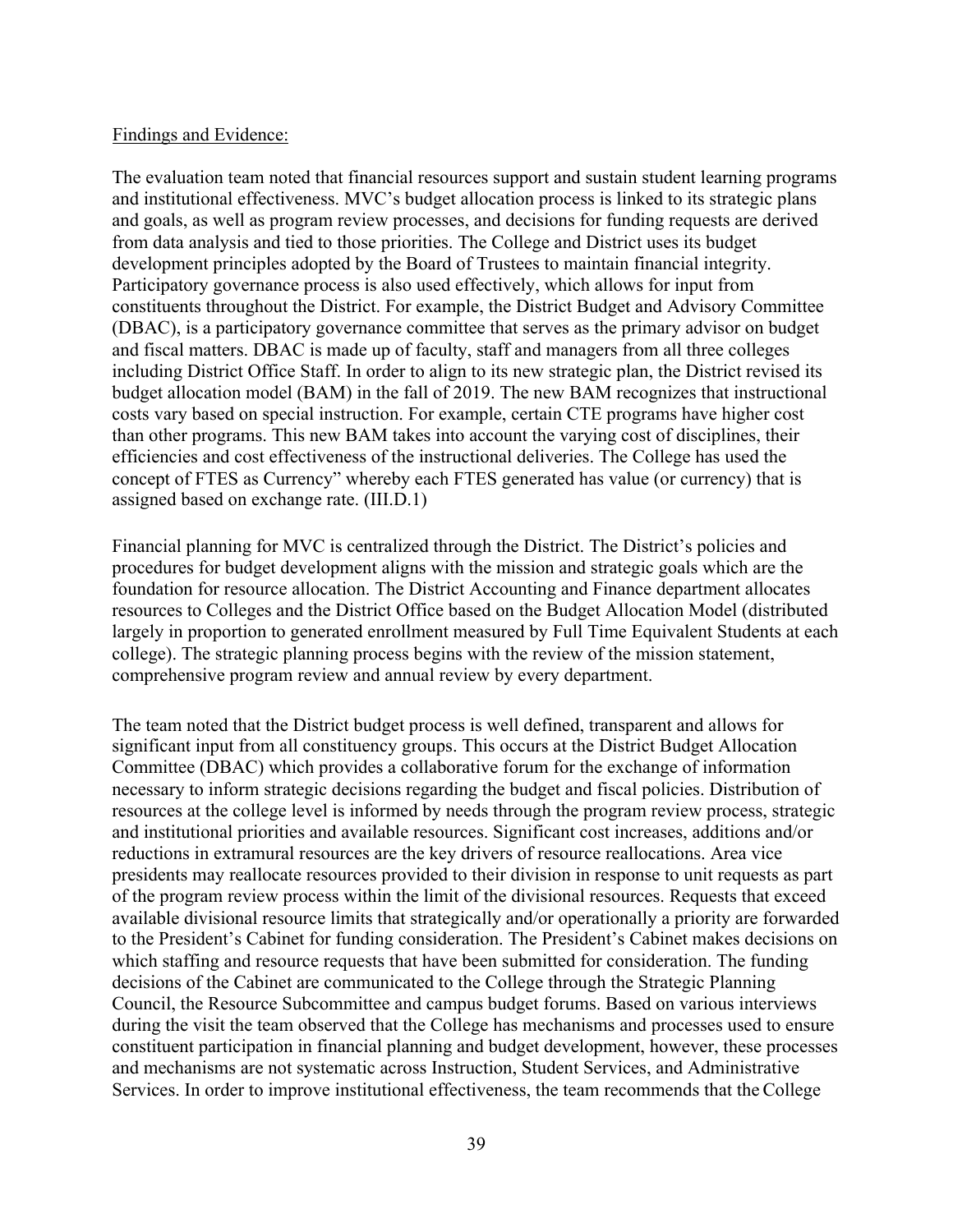should integrate planning and resource allocation process into a comprehensive process across Instruction, Student Services, and Administrative Services. (III.D.2, III.D.3)

# **Fiscal Responsibility and Stability**

The evaluation team noted that one of the College's strengths is the way it approaches financial planning to improve institutional effectiveness. College finances are managed to ensure students' needs are met on both a short-and a long-term basis and College funds are sufficient to support educational improvement and innovation. The District's Audit Report also confirms the financial stability of the District and College, and the College has consistently ended the fiscal year with a healthy ending balance, as shown in the Year End Fund Balance Reports (III.D.4)

The team reviewed the college's purchasing policies and procedures and found that there are internal control mechanisms in place, with appropriate approval authorities for each unit. Financial compliance and audits are conducted annually by an independent certified public accounting firm. The firm reviews and evaluates the college and districts internal control over compliance and did not identify any significant deficiencies of material weakness. (III.D.5)

MVC uses its financial management system Galaxy to generate accurate financial and budget reports. The team reviewed the annual external audit report for fiscal year 2015/2016, 2016/2017, and 2017/2018 and found no material deficiencies identified in the report. Audit reports are presented to the BOT at the end of every audit in December and also provided throughout the college by posting on the District website. The **Board** of Trustees resource committee is charged with monitoring the audit process and reviewing its final report. The College internal controls are evaluated by the external auditor as part of the District's audit process. On a regular basis, MVC audits its financial transactions and issues identified are used to conduct staff training and development. (III.D.6, III.D.7, III.D.8)

The district maintains 5% reserve; the college also maintains a 1% reserve. The College participates in Joint Powers Authorities (JPA) for its risk management activities. The College and the district employ various strategies to control and mitigate anticipated financial risk such as OPEP liabilities. (III.D.9)

The College has in place board policies and administrative procedures specified for fiscal monitoring, and reporting of grants. College staff reviews and approves transactions, and there is also additional review and approval at the District level, by district staff. The team reviewed the College's practices and found that there is effective oversight for grants, financial aid programs, bond programs, and the foundation funds. The College's accounting structure is such that allows for separate tracking and monitoring of these restricted programs. The District Office of Grant and Sponsored Programs performs additional monitoring in addition to college personnel overseeing grants. The team reviewed the external auditors report on compliance for federal and state grants and found no deficiencies. (III.D.10)

# **Liabilities**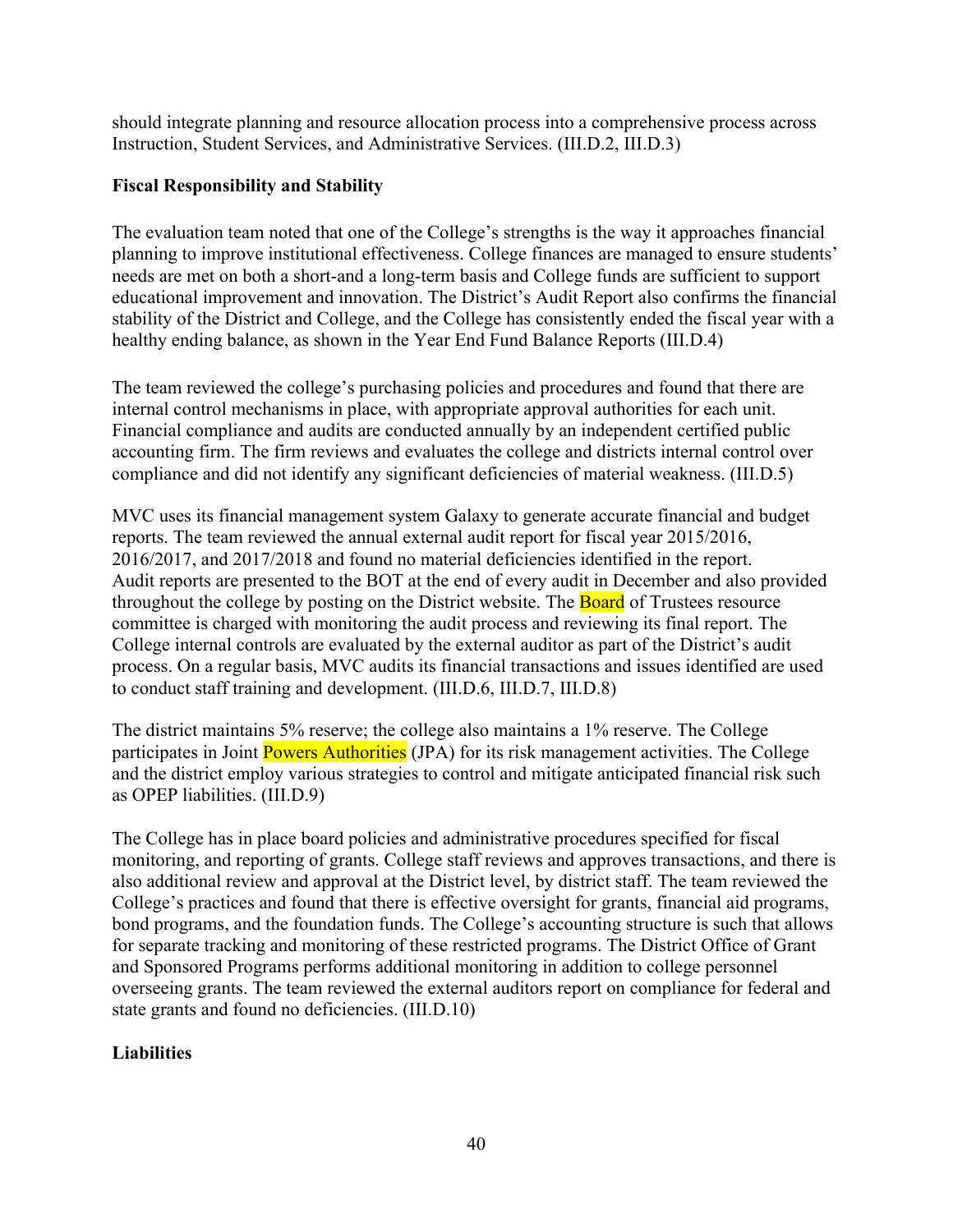The District identifies, plans, and allocates resources for payment of liabilities and future obligations, including OPEB. The District provides for the amount approved by the board for funding the annual OPEB obligation. The District has oversight responsibility for ensuring that debt payments made for general obligation bonds (Measure C) are made from obligation associated with retiree health benefits by establishing an irrevocable trust with The District's annual budget provides for the payment of long-term financial obligations such as CalPERS and CalSTRS at the statutory rates. In addition, the District has planned for the long-term financial CalPERS and contributes at least \$150,000 annually toward the obligation described in Board Policy 7380: Retiree Health Benefits. The District implemented an irrevocable trust for its OPEB obligation in spring 2016, and the District conducts an actuarial study on at least a biannual basis and an annual update every other year. The Riverside Community College District Board of Trustees unanimously voted to place Measure A, a \$715 million college improvement bond, on the March 3, 2020 ballot. If approved by 55% of voters, Measure A would provide local funding to address the facilities needs at all three colleges. (III.D.11, III.D.12, III.D.13)

The team reviewed and noted that the College is in compliance with requirements for the District to conduct an annual independent performance audit to ensure that the proceeds of the bonds deposited into the General Obligation Bond Funded Capital Outlay Projects – Measure C Bond Program have been expended only for the authorized bond projects. The team reviewed the District updated bond project list, and its annual independent performance audit validated that expenditures are charged to the District Measure C General Obligation Bond Funded Capital Outlay Projects, and also that the expenditures have been made in accordance with the bond project list approved by the voters through the approval of Measure C in March 2004. College and District procedures and fiscal management structures facilitate the appropriate use of all funds, particularly restricted funds such as grant, lottery and categorical programs. Regular reviews and monitoring of expenditures by Business Services staff at both the College and District ensure that expenditures are consistent with the funding restrictions and align with the college mission and strategic goals. The team also reviewed the Foundation Accounts Summary Report and validates that the College works with the District Foundation to ensure that gift funds are used in accordance with donors wishes. (III.D.14)

The College's most recent official default rate of 9% is within federal guidelines and the College has in place processes to assist delinquent borrowers. Such services include monthly communication via email, in-person counseling, and helping students get direct contact with loan service providers. (III.D.15)

## **Contractual Agreements**

The College has a number of contracts to support its mission and to assist students in meeting their goals. Contractual agreements at the College include outside agency contracts for personnel and professional services, instructional and student support service agreements, and contracts for information technology licenses. All contractual obligations engaged by the College with external organizations are governed by Board Policy and Administrative Procedures 6340, established to ensure that agreements are consistent with the mission and strategic goals of the college. The team confirmed that the College has well-established contracting processes in place to ensure the integrity of contracts and that federal guidelines are met. The District possesses a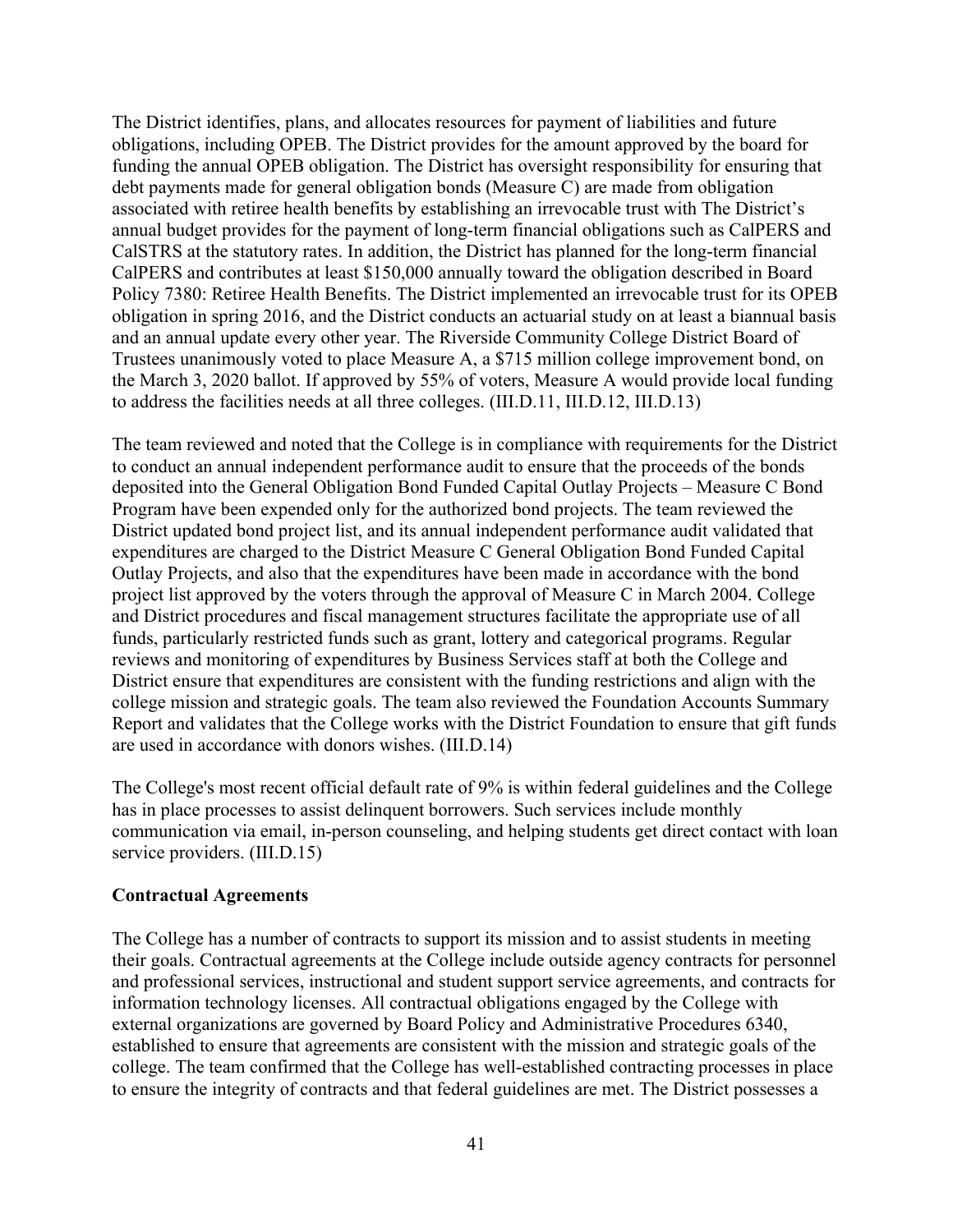general counsel on staff that reviews all contractual agreements for potential legal liability, standards of conduct, and any other potential exposure and complications. Both the Vice President of Business Services or Vice Chancellor of Business and Financial Services must approve all contracts before they are processed. (III.D.16)

## Conclusion:

The College meets the Standard.

## **Recommendation to Improve Quality**

**See College Recommendation 3.**

# **Standard IV**

# **Leadership and Governance**

# **IV.A. Decision-Making Roles & Processes**

General Observations:

The team found Moreno Valley College has decision making roles and processes that allow college leaders to create a supportive environment for administrators, faculty, staff and students. The institutional leaders support dialog and focus on improving practices that support student learning and achievement. The college uses its annual program review process for programs and services to identify resource needs that will drive its work in innovation and increasing student achievement.

#### Findings and Evidence:

Moreno Valley College has appropriate policies and systematic procedures assigning the CEO the authority over and responsibility for the institution, as well as delegation of duties to other qualified personnel. The team noted that President provides effective leadership in governance and operation of the College including encouraging innovative practices and engages in institutional planning, budgeting and resource allocation. The planning and processes outlined in the Moreno Valley Strategic Plan 2018-2023 and Annual Program Review (APR) provide the documentation that highlight clear decision-making roles at the college. Participative processes allow college leaders to create a supportive environment for administrators, faculty, staff and students for matters with institution-wide implications. Interviews also revealed that the College and its leadership encourages innovation by administrators, faculty, staff, and students leading to institutional excellence, as in the case of technological innovation with the iMAKE Innovation Center and iMAKE Mobile Innovation Center. (IVA.1.)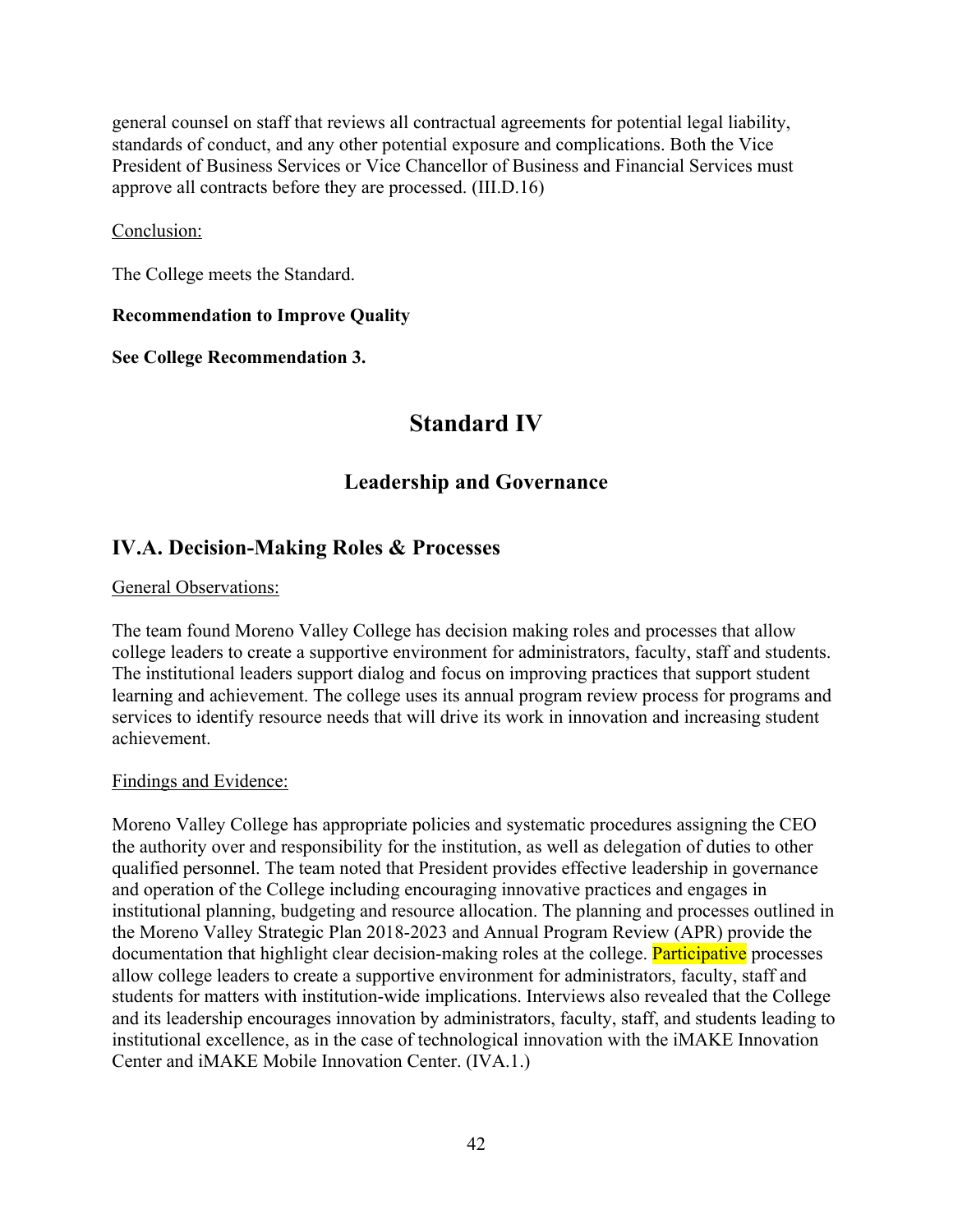MVC has policies and procedures that allow administrator, faculty, student and staff involvement in decision-making procedures and participation in the implementation of appropriate policies that directly impact student interest. Board Policy and Administrative Procedures 2510 Participation in Local Decision Making highlights the processes the college ensures for constituent participation in college decision-making. (IV.A.2.)

MVC has policies and procedures that provide administrators and faculty a clear role in college governance. Institutional policies rely on administrator and faculty expertise that align appropriate with designated areas of responsibility. These policies and procedures are outlined in Board Policy and Administrative Procedures 3250: Institutional Planning as well as Moreno Valley College's Leadership and Governance Handbook. (IV.A.3.)

MVC has policies and procedures that create a clear structure for areas of responsibility for the implementation of curriculum and student learning programs and services. This structure is clearly outlined in Moreno Valley College's Board Policy 4020: Program, Curriculum and Course Development. (IV.A.4.)

MVC ensures the appropriate input and relevant perspectives in decision-making, including timely action on college planning, policies, curricular change and other considerations that impact the college operations. These processes are outlined in the college's Leadership and Governance Handbook. (IV.A.5.)

MVC has established procedures for college decision-making processes. The College's planning process, for example, integrates the College mission, Comprehensive Master Plan (CMP), Integrated Strategic Plan (ISP), program review, student learning outcomes assessment. Institution wide long-term goals are set in the CMP and ISP, while short-term goals are set at the program-level through program review. However, interviews revealed that governance leaders across constituencies did not have a shared understanding of decision-making processes in relation to program review and resource allocation. Additionally, interviews revealed the need to document and communicate broadly decision-making processes. In order to improve college wide decision-making and communication, the team recommends the college continues to work on their processes including documenting their work and communicating the results of these decisions to the institution. (IV.A.6.)

MCV has processes in place that regularly evaluates the effectiveness and integrity of the college's governance and decision-making structure. The college engages in strategic planning retreats, annual program reviews, surveys and dialog through the college's Leadership and Governance Committee to regularly assess the effectiveness of their college governance and decision-making. (IV.A.7.)

#### Conclusions:

#### **Commendation 2**

The team commends the College and its leadership for encouraging innovation by administrators, faculty, staff, and students leading to institutional excellence. Examples of its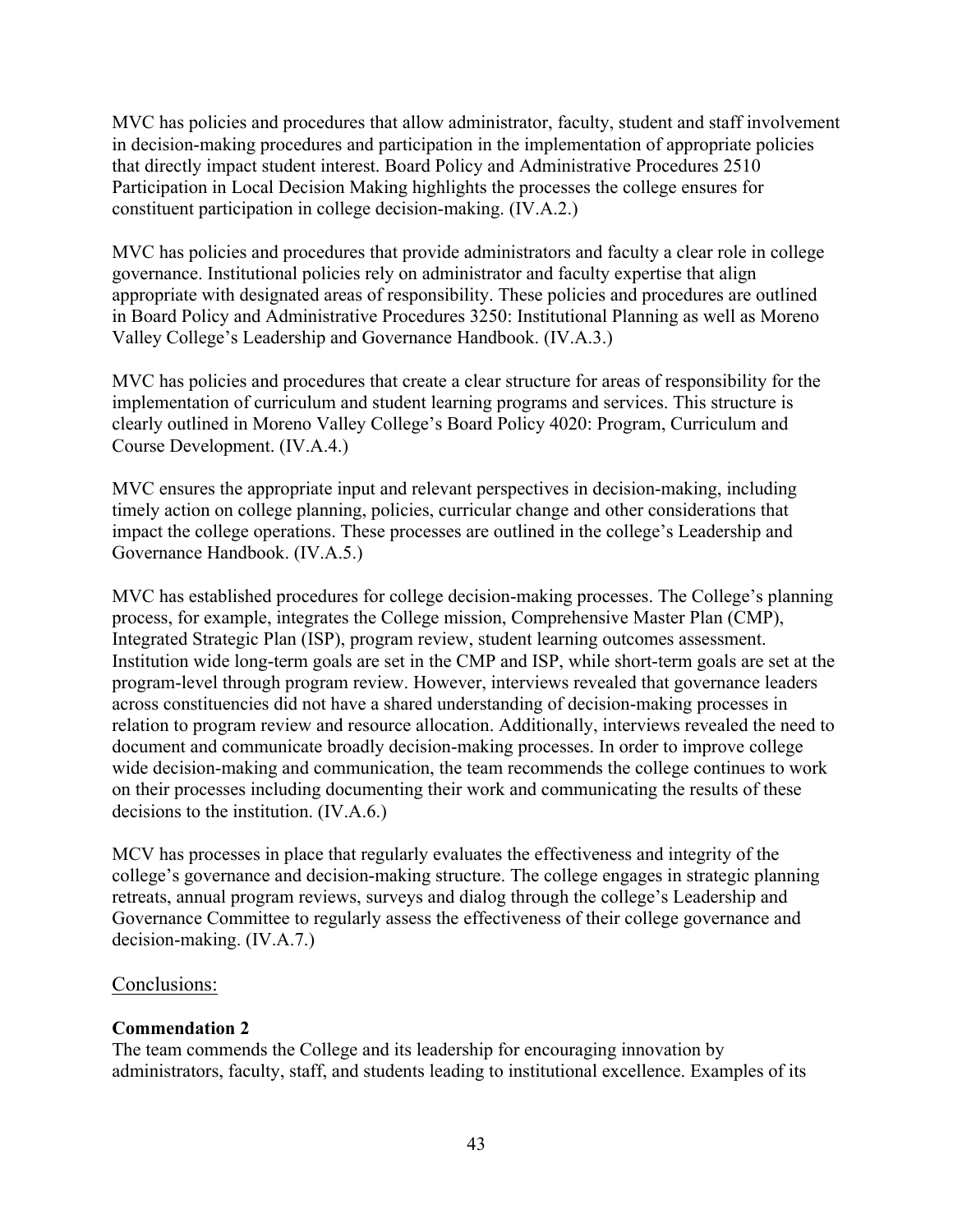quality technological innovation are the iMAKE Innovation Center and iMAKE Mobile Innovation Center. (III.C.4, IV.A.1)

## **Recommendation to Meet Standard**

## **College Recommendation 2**

In order to meet the standard, the team recommends the college formally document their decision making process and widely communicate the results of decisions across the institution (IV.A.6).

# **Standard IV.B. Chief Executive Officer**

#### General Observations:

The President oversees the President's Management Council and President's Executive Cabinet, guiding the overall administration of the college. The President also participates on the Strategic Planning Council to guide the collegial process for setting college goals, values, and priorities and ensuring compliance with accreditation requirements as well as statues, regulations, and policies. Additionally, the President participates in districtwide participatory governance and leadership through the District Strategic Planning Council. The team further noted that the President regularly communicates with campus constituents and external community partners through participation on relevant governance committees, campus and community communications, and membership on community committees, councils, and boards. The President has been in this role since 2017 and her 30 years of academic affairs experience has strengthened teaching and learning at Moreno Valley College.

#### Findings and Evidence:

The team found that the college President effectively provides leadership in planning, organizing, budgeting, selecting/developing personnel, and assessing institutional effectiveness, per Board Policy 2430 and through the organizational and governance structure of the college. The team reviewed documents from the Cabinet and Management Council, which demonstrate the President's leadership in all areas of college planning and assessment. (IV.B.1)

The President plans, oversees, and evaluates an administrative structure organized and staffed to reflect the institution's purposes, size, and complexity. The President delegates authority to administrators and others consistent with their responsibilities, as appropriate. In the team's review of the College's Organization Chart, the team found that the College President guides members of the Executive Cabinet (Vice-President of Academic Affairs, Vice-President of Student Services, and Vice -President of Business and Administrative Services) through regular one-on-one meetings and cabinet meetings. Interviews confirmed that the President appropriately delegates authority to staff and ensures that primary job duties and responsibilities as outlined in established job descriptions are met.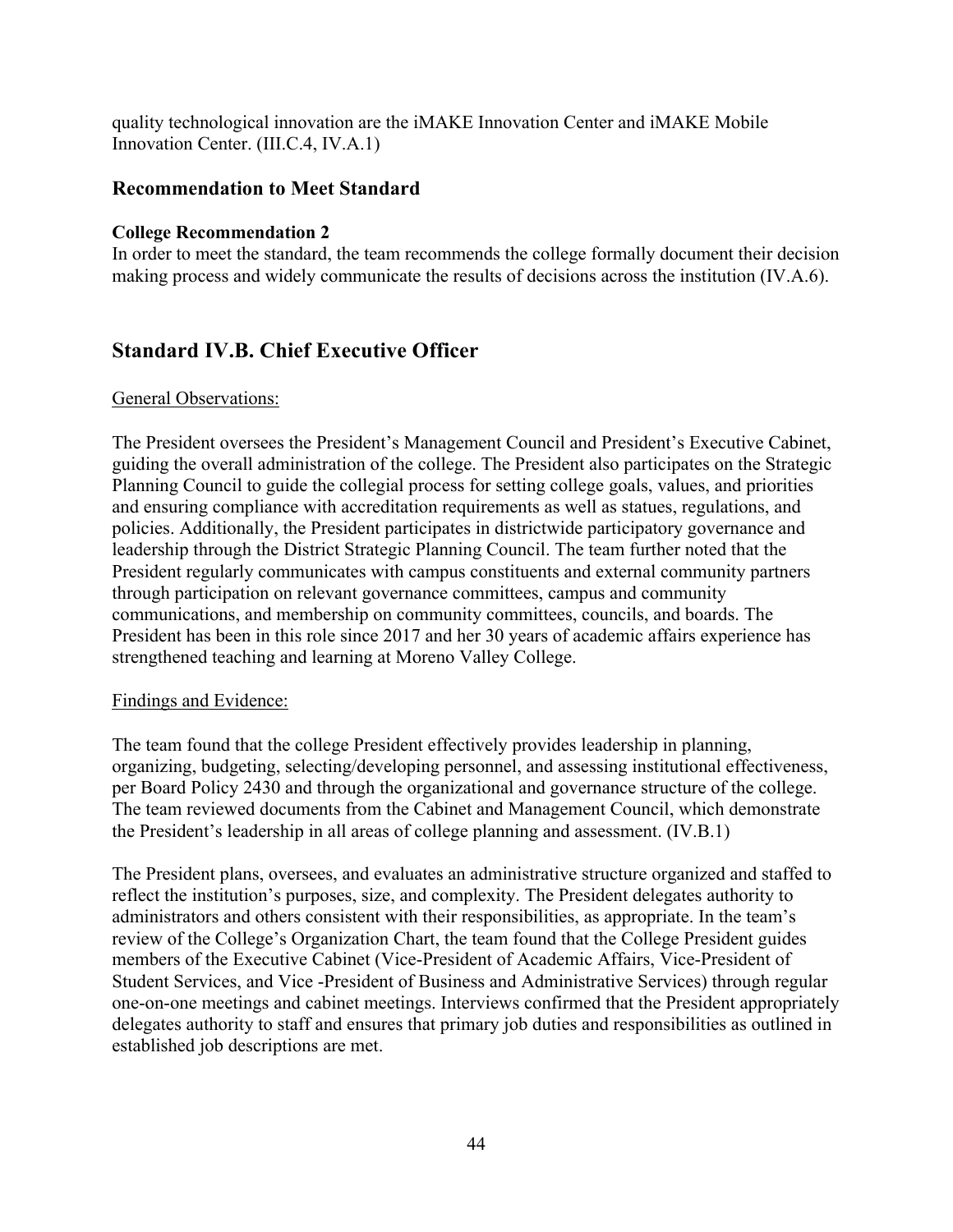The team found that the college President guides institutional improvement of the teaching and learning environment through participation on the Strategic Planning Council (SPC), a participatory governance committee with broad based constituencies that establishes and assesses college goals, values, and priorities. The team reviewed strategic planning and resource allocation documents that outline how the CEO guides institutional planning and improvement of teaching and learning. (IV.B.2.)

The President guides collegial dialog focused on improvement in teaching in learning at MVC through the Strategic Planning Council (SPC). The President developed a Strategic Plan Taskforce, which was charged with engaging the larger college community with recommendations for improvements in the college's participatory governance process. (IV.B.3.)

The President provides leadership in promoting campus wide accreditation efforts. The President is active college wide, along with the involvement of administrators, faculty, classified staff, and students in accreditation efforts. The evaluation team reviewed presentations at Faculty FLEX, campus wide college forums, and presentations to the Management Council. Additional evidence shows accreditation is a standing item on both the weekly meetings of the President's Cabinet agenda and the monthly meeting of the President's Management Council. The President, along with the Strategic Planning Council (SPC), established a system of shared responsibility assuring compliance with accreditation requirements. (IV.B.4.)

In reviewing the Strategic Planning Council (SPC) flow chart, minutes from a Resources Subcommittee meeting, reports to the Academic Senate, agendas from President's Cabinet and Management Council, the team found that the College President actively assures the implementation of regulations and governing board policies. (IV.B.5.)

The team also found evidence of extensive communication from the President to the internal and external College communities. The team reviewed several communications made by the College President during forums, Welcome Day, and the State of the College that provide current and important information about the College's programs and progress on institutional initiatives. The President also emails monthly newsletters and encourages examination of information that is relevant to MVC and higher education. In support of Guided Pathways (GP) and other new initiatives and programs, the President has led discussions about the reorganization of the College to better support its mission and vision. Constituents are evaluating the current structure of GP and a new model that best reflects the institution's purposes, size, and complexity is being developed. (IV.B.6)

The President advocates on behalf of the College within the community and has been instrumental in establishing and maintaining effective collaborations and partnerships that ultimately serve students well. The President facilitates a joint board presentation with local school board; for example, in fall 2018, the President led a joint presentation to the Moreno Unified School District Board of Education and the Riverside Community College Board of Trustees; similarly, in fall 2019, the President led a joint presentation to the Val Verde Unified School District Board of Education and the Riverside Community College Board of Trustees. These presentations highlight the collaborative and innovation partnerships between college faculty, staff and administrators, and those who represent each school district. (IV.B.6.)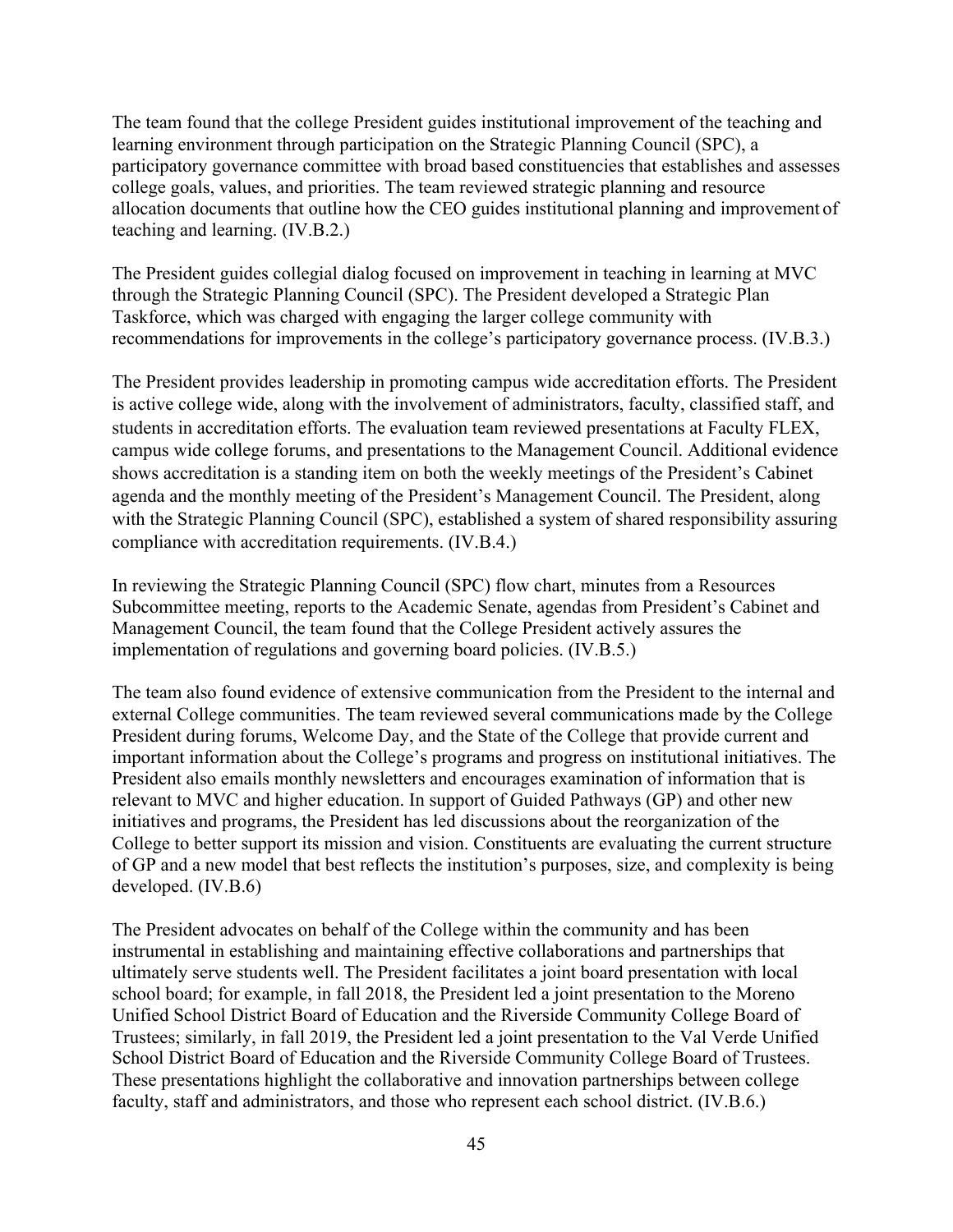#### Conclusion:

The College meets the Standard.

## **Standard IV.C. Governing Board**

#### General Observations:

The Riverside Community College District has a five-member Board of Trustees elected by the citizens of the district, and a non-voting student trustee determined through an election by all enrolled students. The Board enthusiastically supports the district, its students and the Inland Empire community they serve. Through their twice monthly meeting structure, the Board devotes one meeting per month for focused study on issues relevant to the district community that are driven through board committees that were recently aligned to reflect the District's strategic plan. This structure allows members to be engaged in developing a foundational knowledge to facilitate building consensus for taking action at the one business-focused meeting each month. Through established policies and procedures aligned with the District's mission, the Board has the ultimate authority for educational quality, legal matters, and financial integrity. While many policies have not been updated, the Board recently established a Policy Tracker for the regular review and revision of policies. The Chancellor reports directly to the Board and has delegated authority to implement and administer board policies. The Board holds the Chancellor accountable for the operations of the District through an annual performance evaluation.

#### Findings and Evidence:

The Board of Trustees has authority and responsibility for policies to assure academic quality, integrity, and effectiveness of the student learning programs and services and the financial stability of the District as outlined in board policies (BP 2010: *Board Membership,* 2200: *Board Duties, Responsibilities and Privileges,* 2410: *Policy and Administrative Procedure*). The fivemember governing board, elected every four years at staggered election actively ensures effective student learning and financial stability as demonstrated by their five committees and the approval of the mission and plans for the three colleges and the District. The role and function of the committees of the Board are delineated in BP/AP 2220 and serve to provide advice in areas that assist the Board in its responsibilities and effectuate the goals of shared governance. The Board's commitment to institutional effectiveness is further demonstrated by BP 3225: *Institutional Effectiveness*, which requires each college to adopt goals related to accreditation, fiscal viability, student performance and outcomes, and programmatic compliance with state and federal guidelines. Furthermore, the Board asserts that the goals should not only be challenging and quantifiable, but focused on addressing achievement gaps for underrepresented populations and aligned with the workforce and economic needs of the state. Ample evidence was provided of presentations, workshops, and reports on student learning programs and services, institutional plans and effectiveness, and the financial status of the District. (IVC.1, IVC.5, IVC.8)

Board policy (BP) 2200: *Board Duties, Responsibilities and Privileges* outlines the roles and responsibilities for Trustees including acting "as a whole to represent the communities served by the District" and separating their roles as individuals from their role as a board member.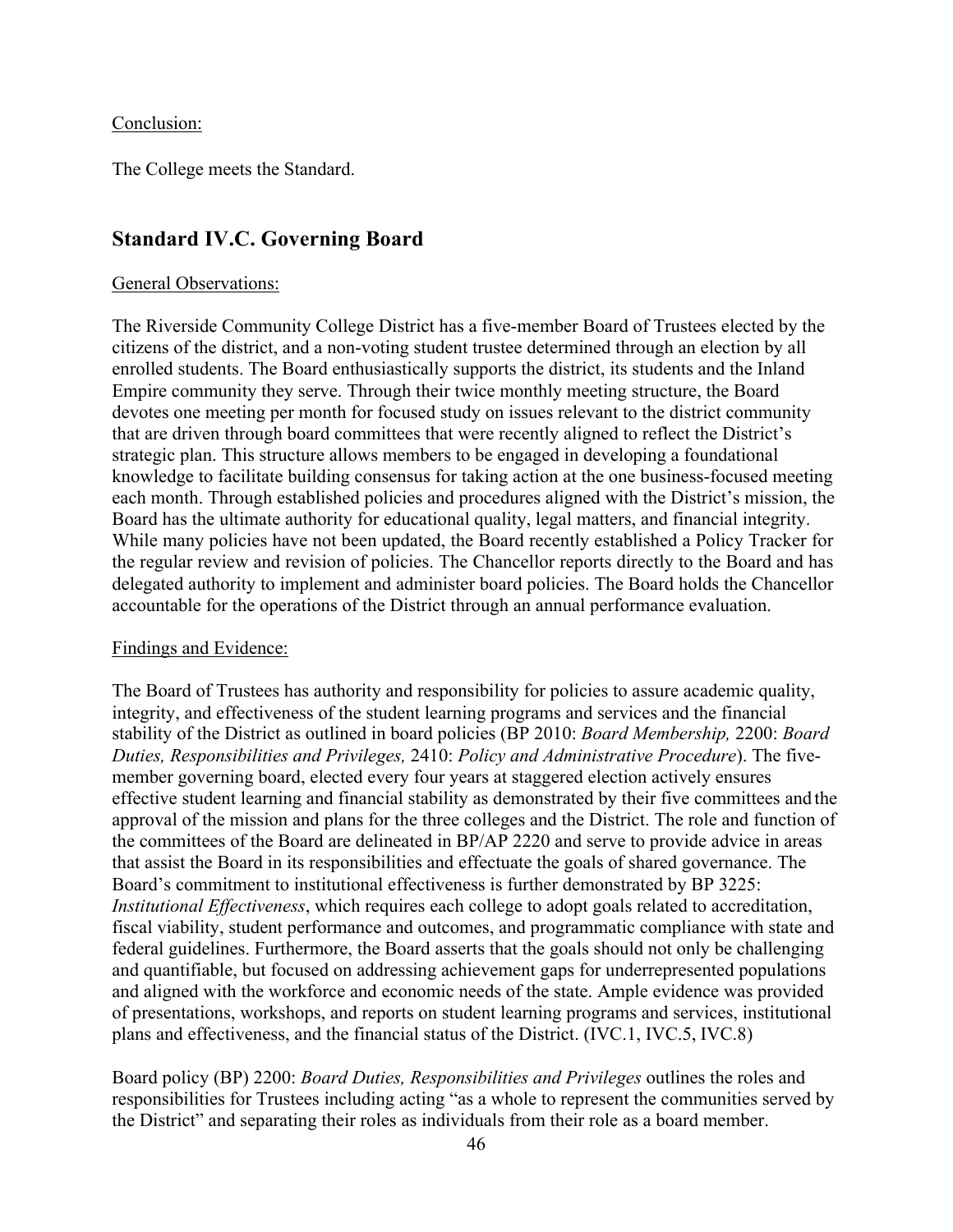Trustees are precluded from using district resources to support ballot measures or candidates in BP 2716: Political Activity. (IVC.2, IVC.4)

The Board followed its adopted policies and procedures for the selection of the Chancellor and two college presidents selected in the last three years (BP 2431: *Chancellor Selection*, BP/AP 7121: *President Recruitment and Hiring*). The Chancellor is evaluated at least annually as described in BP 2435: *Evaluation of Chancello*r. (IVC.3)

Board policies, administrative procedures, meeting minutes, and related materials are published on the District's website, as outlined in BP 2410. (IVC.6)

The Board acts in a manner consistent with its policies. However, a review of board policies indicates that many policies are outdated and need to be reviewed and revised to ensure alignment with the District's mission and its quality, integrity and effectiveness. For example, BP 1200: *District Mission* includes the mission statements for the District and colleges. It was last revised in 2013 and 2014 and needs to be updated to reflect the changes in the District and RCC mission statements. The Board and Chancellor have recently established a process for the regular review and revision of policies. A policy tracker is currently being developed and the Board approved a new architecture for reordering and renumbering the policies to provide more clarity. (IVC.7)

The Board receives regular reports and presentations regarding student learning and achievement and institutional plans that guide improving academic quality. Regular review on the key indicators of student learning and achievement are conducted through annual presentations on the Student Success Scorecard as well as other presentations on relevant information regarding student achievement and instructional quality. A review of Board meeting minutes confirm that the Board regularly reviews and approves major planning documents and is kept informed of ongoing initiatives, student achievements, and institutional progress through regular presentations from staff. (IV.C.8)

Board policy 2740: *Board Education* outlines the commitment to board member education, including providing an orientation for new trustees. Board Members attend conferences, such as the Community College League of California (CCLC) and the Association of Community College Trustees (ACCT) for professional development. The District would benefit from a focused orientation customized towards RCCD for new members, as well as intentional professional development plans/activities for ongoing education for all Board Members. The need for improved Board professional development was identified in the Board's recent selfevaluation. Board member terms of office are also outlined in BP 2100: *Board Elections,* which outlines staggered terms to ensure continuity of leadership*.* (IVC.9)

Board policy 2745: *Board Self-Evaluation*, outlines the commitment to assessing and improving the Board's functioning in its fiduciary responsibility to meet the learning needs of the district community. The Board conducts their self-evaluation annually, prior to the end of June, under the guidance of an outside facilitator who produces a report that details ongoing activities and actions. In September 2019, a consultant from the Association of Community College Trustees facilitated the self-evaluation process and the results were reviewed in October 2019. The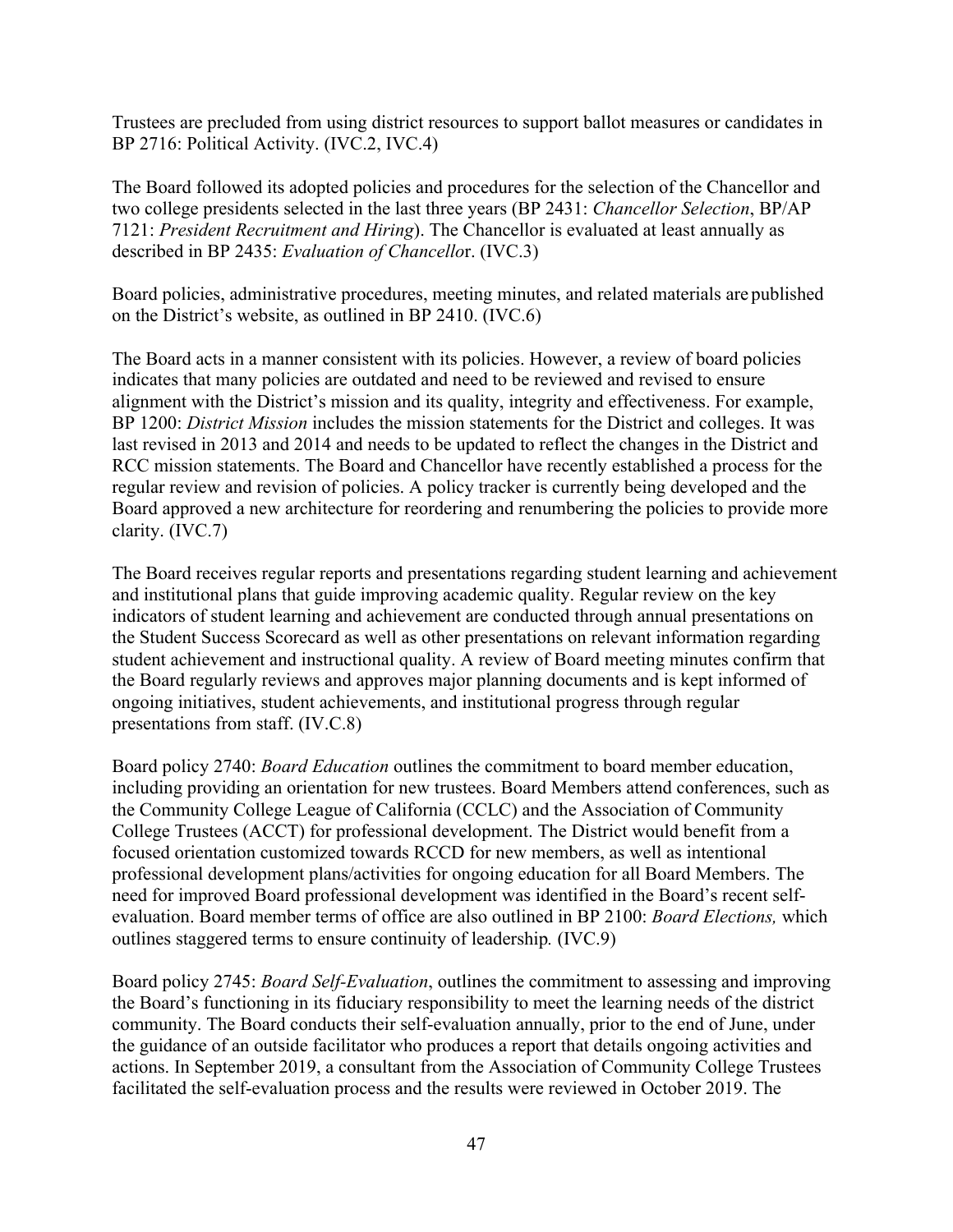assessment tool included four categories that align with the seven dimensions outline in adopted policy. In order to ensure completion of the assessment cycle, the Board should use the results to identify areas and actions to continuously improve. (IVC.10)

The BCC BP 2175: Code of Ethics/Standards of Practice provides a code of ethics for the Governing Board that includes a clearly defined policy for dealing with members that violate its code. BP 2170: Conflict of Interest also establishes a conflict of interest policy.

Board Policy 2715: *Code of Ethics Standards of Practice* provides a code of ethics for the Board that includes a clearly defined policy for dealing with members that violate its code. Board Policy 2710: *Conflict of Interest* also establishes a conflict of interest policy. The adopted board policy that aligns the conflict of interest code to the Political Reform Act was last revised in November 2008 and should be updated.(IVC.11)

Board policy 2430: *Delegation of Authority to Chancellor and Presidents* delegates authority to the Chancellor and college presidents. The Chancellor provides regular updates to the Trustees. (IVC.12)

As outlined in Board Policy 3200: *Accreditation* there was evidence that the Chancellor keeps the Board informed about accreditation and ensures they are involved in the process. The Board reviewed the institutional self-evaluation reports, substantive change reports, and presentations and workshops regarding the Board's responsibilities in the accreditation process. (IVC.13)

## Conclusions:

The College meets the Standard.

## **Recommendations to Improve Quality:**

#### **District Recommendation 1**

In order to improve institutional effectiveness, RCCD should fully implement its cyclical review of Board Policies. (IV.C.7)

#### **District Recommendation 2**

In order to improve institutional effectiveness, RCCD should formalize BOT professional development including new trustee orientation, in their policies and practice. (IV.C.9)

# **Standard IV.D. Multi-College Districts or Systems**

#### General Observations:

Within the last seven years, the Riverside Community College District has evolved in its policies and procedures, to become a more robust and fully developed multi-college district supporting a District Office and three independently accredited colleges. Through established board policies, the Chancellor is charged with setting and communicating expectations for educational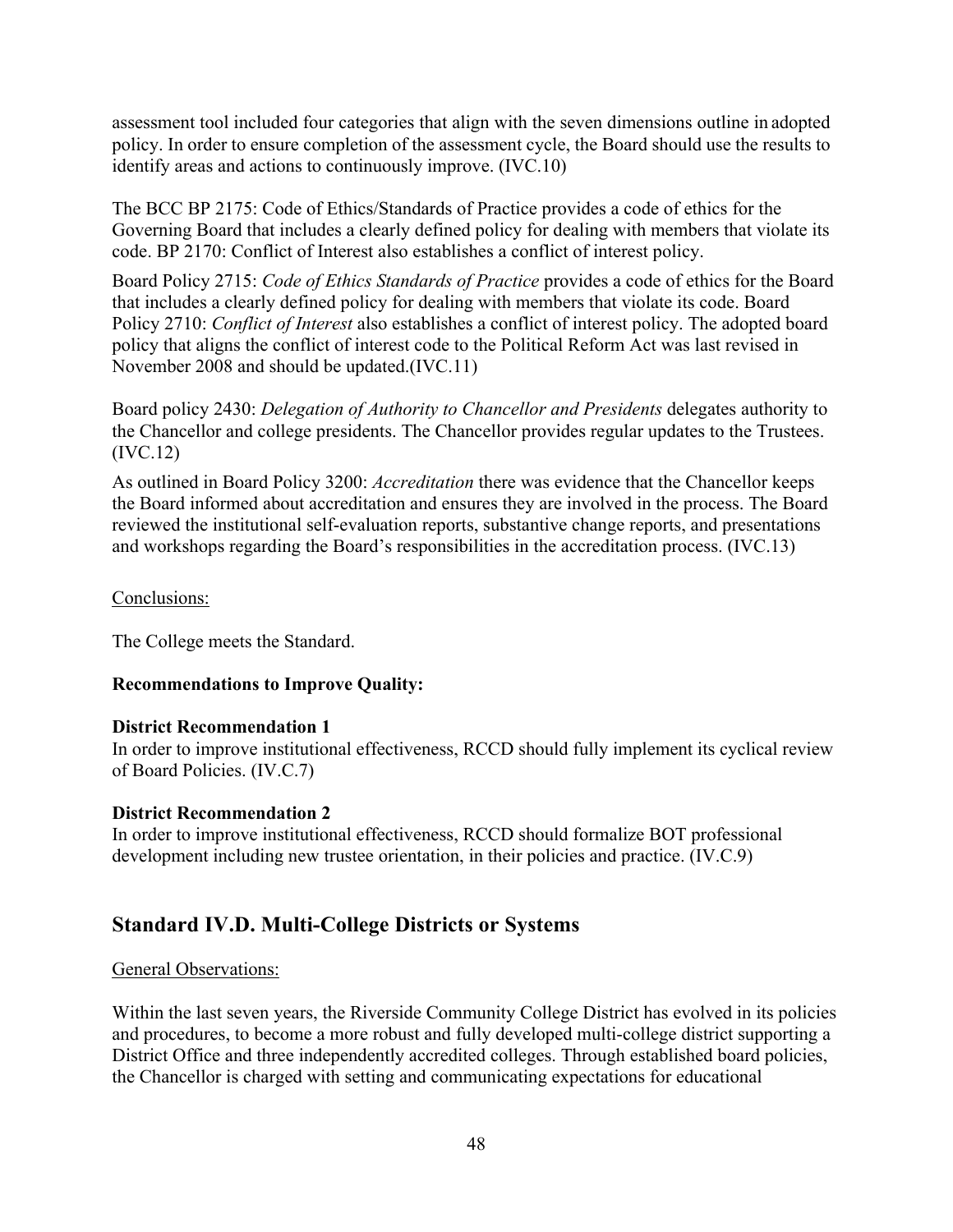excellence and integrity and works collaboratively with the college presidents to ensure the District Office supports the ability of the colleges to meet their identified goals and missions through the delegation of authority and responsibility, as well as mapping college and district functions to ensure clarity of roles, decision-making and communication. Through the adoption of a districtwide strategic plan, aligned with the plans at each of the three colleges, the District regularly plans and evaluates resources and services to ensure effectiveness of operations and the sustainability of the colleges and the district.

#### Findings and Evidence:

The Riverside Community College District is composed of three colleges as described in Board Policy 1100: *The Riverside Community College District*. The Chancellor provides leadership in setting expectations through regular communication with the colleges including open forums, open office hours, and presentations. Support for the colleges is provided through centralized district services such as educational services, business and financial services, human resources and employee labor relations, and advancement and economic development. The District's recently developed strategic plan established common goals that are aligned with the colleges' goals. Roles and responsibilities are defined in BP 2430: *Delegation of Authority to Chancellor and Presidents* and through a recently updated and detailed functional map. (IVD.1, IVD.2)

To ensure that the colleges are receiving adequate services, the District Office developed a fiveyear program review process that aligns with the adopted strategic plan. Another purpose is to implement a service-oriented approach from the District Office to support the colleges. In spring 2018, a survey was administered seeking input on strengths, weaknesses, opportunities, and threats. On a five-point scale, ratings for the quality of District support services ranged from 2.82 to 3.45. (IVD.2)

Each month, the Board of Trustees receives reports on finances comparing current and prior year activity and an executive summary of capital projects associated with Measure C. Quarterly and annual financial reports for the State Chancellor's Office are also shared with the Board and presentations on all tentative and final budgets are given prior to approval. (IVD.3)

The District Budget Advisory Council (DBAC) provides "a collaborative forum for the exchange of information necessary to inform strategic decisions regarding budget and fiscal policies, procedures, planning, budget development, and resource allocations within the Riverside Community College District." DBAC membership is broadly representative of all colleges and constituent groups, including a student representative. As documented in the minutes and through discussions, DBAC worked over a two-year period to revise the Budget Allocation Model focusing on developing FTES exchange rates for broad categories such as, Liberal Arts, STEM, and CTE, as well as, unique areas, such as Nursing. The model is in its infancy yet all members of DBAC indicated that they believe the model accomplished their goal of providing a fair, equitable and transparent allocation model that will support the effective operations of the colleges. The District is commended for diligently working through various iterations and scenarios before finalizing the Budget Allocation Model to ensure that the model is both informative and supports decision-making. (IVD.3)

The Chancellor delegates full responsibility and authority to the college presidents to implement policies without interference and holds them accountable for college operations. BP 2430: *Delegation of Authority to Chancellor and Presidents* outlines this delegation of authority and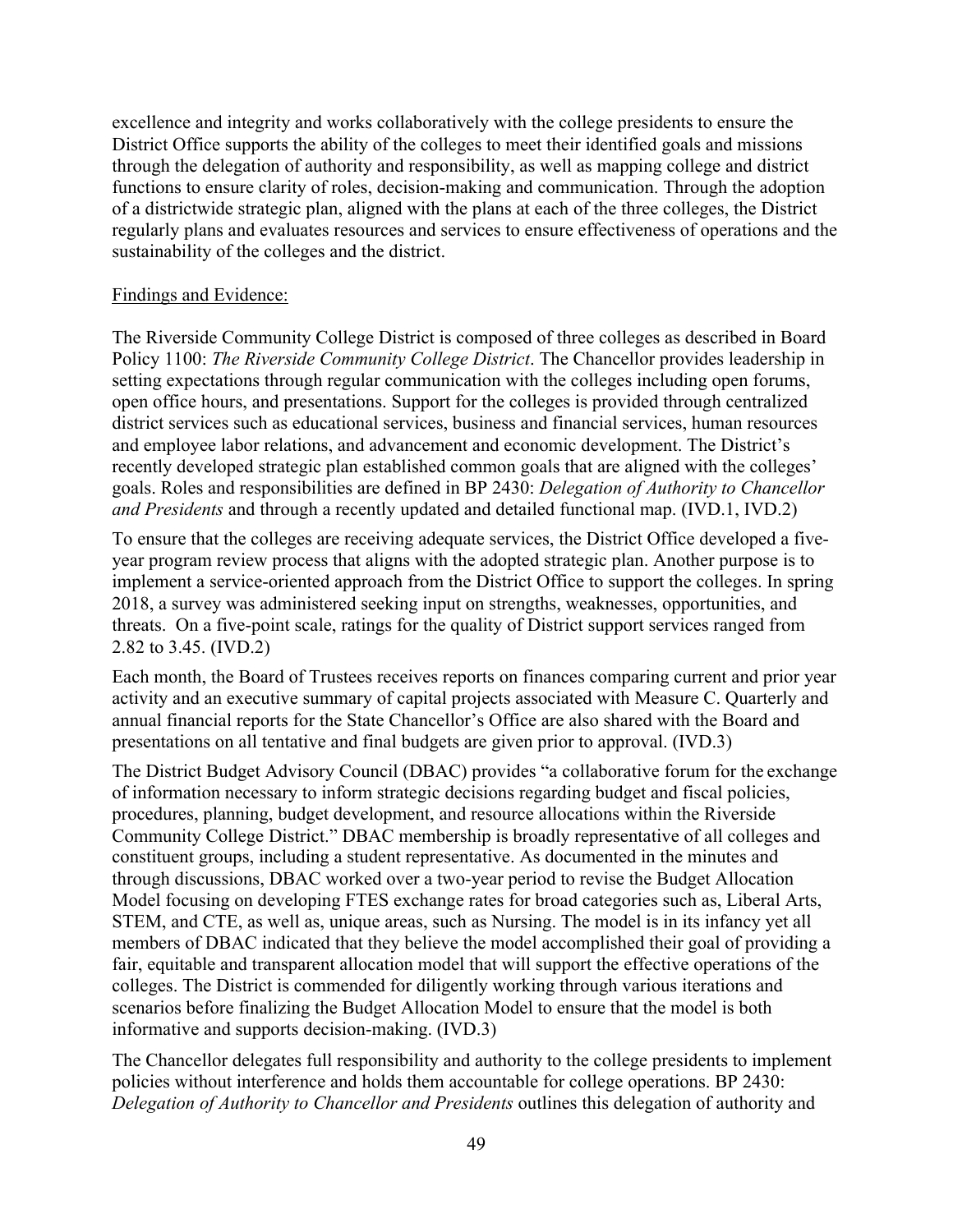BP/AP 6100: *Delegation of Authority* further empowers the college presidents to handle business procedures including signing grant applications and public works contracts under \$125,000. (IVD.4)

The new District Strategic Plan, approved in October 2019, is integrated with the strategic plans from each of the three colleges. Development began in 2017 with internal and external environmental scans, analysis of strengths, weaknesses, opportunities, and threats (SWOT), and the creation of a new District mission statement. A Guided Pathways Framework was used to align the colleges' and District mission, vision, values and goals. Furthermore, minimum annual standards for access, success, and equity across the District were set and the colleges' strategic planning targets were aligned. (IVD.5)

Communication between the colleges and the district to ensure effective operations and decisions takes place through committees, Chancellor's Cabinet, and regular meetings between the District vice chancellors and the corresponding college vice presidents. The Chancellor holds monthly forums and open office hours at each campus. Planning information is shared through District committees including the Strategic Planning Council, the District Budget Advisory Council, the District Academic Senate, and the District Curriculum Committee. (IVD.6)

In spring 2017, the District Strategic Plan Development Team assessed the 2013 RCCD Strategic Plan and made recommendations to clearly define the District and its services through functional mapping and alignment of the strategic plans for the District and the three colleges. Additionally, recommendations were made to inventory and align districtwide committees directly with planning processes to ensure institutional effectiveness and provide timelines, and targets to assess, evaluate and monitor the achievement of adopted goals. In fall 2017, the BAM was assessed and recommendations were made to revise the model. The District Strategic Planning Council charged the District Budget Advisory Council with the responsibility to revise the model. During the spring and fall of 2018, the Functional Map Taskforce clarified the roles and responsibilities of the District Office and the colleges. Out of these discussions, the decision was made to use the District Strategic Plan as an overarching framework for the college plans and to delineate how the District Office would support college goals. While the District Strategic Plan is still in its infancy, the District has made great strides towards implementation and should continue with the assessment cycle moving forward. (IV.D.7)

#### **Conclusions**

The District meets the Standard.

District Commendation #1: The team commends the District and the District Budget Advisory Council for their vigorous, data-driven, process to finalize a Budget Allocation Model that provides clear information and rationale for decision-making that is perceived by all constituents as fair, equitable and transparent. (IV.D.2, IV.D.3)

## **Recommendation for Quality Improvement:**

## **District Recommendation 3**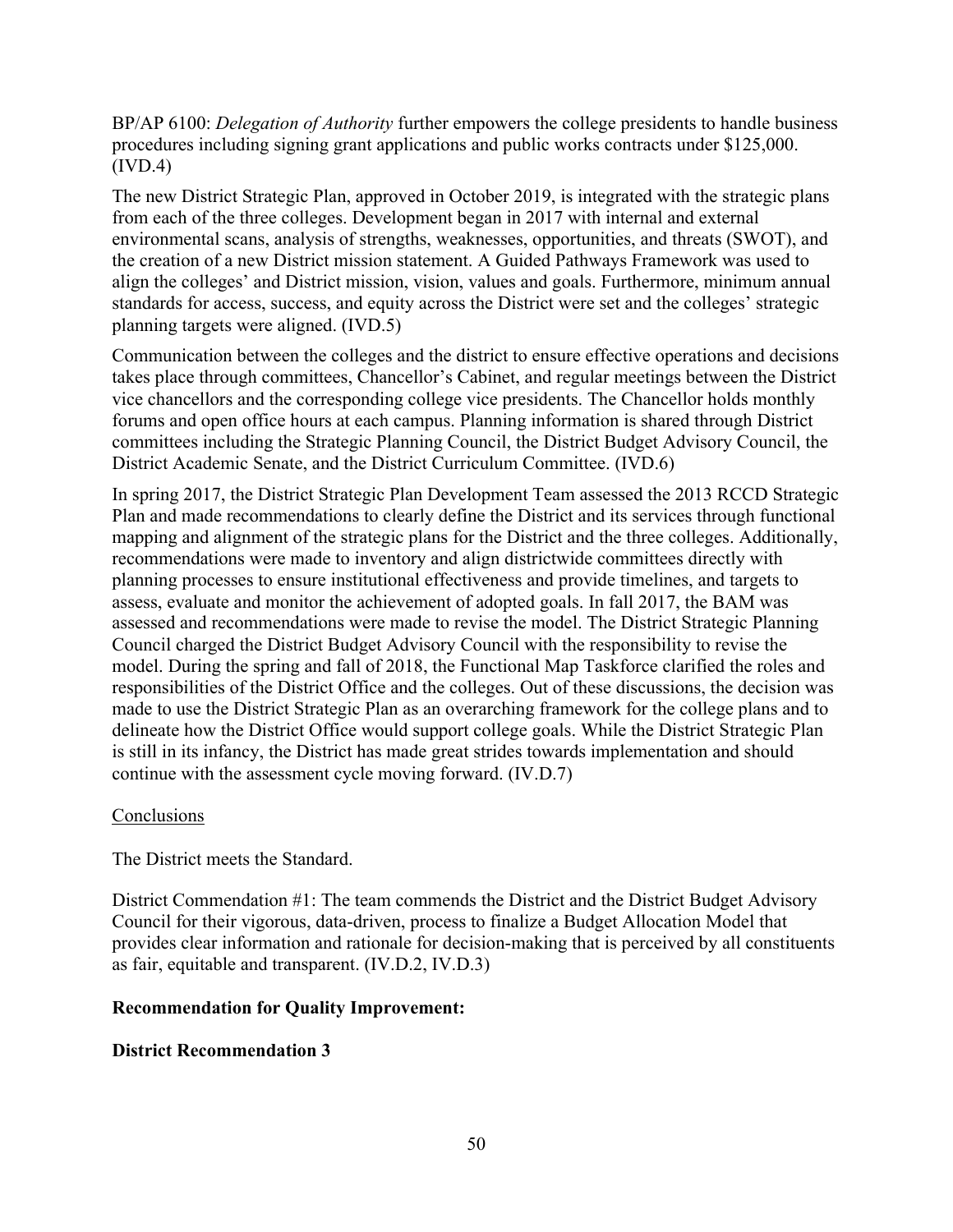In order to improve institutional effectiveness, the District should continue implementation of the new leadership roles, governance committees, and decision-making practices and conduct an evaluation of their integrity and effectiveness to complete the cycle. (IV.D.7)

# **Quality Focus Essay**

The MVC Quality Focus Essay (QFE) is a comprehensive document guiding the reader through the process by which the College identified problem areas by examining supportive data, and developed two Focus Areas (FA), with several specific goals for improving student achievement defined for each:

## **Area 1: Redesign of College Academic Structures and Student Support Services**

- Six-School Structure that restructures current academic disciplines into six schools: Science, Technology, Engineering, and Mathematics; Visual and Performing Arts; Communication, English, and World Languages; Public Safety; Humanities, Education, and Social and Behavioral Sciences; and Business and Health and Human Services.
- Embed Student Support and Academic Support Services within Schools: A primary support tool will be the creation and monitoring of a detailed student educational plan customized for each student; Include the possibility of placing supplemental instruction (SI), embedded classroom tutoring, and discipline-specific tutoring within each school.
- Redesign the Student Application and Onboarding Process with a Career Exploration Emphasis: The College is working to incorporate career exploration software, VitaNavis, during the orientation and matriculation process for students.
- Complete Program Maps for All College Degree and Certificate Pathways, including term- by-term sequencing of courses included in these maps are intended to improve the timely completion of degrees and certificates and reduce the number of units to completion for students.
- Implement EduNav (Electronic Educational Planning Platform), software system that provides an online student educational planning tool that provides a customized term-byterm education plan, integrates the student education plan with class registration, provides students with the impact in terms of time and money of selecting courses not on the plan, and reports future term course needs for instructional schedule planning.

## **Area 2: Student Learning and Professional Development**

- iMake Innovation Center is an MIT certified maker-space designed to support courses from across the curriculum. Specialized curriculum in entrepreneurship, design thinking, and introduction to engineering/STEM are also planned for this space.
- Apprenticeship Program Creation for students that will provide hands-on learning opportunities for students that lead directly to employment in better than living wage jobs. The goal of the apprenticeship program is to focus on nontraditional apprenticeship pathways including cyber defense occupations, healthcare occupations, and manufacturing and industrial technology occupations.
- Professional Development in support of the Guided Pathways framework will be focused on providing training in active based learning and on strategies for eliminating equity gaps.